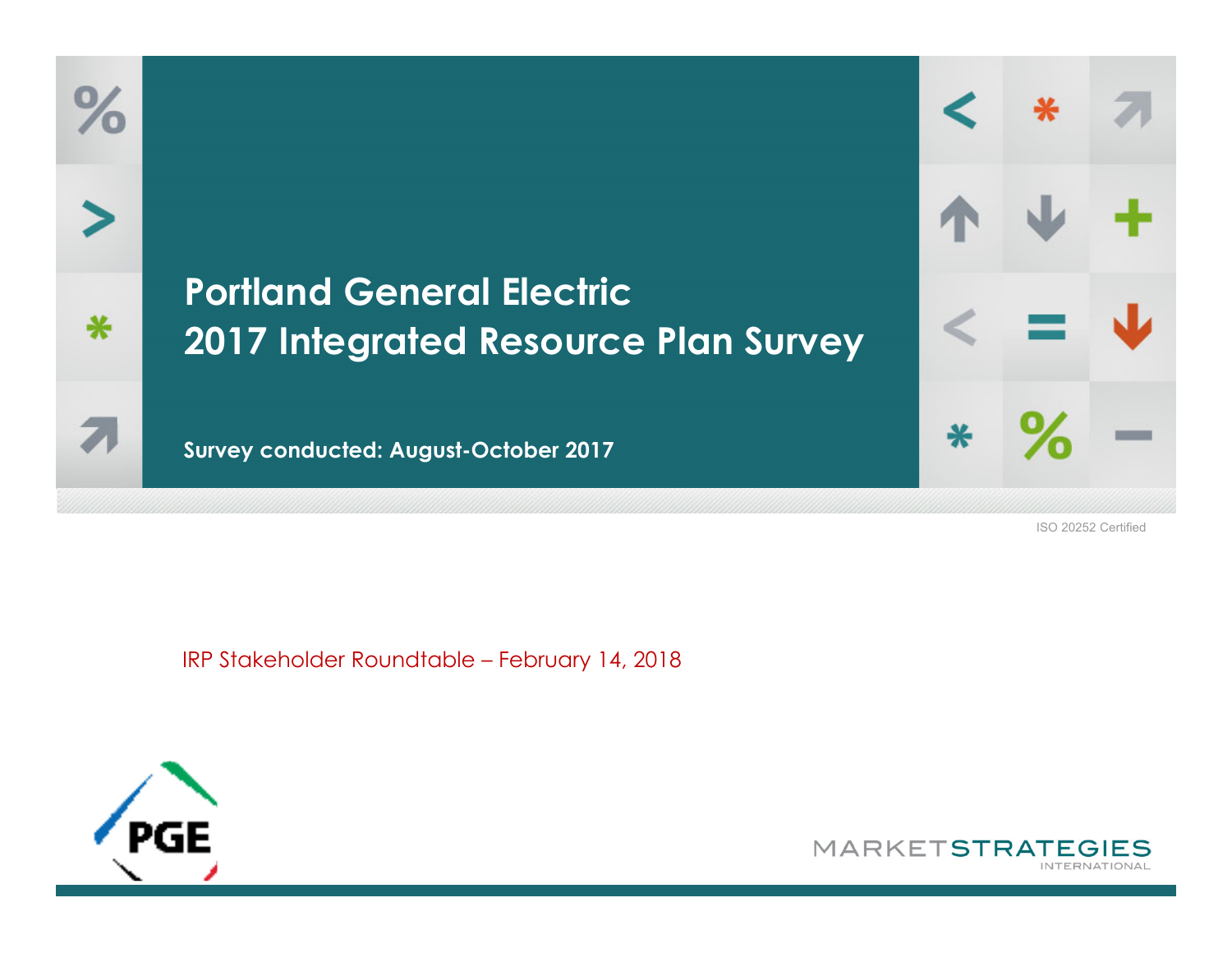#### Contents



| > Research Objectives, Background, Methodology                                       | 3              |
|--------------------------------------------------------------------------------------|----------------|
| <b>Detailed Findings</b>                                                             |                |
| > Initial Electricity Resource Preferences                                           | $\overline{7}$ |
| > Informed Electricity Resource Preferences                                          | 12             |
| > Renewable Resources / Environmental Issues                                         | 15             |
| > Resource Allocation Exercises for Long-Term Energy Plan                            | 21             |
| > Key Takeaways                                                                      | 28             |
| <b>Appendices</b>                                                                    |                |
| > Appendix A: Detailed Methodology, Resource Definitions, Allocation Exercise Design | 30             |
| > Appendix B: Knowledge of Current Resources Used for PGE's Power Supply             | 36             |
| > Appendix C: Additional Resource Allocation Exercise Results                        | 42             |
| > Appendix D: Selected Results Broken Out Among Low-Income Residential Customers     | 45             |
| > Appendix E: Respondent Profiles                                                    | 49             |
| > Market Strategies Contact Information                                              | 52             |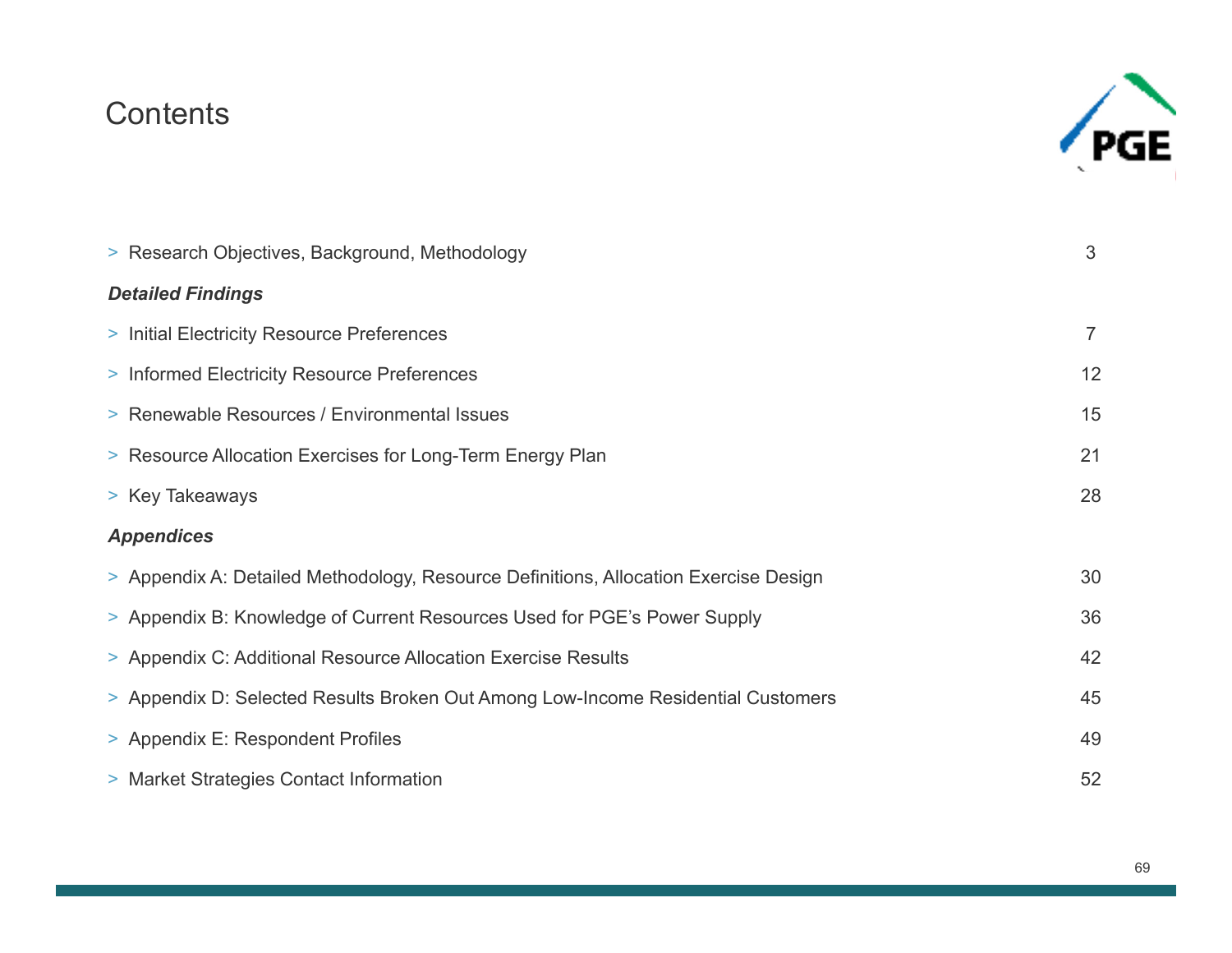## PGE 2017 Integrated Resource Plan (IRP) Survey Objectives



PGE has commissioned an updated IRP Survey in 2017 **to assess customers' resource preferences and cost expectations in order to inform PGE's long-term resource planning and the development of customer service plans and rates**, with the following specific objectives:

- Provide information on customer preferences to support the public process of Integrated Resource Planning.
- •Understand customer concerns and preferences as they relate to Integrated Resource Planning.
- • Quantify customers' (residential, general business, and key business customers) perceptions and receptivity to a variety of energy resource options, allowing PGE to assess individual resource options and resource mix options on a ratio scale of customer support.
- $\bullet$  Determine which resource options customers would be most likely to support, and also the degree to which certain options would be supported over others, given differences in price and resource mix.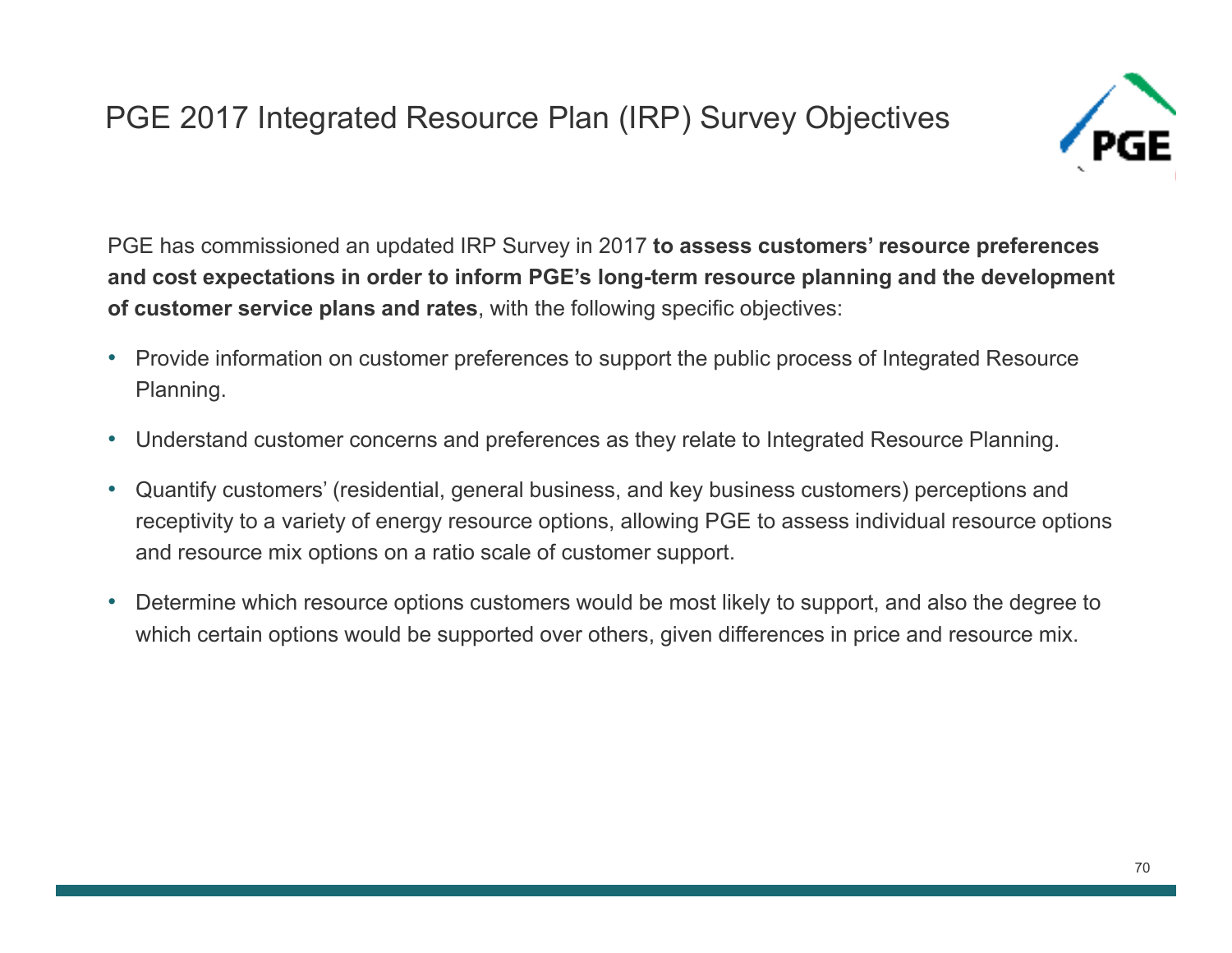#### Market Changes Since the Most Recent 2012 PGE IRP Survey



Since conducting the most recent PGE Integrated Resource Plan (IRP) Survey in 2012:

- The state of Oregon has made an historic decision to **move away from coal** and **implement higher Renewable Portfolio Standards**
- • The use of **renewable energy** and **demand side resources** have increased considerably, including:
	- $-$  Energy efficiency
	- $\overline{\phantom{m}}$ Distributed generation (solar)
	- $\overline{\phantom{0}}$ Energy storage
	- $\equiv$ Electric vehicles
	- $-$  Smart thermostats
	- $-$  Energy management systems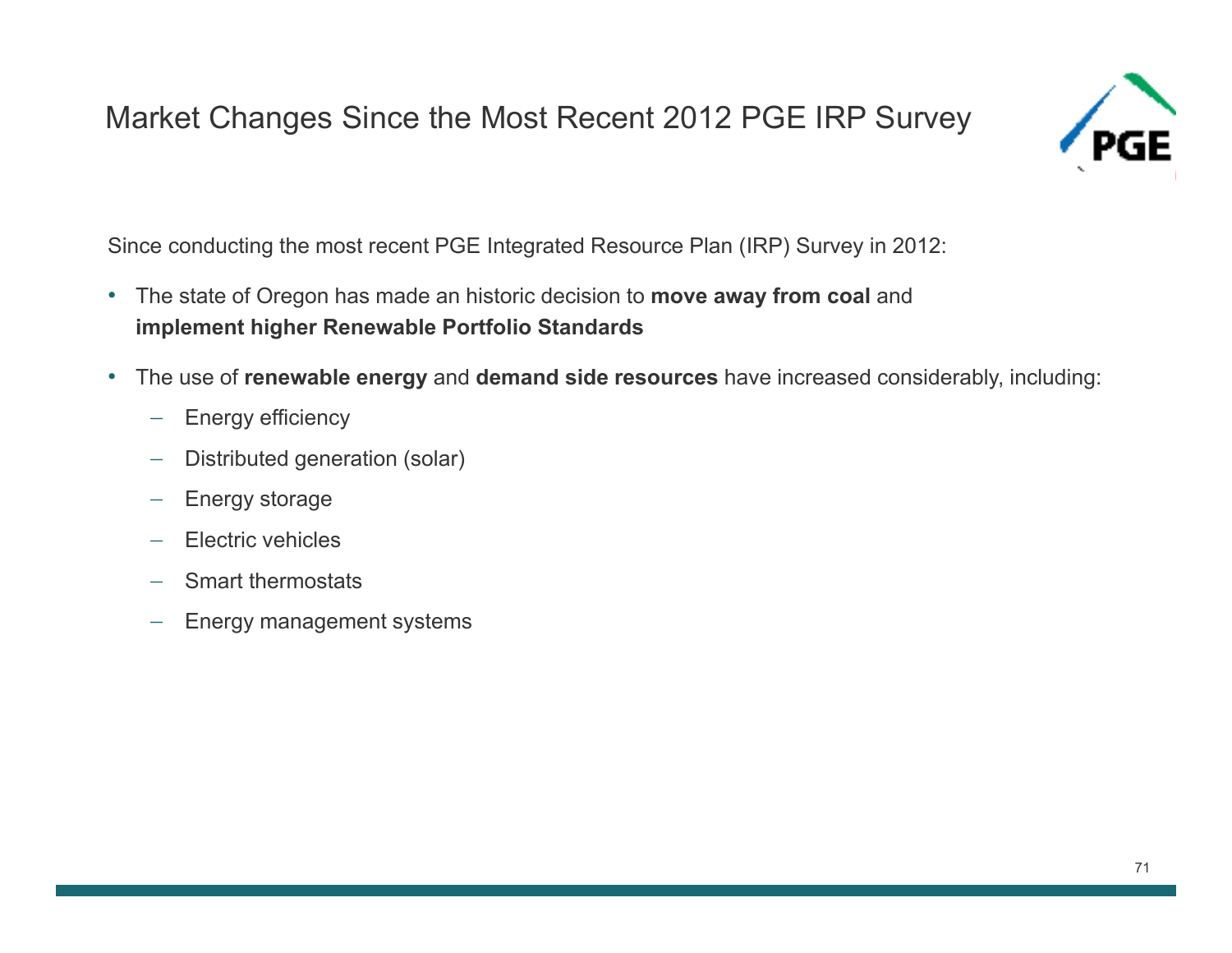#### Methodology



- $\bullet$  Random samples of PGE Residential and General Business customers were screened and recruited to complete a web survey about PGE's future power supply.
- $\bullet$  PGE's 2017 Integrated Resource Planning Survey was completed by:
	- n=**502** PGE Residential customers, screened as their household's any decision-maker.
	- n=**186** General Business customers, screened as a person responsible for making energy-related policy decisions for their company.
- $\bullet$  After completing the screener, the main Integrated Resource Planning Survey took approximately 40 minutes to complete on average, via a self-administered web survey.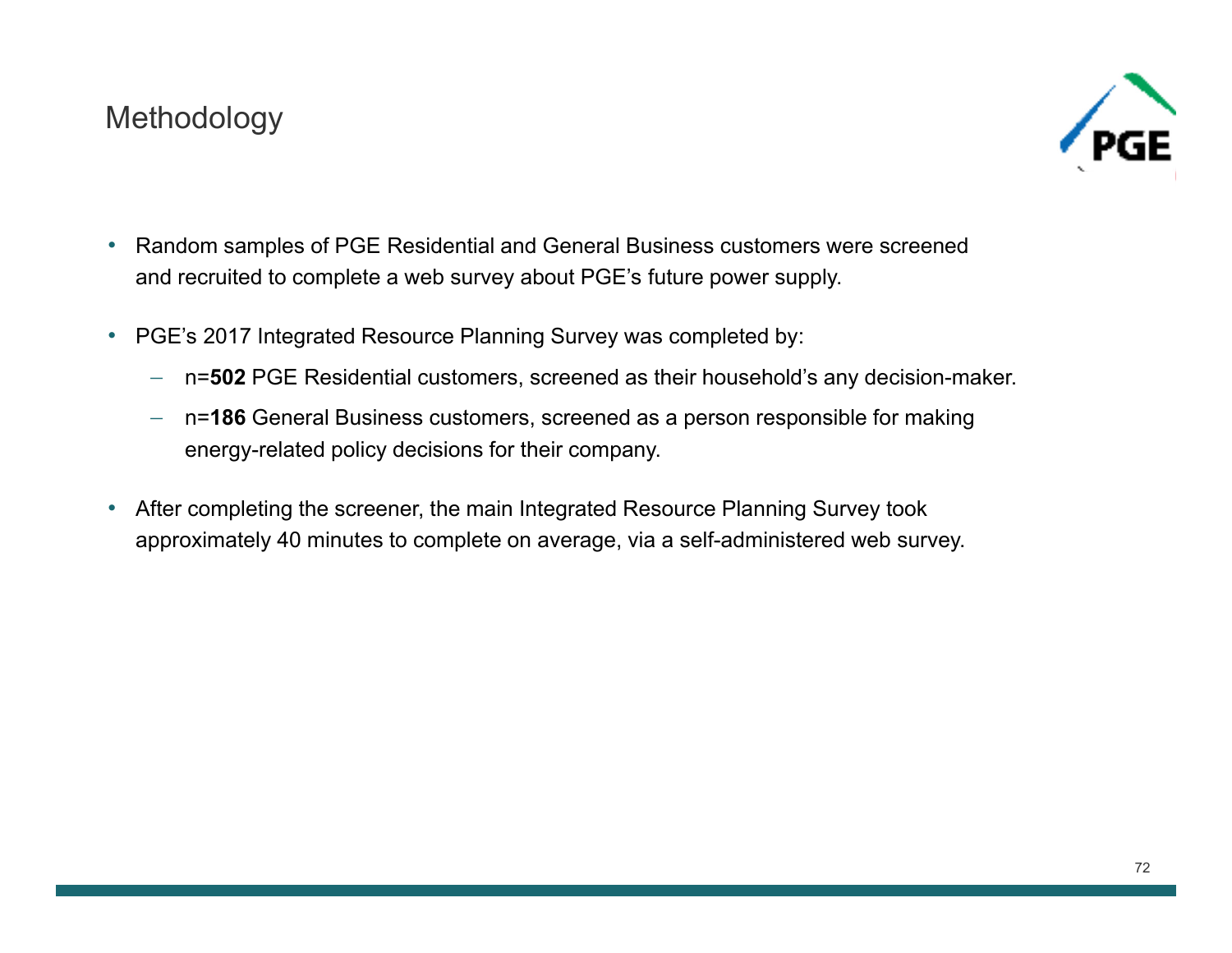## **Detailed Findings**

Portland General Electric 2017 Integrated Resource Plan Survey

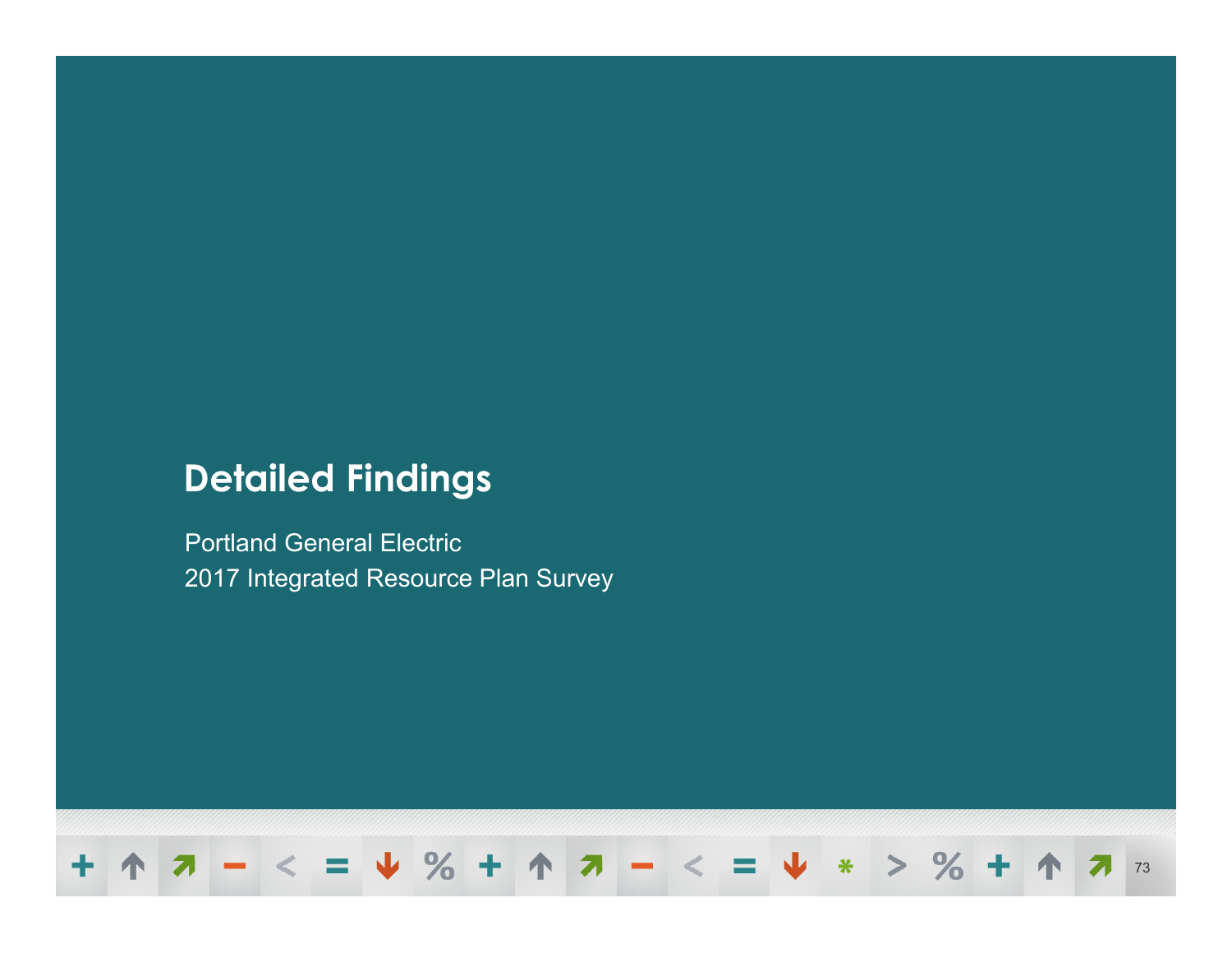

## **Initial Electricity Resource Preferences**

Before being provided with detailed information about each resource

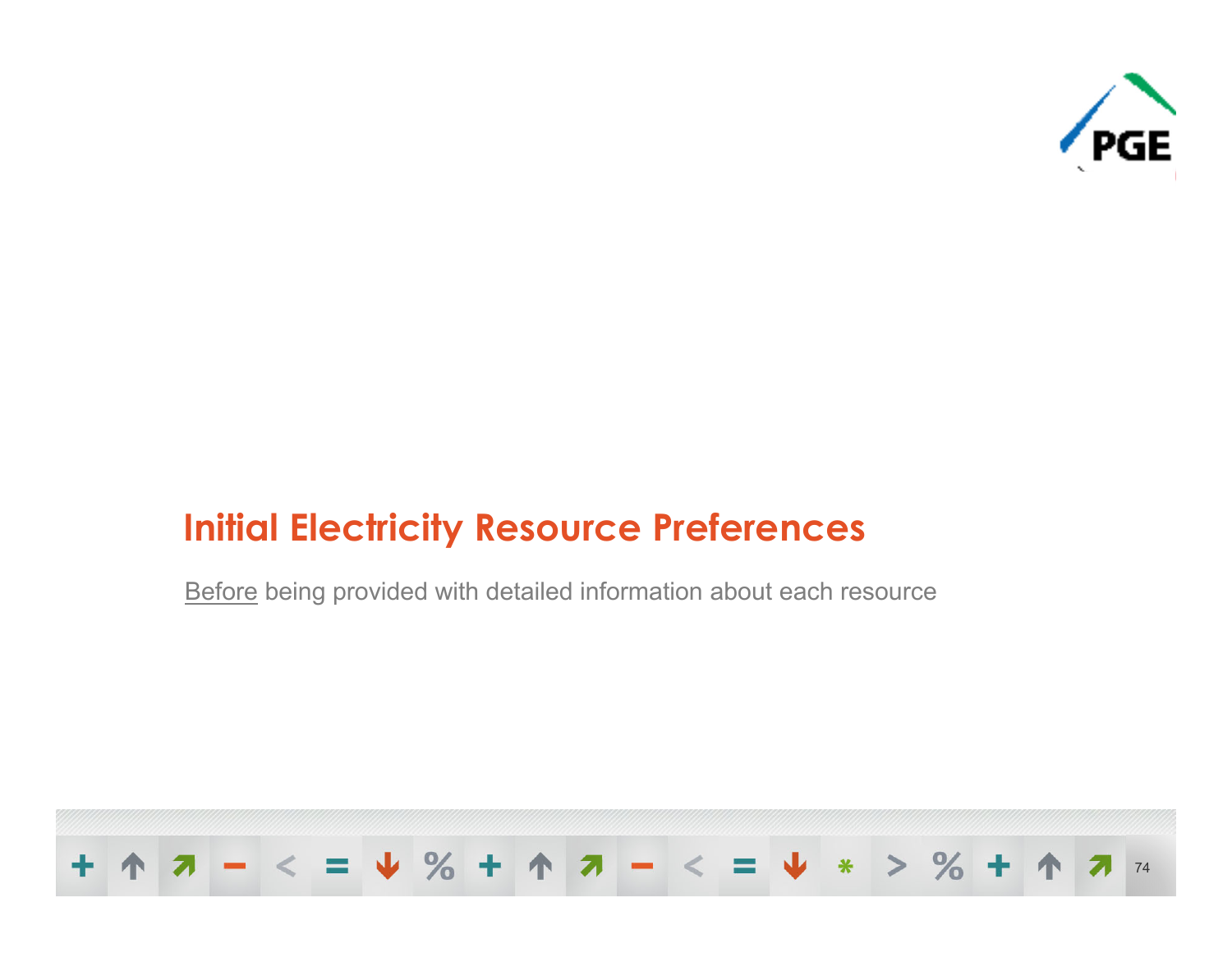#### Initial Electricity Resource Prioritization: Ranking of Resources PGE Could Use to Meet the Demand for Power in Oregon



> In the "Screening" section preceding the main IRP survey, customers ranked *Renewable Power Plants*, *Energy Efficiency,* and *Energy Storage* as their three most preferred resources for meeting the demand for power in Oregon.



**Next Generation Coal Power Plants with Reduced Emissions** ranked 5th in 2012.



\*Relative Preference determined through Bradley-Terry Analysis. See slide notes for details. ^Wording and metric changed from 2012; use caution when interpreting trends. S6-S9. Now, please think about the resources PGE might use to meet the demand for power in Oregon. **2012 Resource Descriptions:**

**Renewable Resources** (Wind, Solar, Biomass, Geothermal, but not including Hydro-electric power plants)

Which of the following would be your first/second/third/last choice for how PGE meets this demand for power?

75**Customer energy efficiency and energy conservation** (i.e., CFL bulbs, more efficient appliances, lowering the thermostat)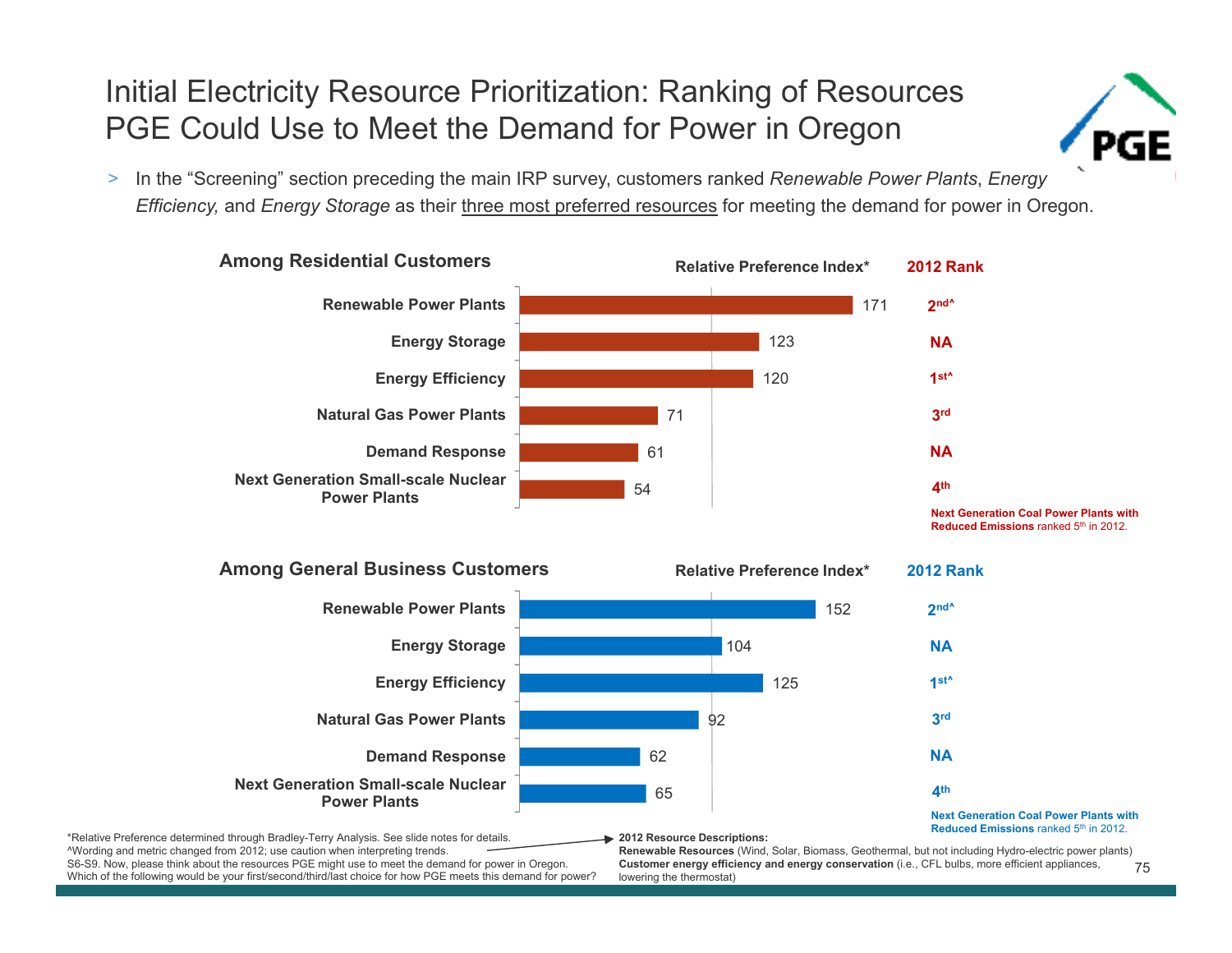#### *Initial Electricity Resource Prioritization Comparison:*  Customers Who Completed the IRP Survey *versus* Customers Who Completed Screening but Opted Not To Complete the Main Survey



|                                                                   | <b>Among Residential Customers</b><br>Who Completed the 2017 IRP Survey<br>$(n=502)$ |                        | <b>Completed the Screener, But Did</b><br><b>Not Complete the 2017 IRP Survey</b><br>$(n=202)$ |                       |                        |  |
|-------------------------------------------------------------------|--------------------------------------------------------------------------------------|------------------------|------------------------------------------------------------------------------------------------|-----------------------|------------------------|--|
|                                                                   | <b>Most Preferred</b>                                                                | <b>Least Preferred</b> |                                                                                                | <b>Most Preferred</b> | <b>Least Preferred</b> |  |
| <b>Renewable Power Plants</b>                                     | 60%                                                                                  | 3%                     |                                                                                                | 55%                   | 2%                     |  |
| <b>Energy Storage</b>                                             | 12%                                                                                  | 4%                     |                                                                                                | 10%                   | 4%                     |  |
| <b>Energy Efficiency</b>                                          | 10%                                                                                  | 3%                     |                                                                                                | 16%                   | $1\%$                  |  |
| <b>Natural Gas Power Plants</b>                                   | 4%                                                                                   | 15%                    |                                                                                                | 4%                    | 11%                    |  |
| <b>Demand Response</b>                                            | 2%                                                                                   | 23%                    |                                                                                                | 3%                    | 27%                    |  |
| <b>Next Generation Small-scale</b><br><b>Nuclear Power Plants</b> | 8%                                                                                   | 44%                    |                                                                                                | 5%                    | 37%                    |  |

#### **Among General Business Customers Who Completed the 2017 IRP Survey**

| <b>Most Preferred</b><br><b>Most Preferred</b><br><b>Least Preferred</b><br>47%<br>8%<br>41%<br>7%<br>8%<br>3%<br>1%<br>17%<br>22%<br>8%<br>11%<br>6%<br>18%<br>2%<br>6%<br>16%<br>50%<br>13% |                                 | $(n=186)$ |  | $(n=254)$ |  |
|-----------------------------------------------------------------------------------------------------------------------------------------------------------------------------------------------|---------------------------------|-----------|--|-----------|--|
|                                                                                                                                                                                               |                                 |           |  |           |  |
| <b>Energy Storage</b><br><b>Energy Efficiency</b>                                                                                                                                             | <b>Renewable Power Plants</b>   |           |  |           |  |
|                                                                                                                                                                                               |                                 |           |  |           |  |
|                                                                                                                                                                                               |                                 |           |  |           |  |
|                                                                                                                                                                                               | <b>Natural Gas Power Plants</b> |           |  |           |  |
| <b>Next Generation Small-scale</b><br><b>Nuclear Power Plants</b>                                                                                                                             | <b>Demand Response</b>          |           |  |           |  |
|                                                                                                                                                                                               |                                 |           |  |           |  |

S6-S9. Now, please think about the resources PGE might use to meet the demand for power in Oregon. Which of the following would be your first/second/third/last choice for how PGE meets this demand for power?

#### **Among General Business Customers Who Completed the Screener, But Did Not Complete the 2017 IRP Survey**

**Among Residential Customers Who** 

|               | $(n=186)$              |
|---------------|------------------------|
| eferred       | <b>Least Preferred</b> |
| $\frac{1}{2}$ | 8%                     |
| $\%$          | 8%                     |
| $\frac{1}{2}$ | $1\%$                  |
| $\%$          | 11%                    |
| $\%$          | 18%                    |
| $\frac{0}{0}$ | 50%                    |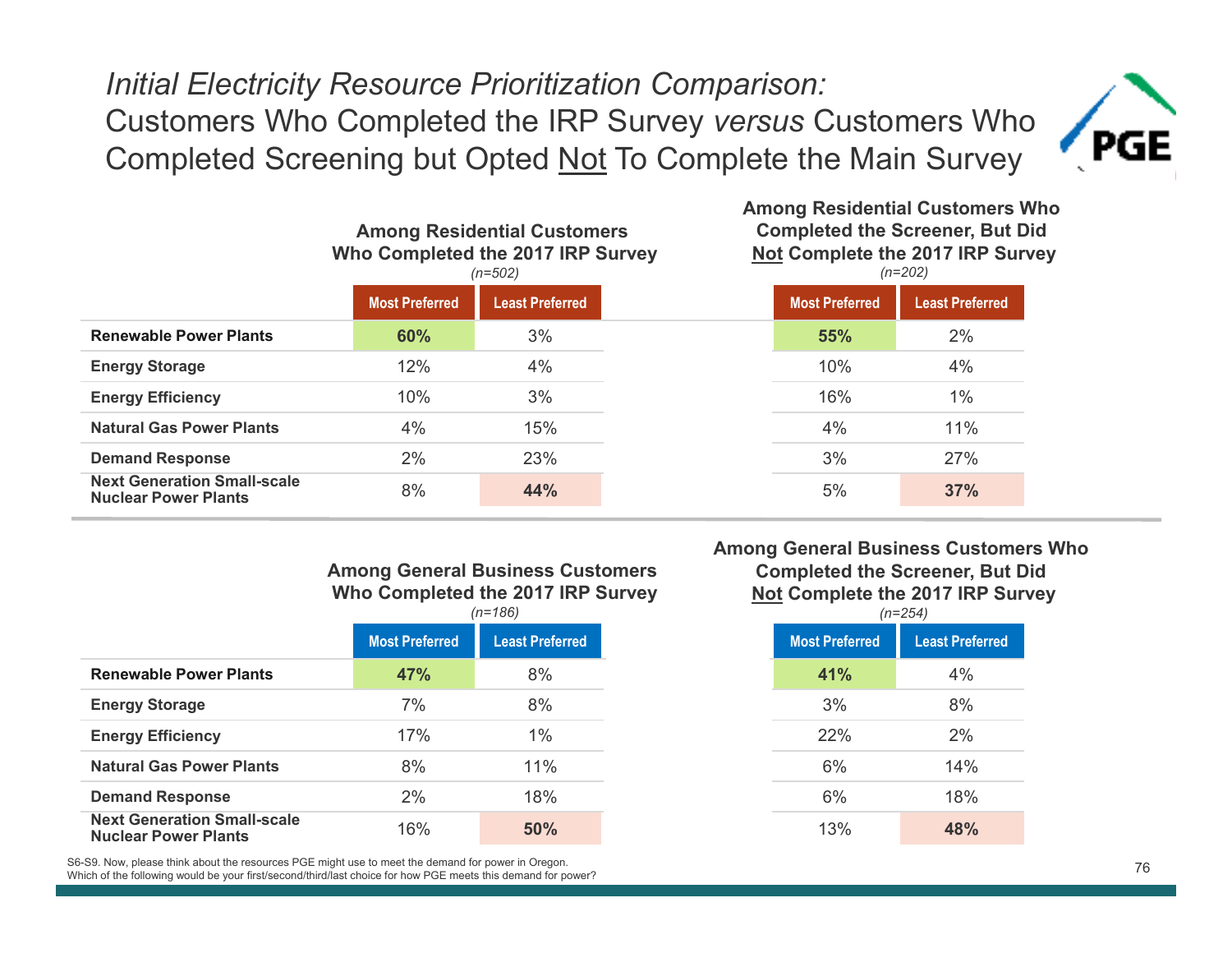#### Initial Electricity Resource Preferences – *Residential (Prior to Seeing Detailed Information About Each Resource) n=502*



 $\geq$  Before reviewing detailed information about each resource, PGE Residential customers indicated a strong preference for energy efficiency and renewable resources over conventional fossil-fuel resources for inclusion in Oregon's future energy supply.



77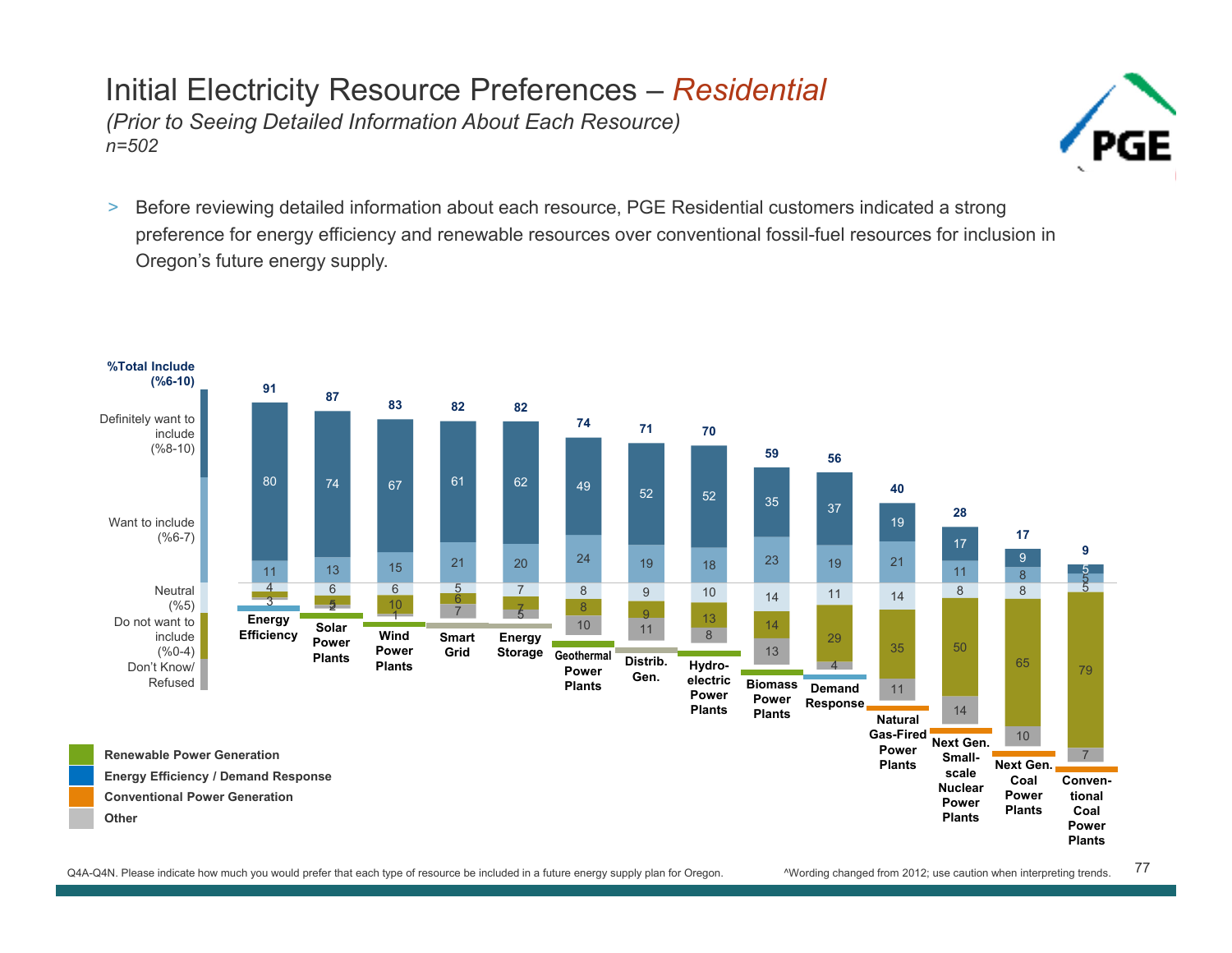#### Initial Electricity Resource Preferences – *General Business (Prior to Seeing Detailed Information About Each Resource) n=186*



> Generally in line with PGE Residential customers, PGE Business customers also indicated a strong initial preference for energy efficiency and renewable resources over conventional fossil-fuel resources.

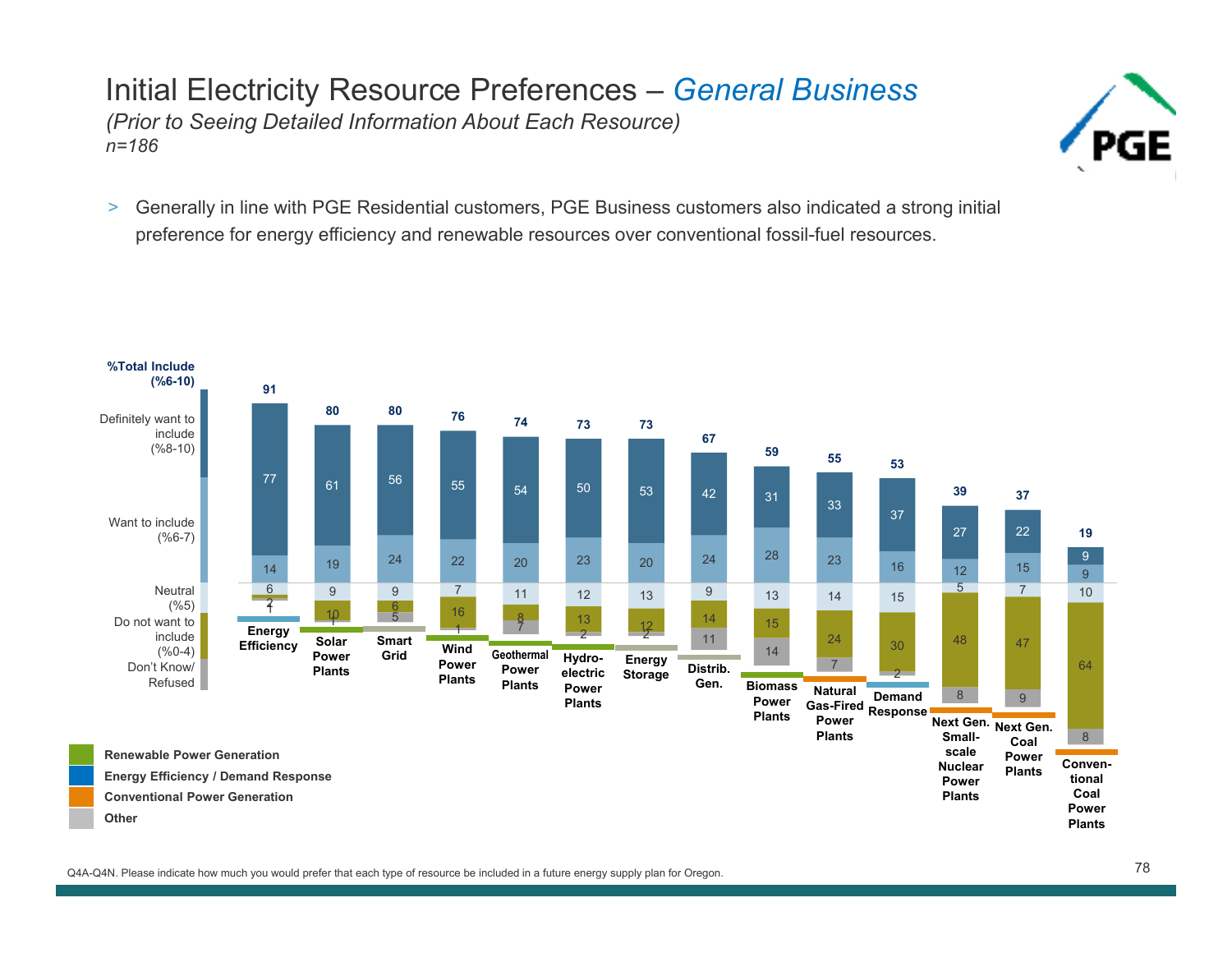

## **Informed Electricity Resource Preferences**

After being provided with detailed information about each resource

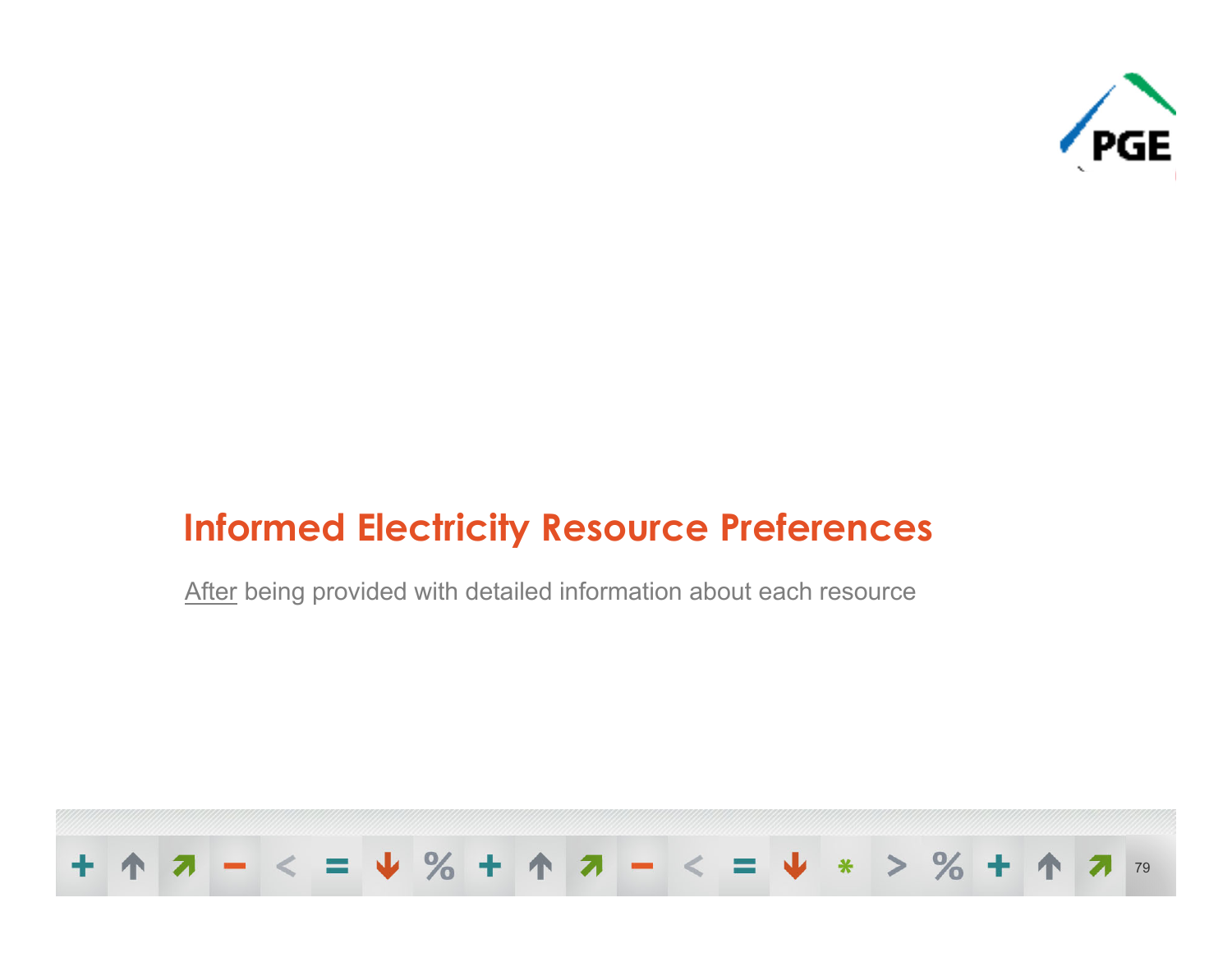#### Electricity Resource Preferences for PGE's Long-Term Energy Plan *Residential* (After Seeing Detailed Information About Each Resource) *n=502*



> After being provided with more detailed information about each resource, Residential customers continued to indicate a strong preference for energy efficiency and renewable resources for inclusion in PGE's long-term energy plan.



**Renewable Power GenerationEnergy Efficiency / Demand Response Conventional Power Generation Other**

Given these factors, please rate [RESOURCE] in terms of the extent to which you would prefer that this resource be part of PGE's long-term energy supply plans. REN\_1, NG\_1, NUC\_1, EE\_1, DR\_1, ES\_1, WIND\_1, SOL\_1, BIO\_1, GEO\_1, HYDRO\_1.

**Plants**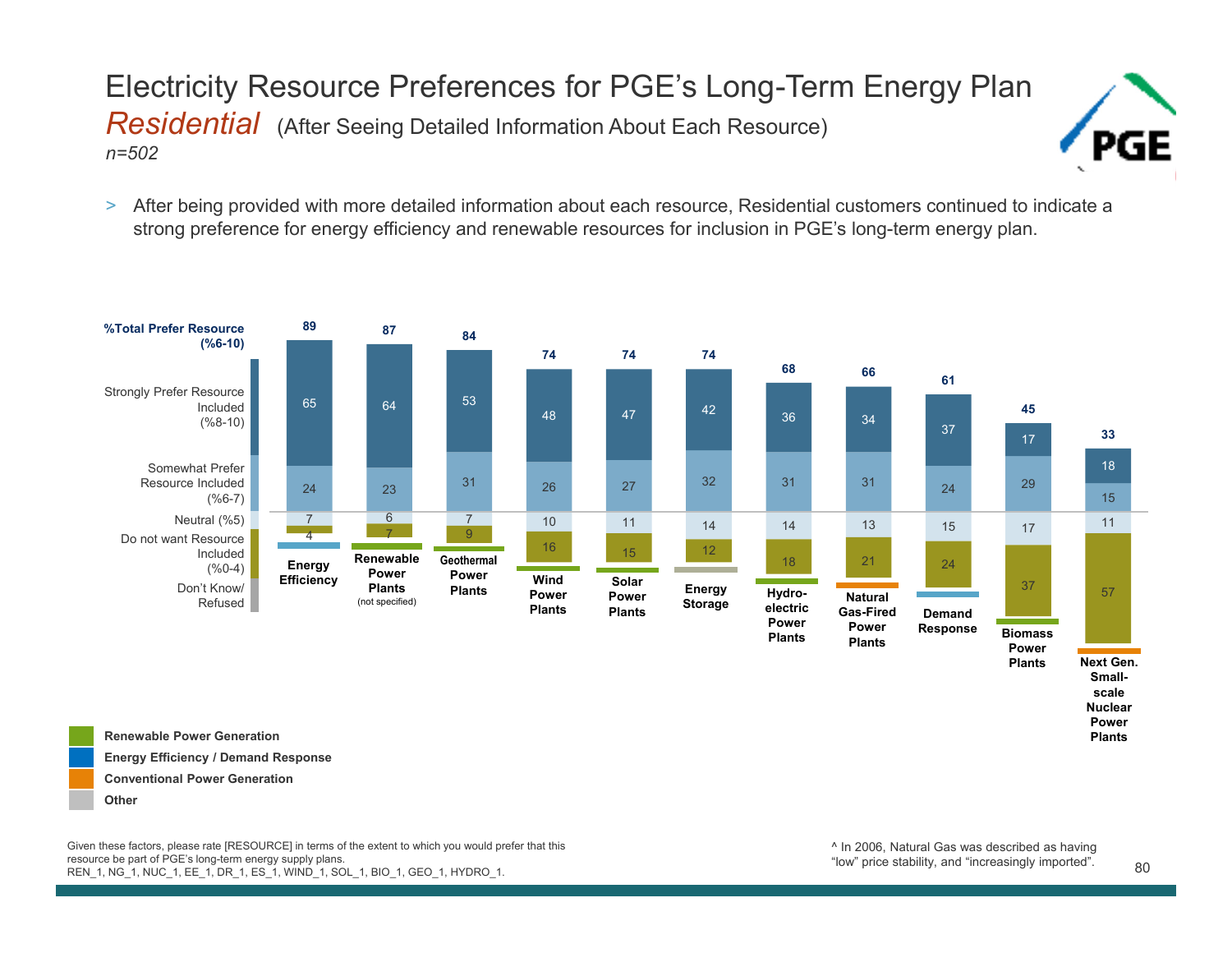Electricity Resource Preferences for PGE's Long-Term Energy Plan *General Business* (After Seeing Detailed Information About Each Resource) *n=186*

> After reviewing more information about each resource, PGE Business customers' preference for natural gas-fired power plants increased notably, though energy efficiency and renewable resources continued to receive the strongest preference for inclusion in PGE's long-term energy plan.



**Renewable Power GenerationEnergy Efficiency / Demand Response Conventional Power Generation Other**

Given these factors, please rate [RESOURCE] in terms of the extent to which you would prefer that this resource be part of PGE's long-term energy supply plans. REN\_1, NG\_1, NUC\_1, EE\_1, DR\_1, ES\_1, WIND\_1, SOL\_1, BIO\_1, GEO\_1, HYDRO\_1.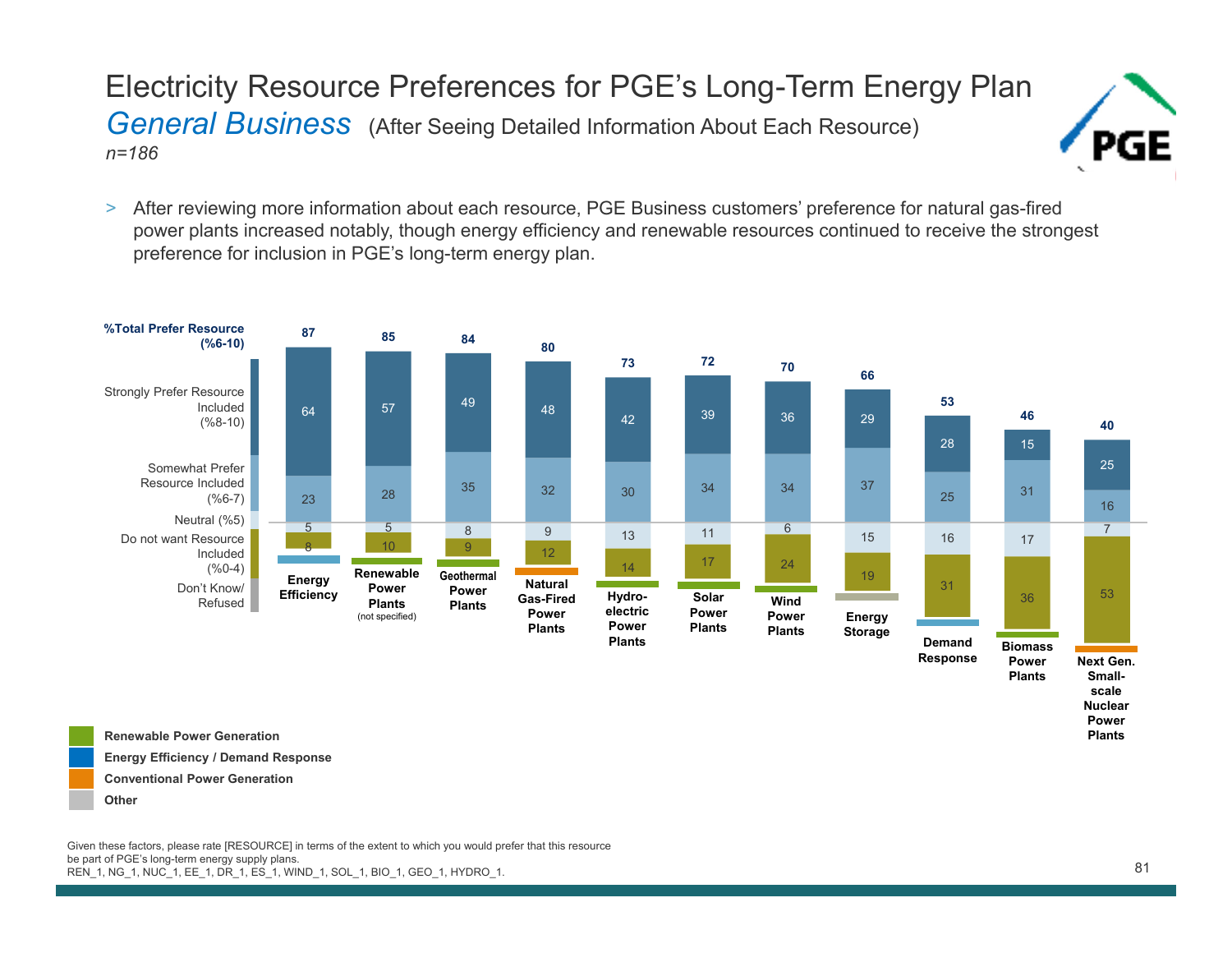

## **Renewable Resources, Environmental Issues**

Customer support for increased renewable resources

Expected timeframe for PGE's transition to 100% renewable power

Prioritization of environmental concerns

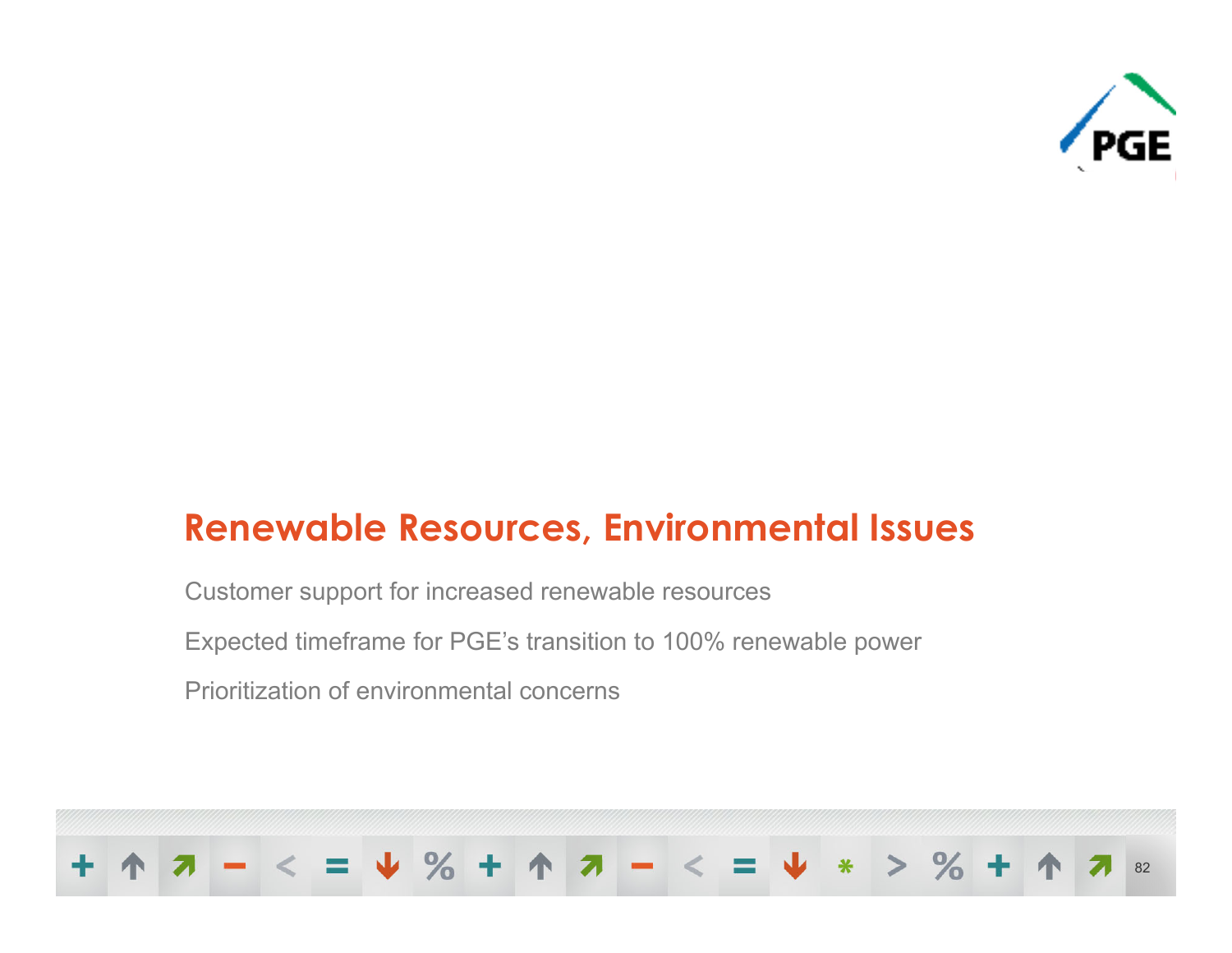#### Support for Use of More Renewable Resources Even if All PGE Customers Would Need to Pay More for Electricity

> Nearly two-thirds (65%) of Residential customers and six in ten (59%) General Business customers think PGE should use more renewable resources even if customers would need to pay more for electricity.



83REN\_2. Do you think that PGE should use more renewable resources even if this meant that all PGE customers would need to pay more for electricity? REN 3. What is the highest additional cost for renewable resources that you think PGE should ever consider paying -- recognizing that all customers would ultimately have to bear this cost?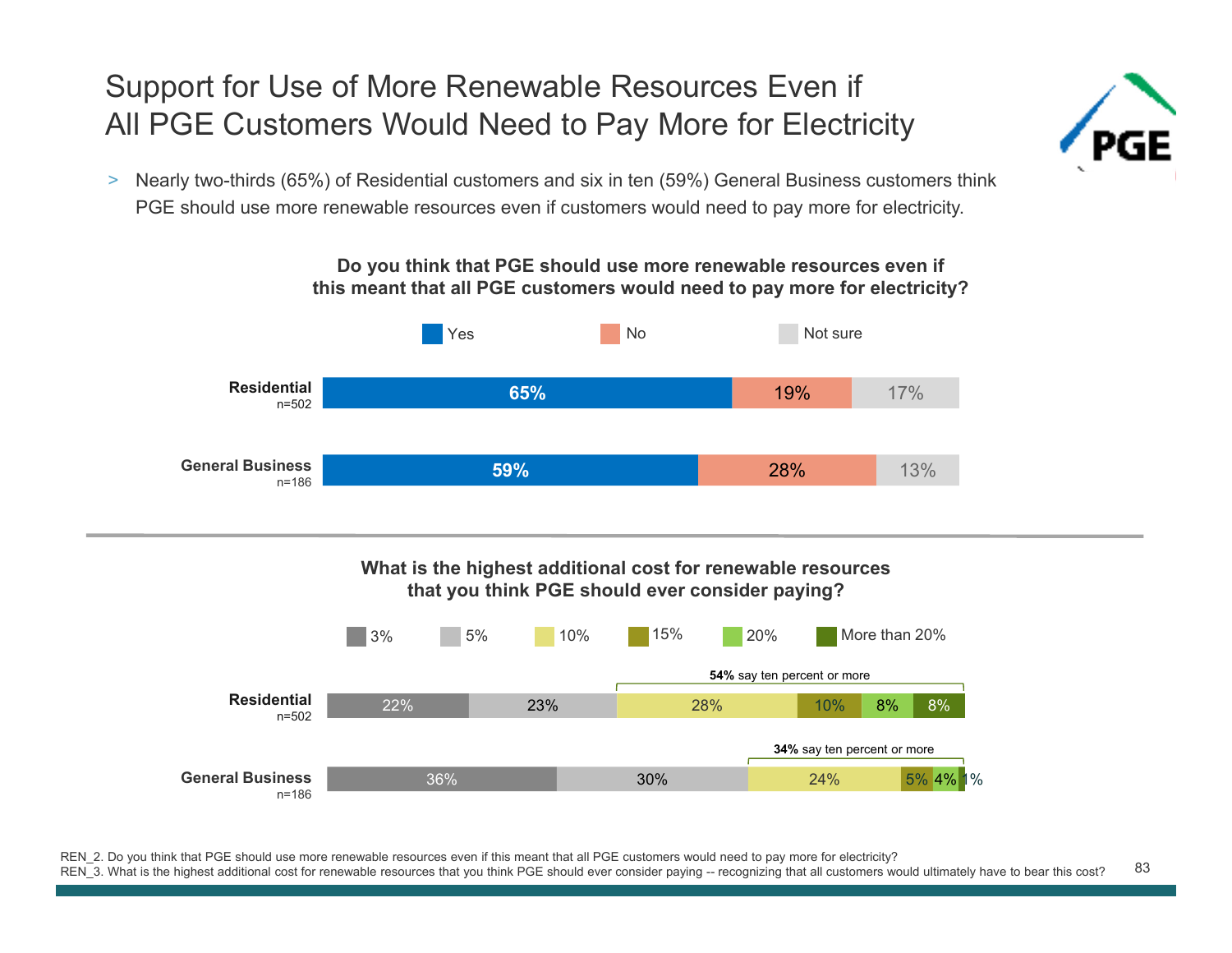#### Expected Timeframe for PGE to Provide 100% Renewable Power



 $\geq$  Majorities of Residential (64%) and General Business (56%) customers feel that PGE should achieve 100% renewable energy across its entire service territory within 20 years.

> **Desired Number of Years for PGE to Provide Your Home or Business with 100% Clean and Renewable Energy like Wind, Solar, Geothermal, and Hydropower**



#### **Expected Number of Years for PGE to Achieve 100% Renewable Energy Supply for Its Entire Service Territory**



84REN 100A. By what year do you want the energy that powers your home/business to be produced by 100% renewable, carbon-free generation resources like wind, solar, geothermal and hydropower? REN 100. Currently, customers can elect 100% renewable energy through purchase of certified Renewable Energy Certificates. Some cities and states are setting long-term goals to have 100% of their energy supplies produced from renewable, carbon-free sources [i.e. energy supply, not purchased RECs]. By what year do you expect PGE to achieve a 100% renewable, carbon-free energy supply for its entire service territory?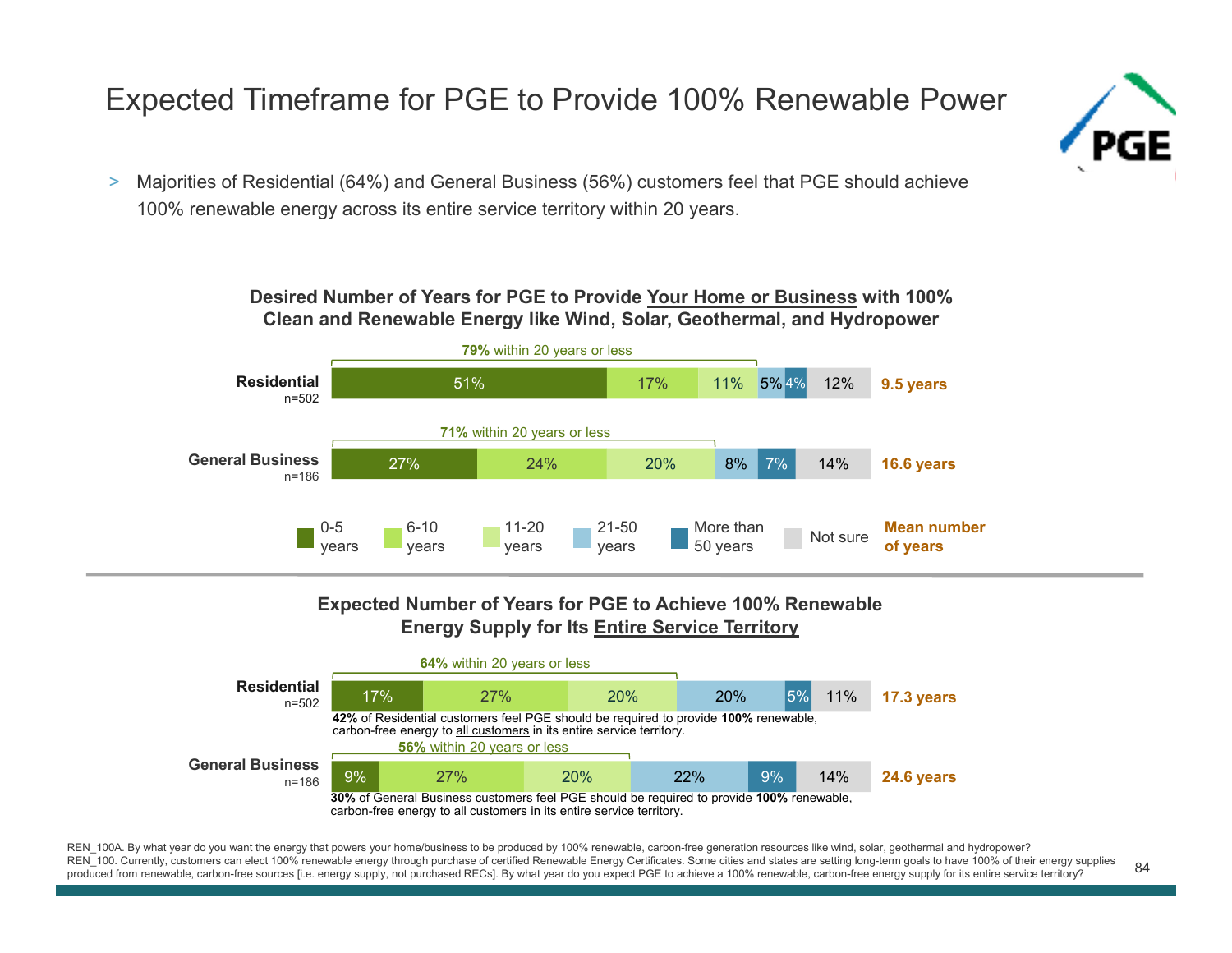#### PGE Investment in New Technology to Promote Energy Efficiency, Facilitate the Integration of Renewable Resources, and Make Operations More Efficient



> Approximately three-quarters of Residential (75%) and General Business (72%) customers feel that PGE should invest ratepayer money in new technologies to promote energy efficiency, facilitate integration of renewable resources, or otherwise make operations more efficient.



#### **Support for PGE Investment in New Technology**

NEWTECH. Some electric utilities invest ratepayer money in research and development of new technologies that might promote energy efficiency, facilitate integration of renewable resources, or otherwise make their operations more efficient. Other utilities do not try to develop new technologies, but simply try to find and implement the best technologies that have already been developed. To what extent do you think that PGE should be investing in developing new technologies?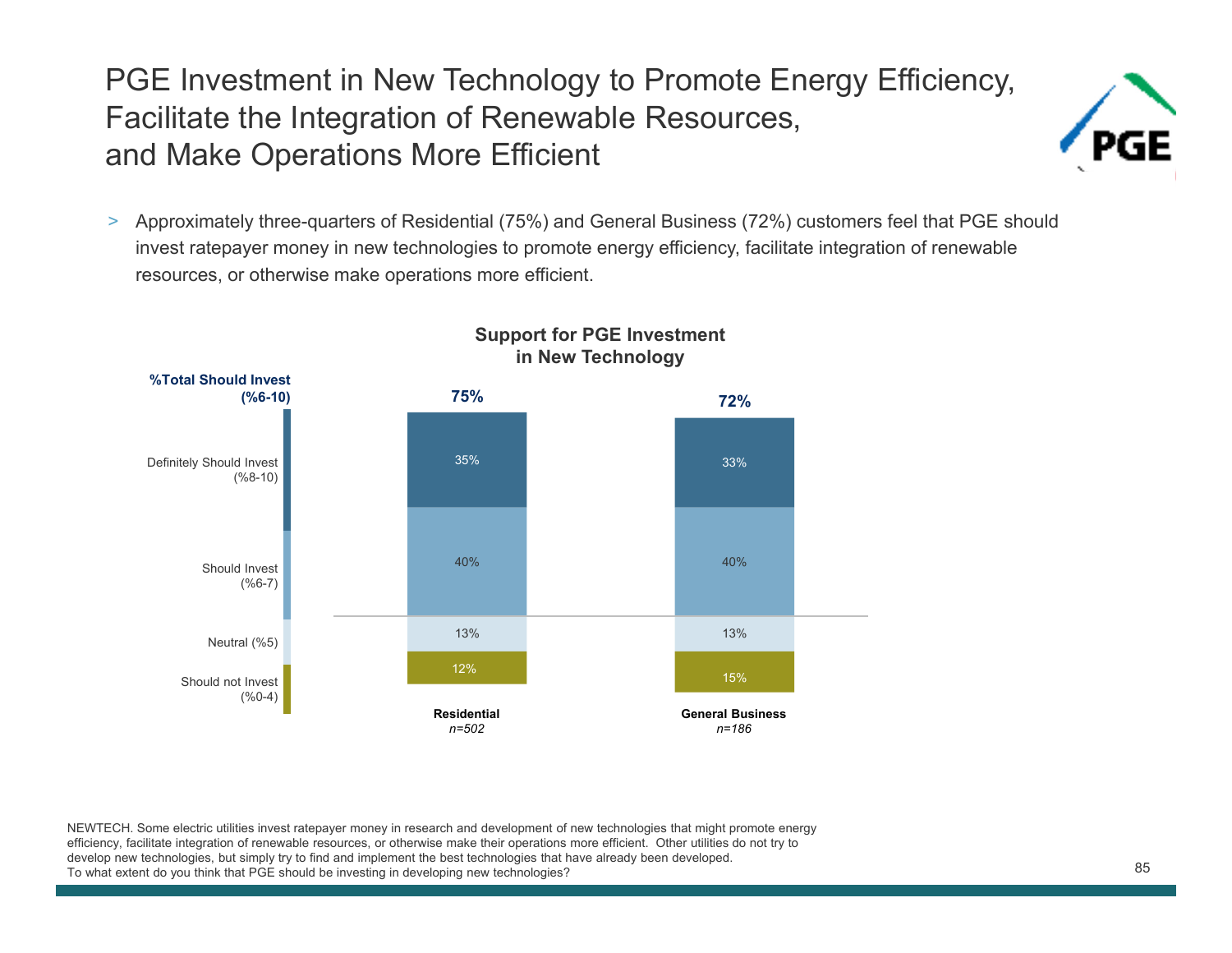#### Concern Regarding Global / Societal Issues, Action Taken *Among Residential Customers*

> Pollution of groundwater sources (18%), *pollution of rivers and streams* (16%) and *global climate change / global warming* (15%) are the most concerning environmental issue for Residential PGE customers.



^ Items and metric changed from 2006 and 2012; use caution when interpreting ranking trend. PC. Which of these global / societal issues is of most concern to you as a resident of Oregon? ENVCONC1-ENVCONC8. To what degree have you made changes in terms of how you behave/it operates in response to each of these global / societal issues?

\* Relative Concern" is based on "derived importance" modeled from paired-comparison results across these eight global / societal issues.

\*\* Scale for changes made in response to issue: 0=Little or no change, 10=A great deal of change



**Percent Indicating Changes Made in** 

86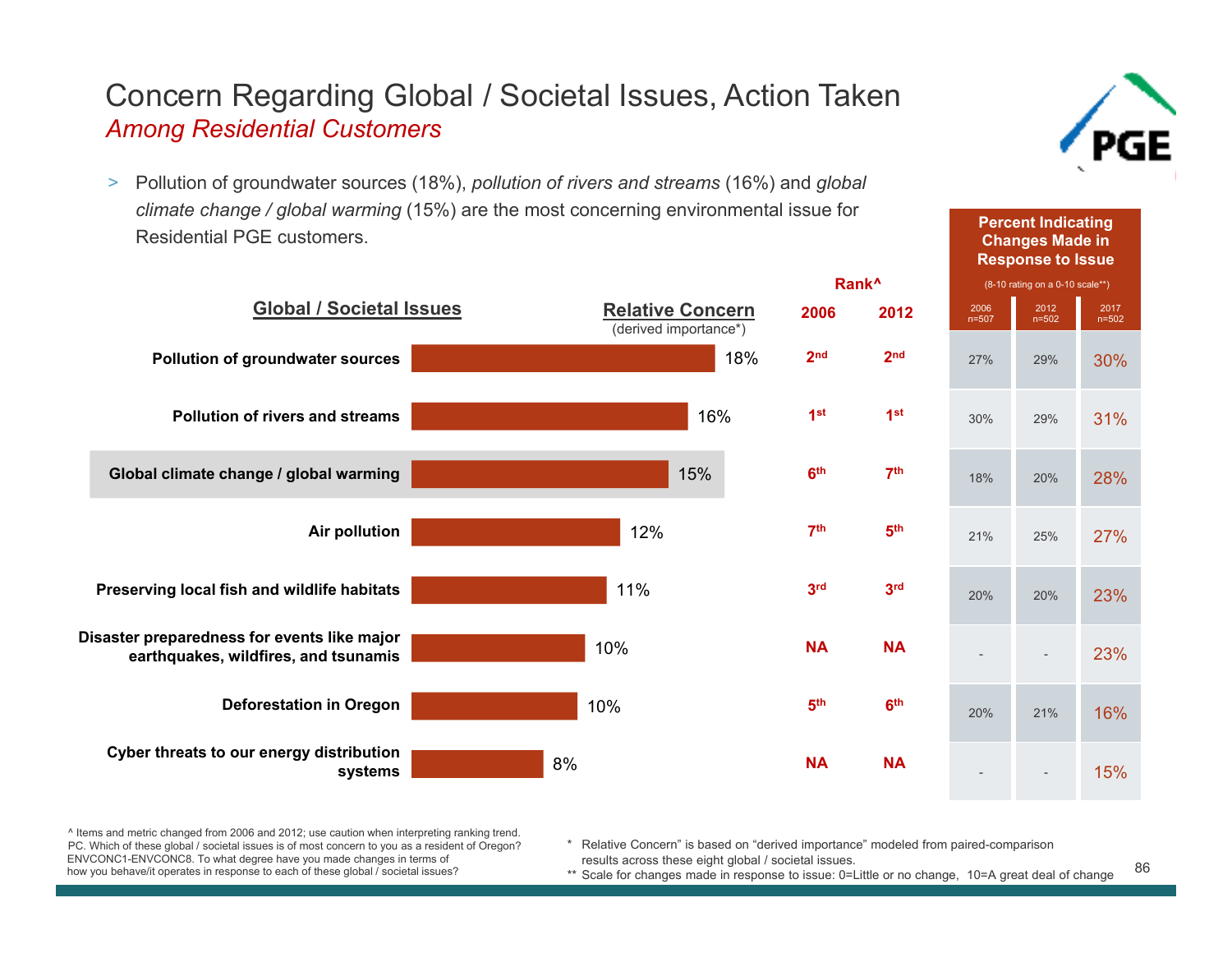**Percent Indicating** 

#### Concern Regarding Global / Societal Issues, Behavioral Changes *Among General Business Customers*

> *Global climate change / global warming* (8%) is a lesser concern relative to other global societal issues among General Business customers compared with their Residential counterparts.



PC. Which of these global / societal issues is of most concern to you as a resident of Oregon? ENVCONC1-ENVCONC8. To what degree has your facility made changes in terms of how you behave/it operates in response to each of these global / societal issues?

Relative Concern" is based on "derived importance" modeled from paired-comparison results across these eight global / societal issues.

87\*\* Scale for changes made in response to issue: 0=Little or no change, 10=A great deal of change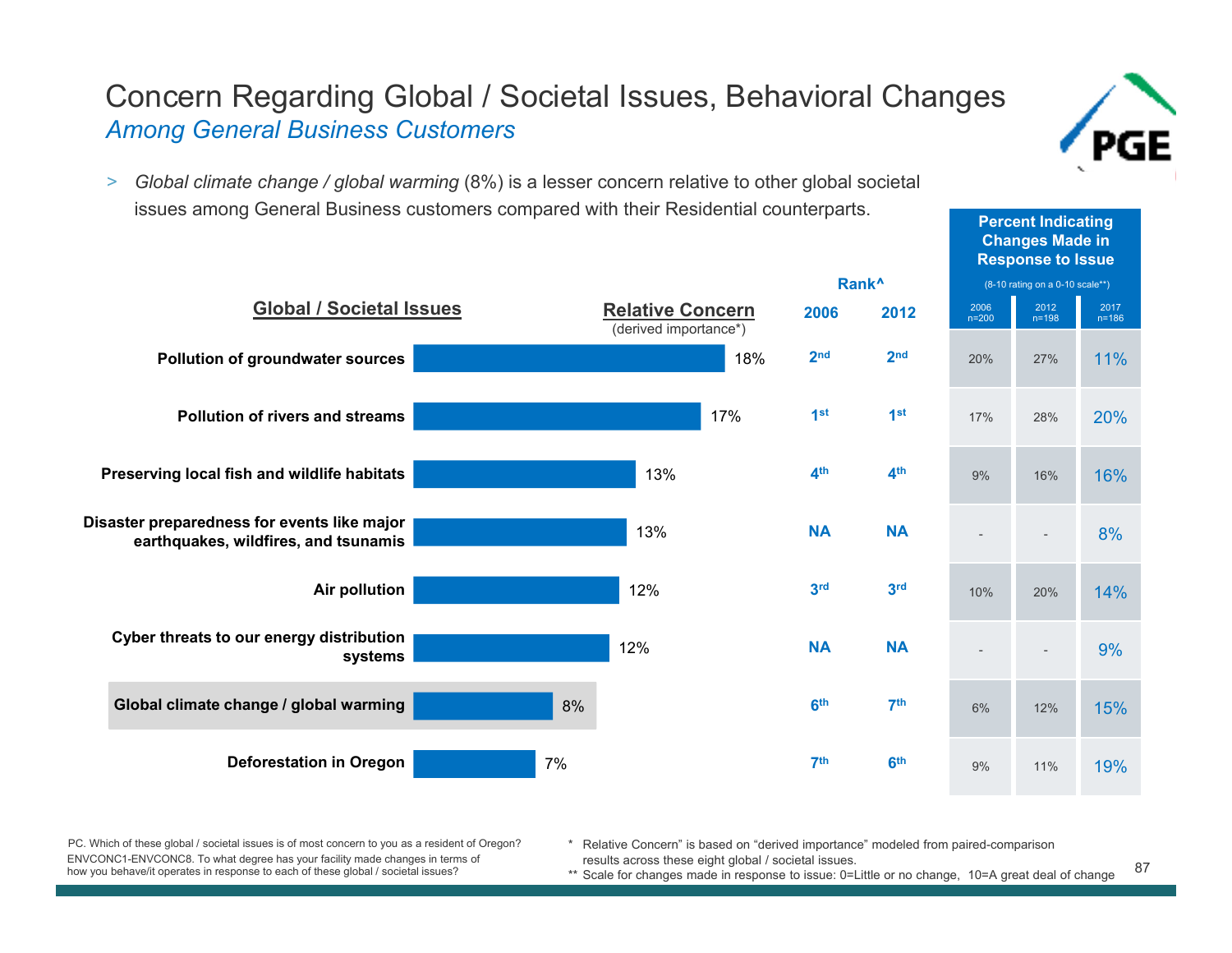

## **Resource Allocation Exercises**

Customer-developed long-term energy resource plans

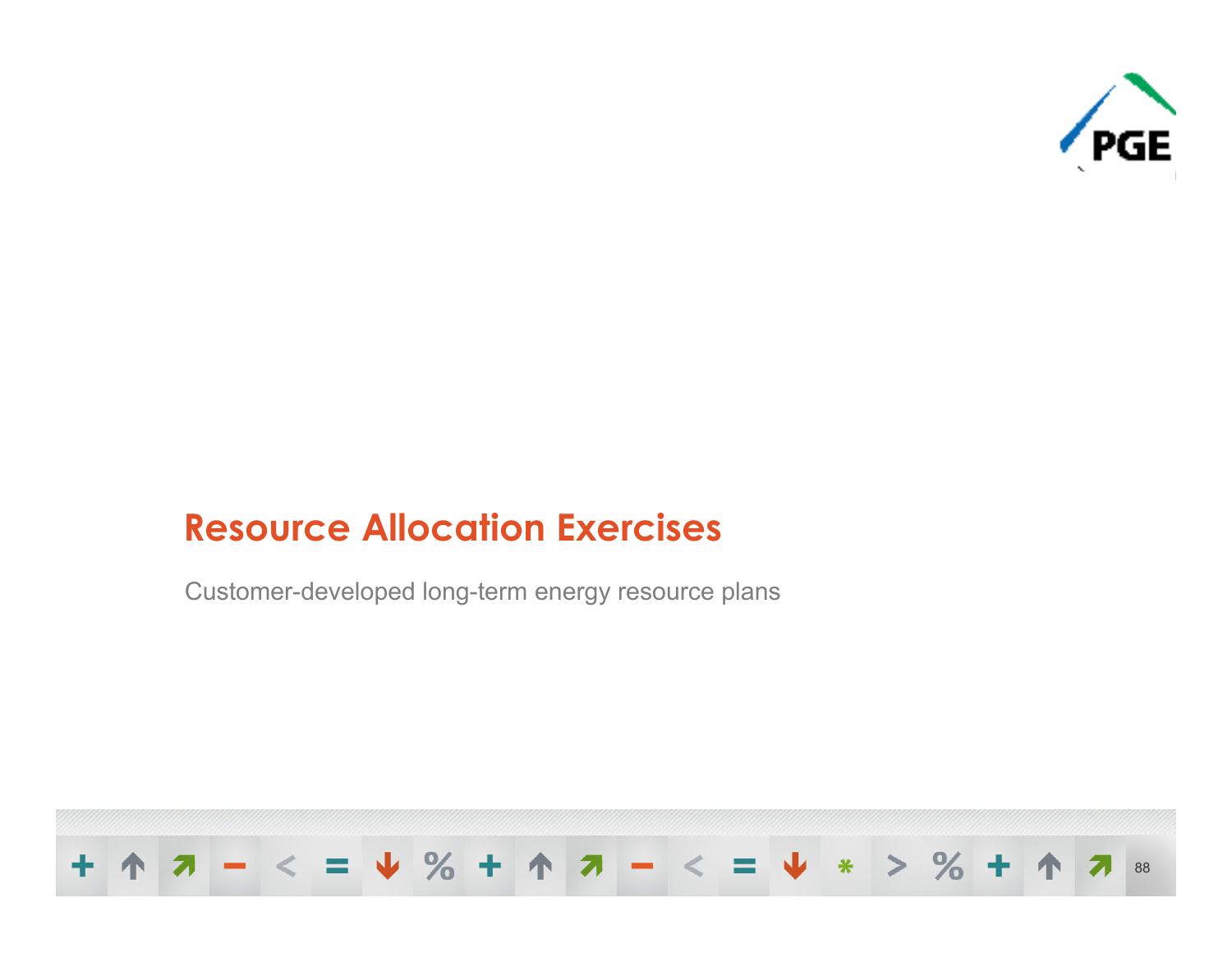## Relative Importance of Key Factors in Resource Evaluation

> When evaluating energy resources, both Residential and Business customers apportion slightly more importance to Environmental Impact and Reliability versus Resource Cost and Price Stability factors.



Note: "Factor Importance" values are means calculated for each factor from the 100-point allocation exercise.

FACTOR 1-4. Please indicate how important these different factors are to you in evaluating each energy resource. Allocate a total of 100 points across the four different factors in a way that indicates how more or less important you believe each factor should be in evaluating a potential electricity generation resource. The more points you give a factor, the more important this means the factor is to you. When you are finished, the total number of points you have allocated should total 100.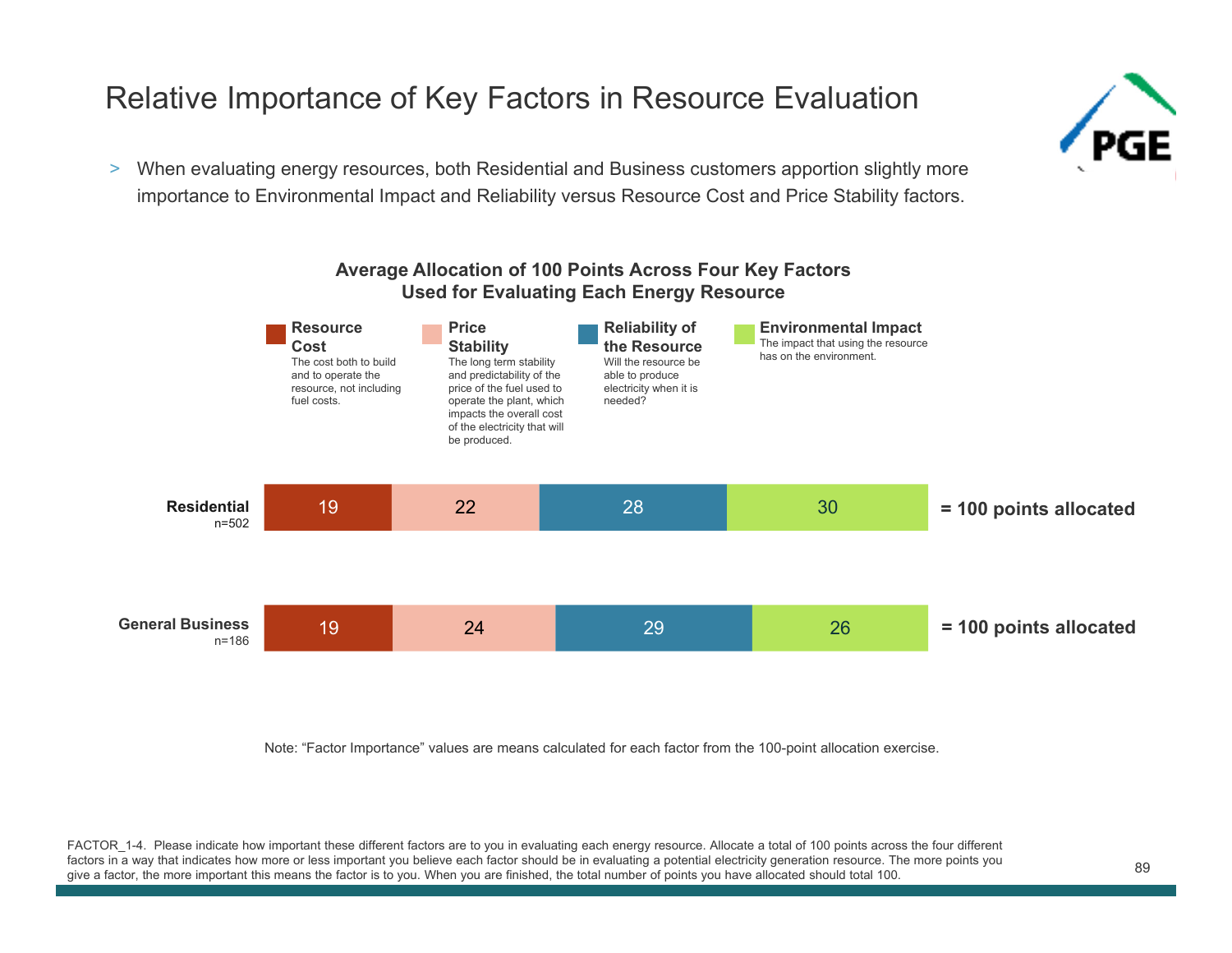#### Resources to Include / Exclude in PGE's Future Electricity Supply Regardless of Price



> Three quarters (75%) of Residential customers and seven in ten (71%) General Business customers want *renewable power plants* included in the future electricity supply, while n*ext generation nuclear* is the least desired resource for future energy supply with approximately one-half (49%) of both customer segments indicating they do not want it included.



#### **Do not want included Want included in in future supply future supply**

DEF\_INCL. Which of these resources would you definitely want PGE to include in a future electricity supply plan regardless of how expensive it was relative to other options?<br>NOT\_INCL. Which of these resources would you def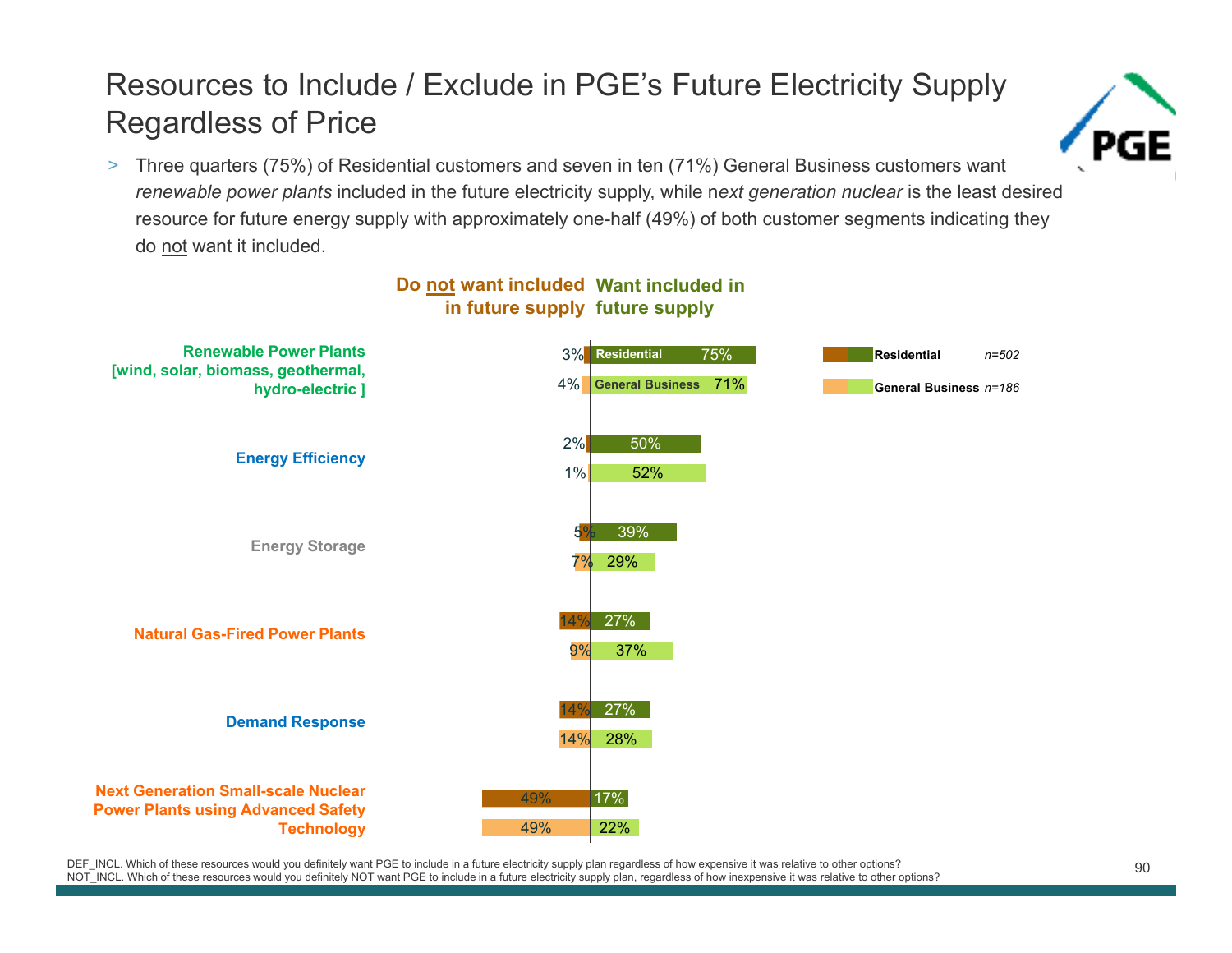#### Prioritization of New Electricity Resources to be Developed Over the Next 10 Years



> When several specific types of renewable power plants are presented alongside the other options, Residential and General Business prioritization of resources to be developed over the next 10 years are similar, with four out of five specific renewable power plant types (all except Biomass) preferred over the other options.

**Prioritization of New Electricity Resources to be Developed by PGE** 

|                                                         | <b>Residential</b> | <b>General Business</b> |
|---------------------------------------------------------|--------------------|-------------------------|
| $n=$                                                    | 502                | 186                     |
| <b>Solar Power Plants</b>                               | 17%                | 14%                     |
| <b>Wind Power Plants</b>                                | 15%                | 13%                     |
| <b>Geothermal Power Plants</b>                          | 13%                | 12%                     |
| <b>Hydro-electric Power Plants</b>                      | 12%                | 14%                     |
| <b>Energy Efficiency</b>                                | 11%                | 12%                     |
| <b>Energy Storage</b>                                   | 10%                | 6%                      |
| <b>Natural Gas-Fired Power Plants</b>                   | 9%                 | 13%                     |
| <b>Next Generation Small-scale Nuclear Power Plants</b> | 5%                 | 7%                      |
| <b>Biomass Power Plants</b>                             | 5%                 | 5%                      |
| <b>Demand Response</b>                                  | 4%                 | 4%                      |

(Average Allocation of 100 Points Across 10 Potential Resources)



REN10YR. Please allocate those 100 points across the different energy resources in a way that indicates which resources you would most like to see developed, given what you now know about those resources.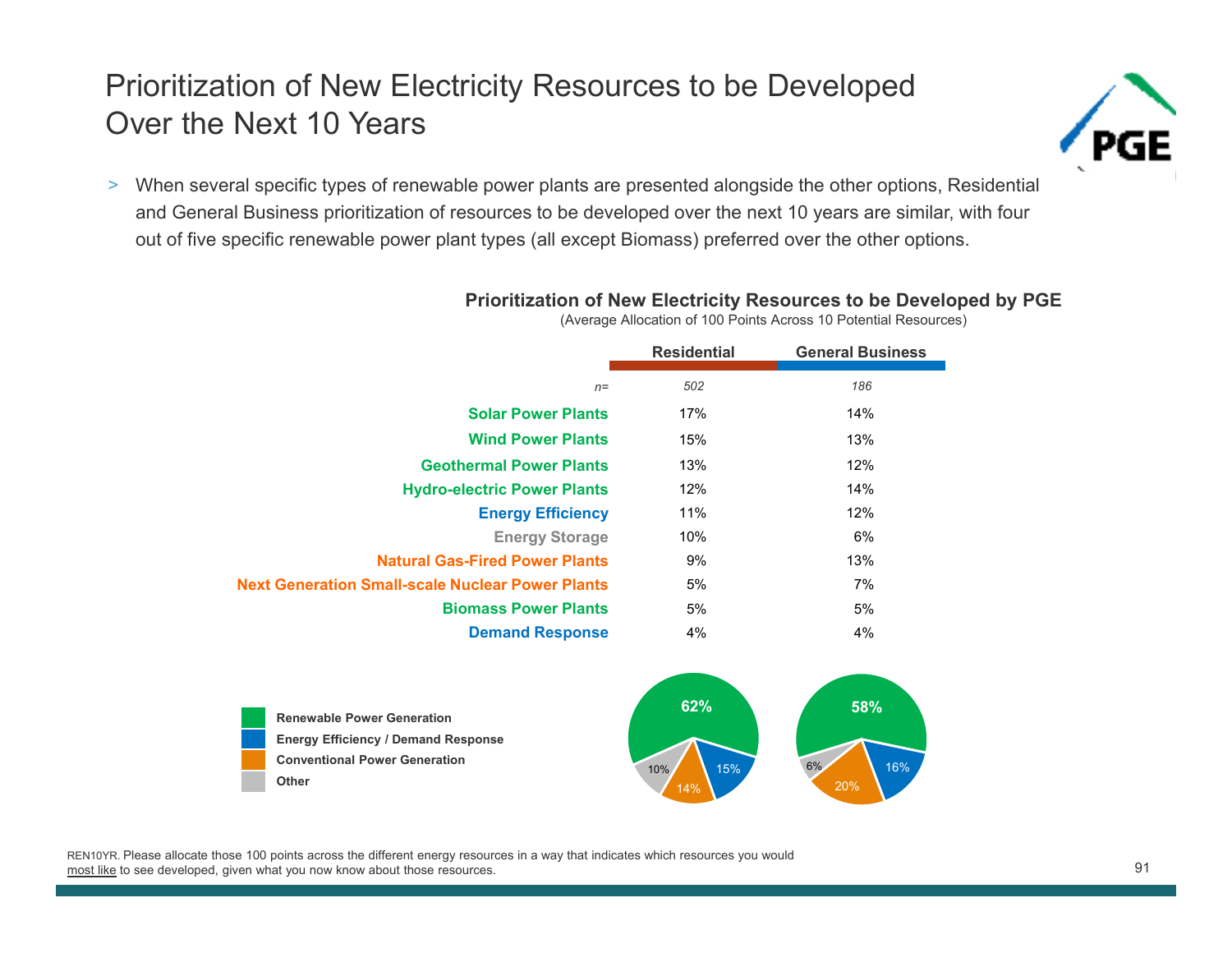#### Customers' Long-Term Energy Resource Plans: Electricity Resource Allocation Block 1 – *All Resource Options*



> Among both the Residential and General Business segments, Renewable Power Plants receive the highest percent allocation, even when they are priced at a higher cost than other options.



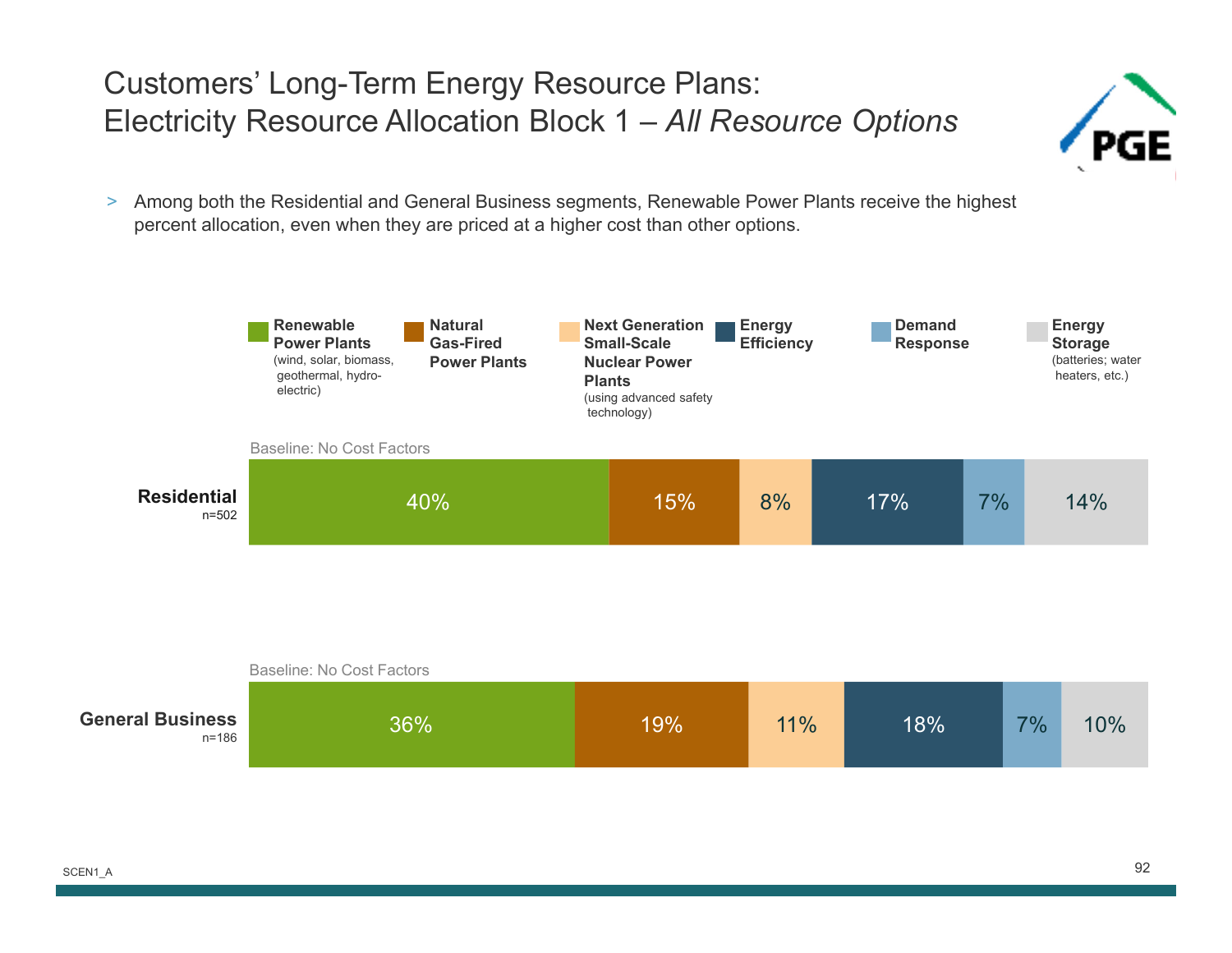With Renewable Power Plants at Their LOWEST Cost / All Other Resources at Their HIGHEST CostCustomers' Long-Term Energy Resource Plans: Electricity Resource Allocation Block 1 – *All Resource Options*



93SCEN2\_A-B - SCEN6\_A-B \* For Energy Efficiency and Demand Response, maximum cost points were 100 for 0=5 units, and 150 for 6-10 units allocated.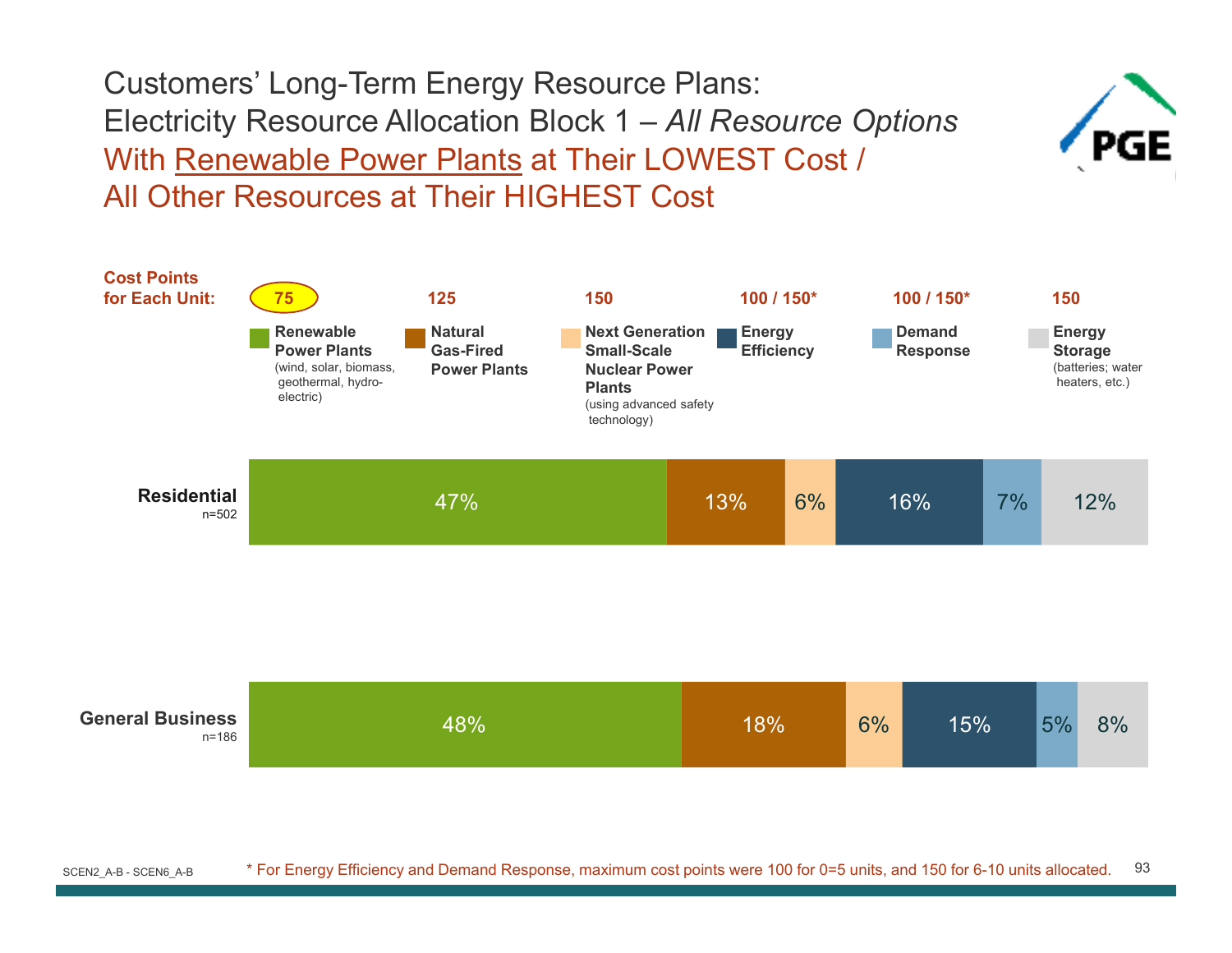With Natural Gas-Fired Power Plants at Their LOWEST Cost / All Other Resources at Their HIGHEST CostCustomers' Long-Term Energy Resource Plans: Electricity Resource Allocation Block 1 – *All Resource Options*



94SCEN2\_A-B - SCEN6\_A-B \* For Energy Efficiency and Demand Response, maximum cost points were 100 for 0=5 units, and 150 for 6-10 units allocated.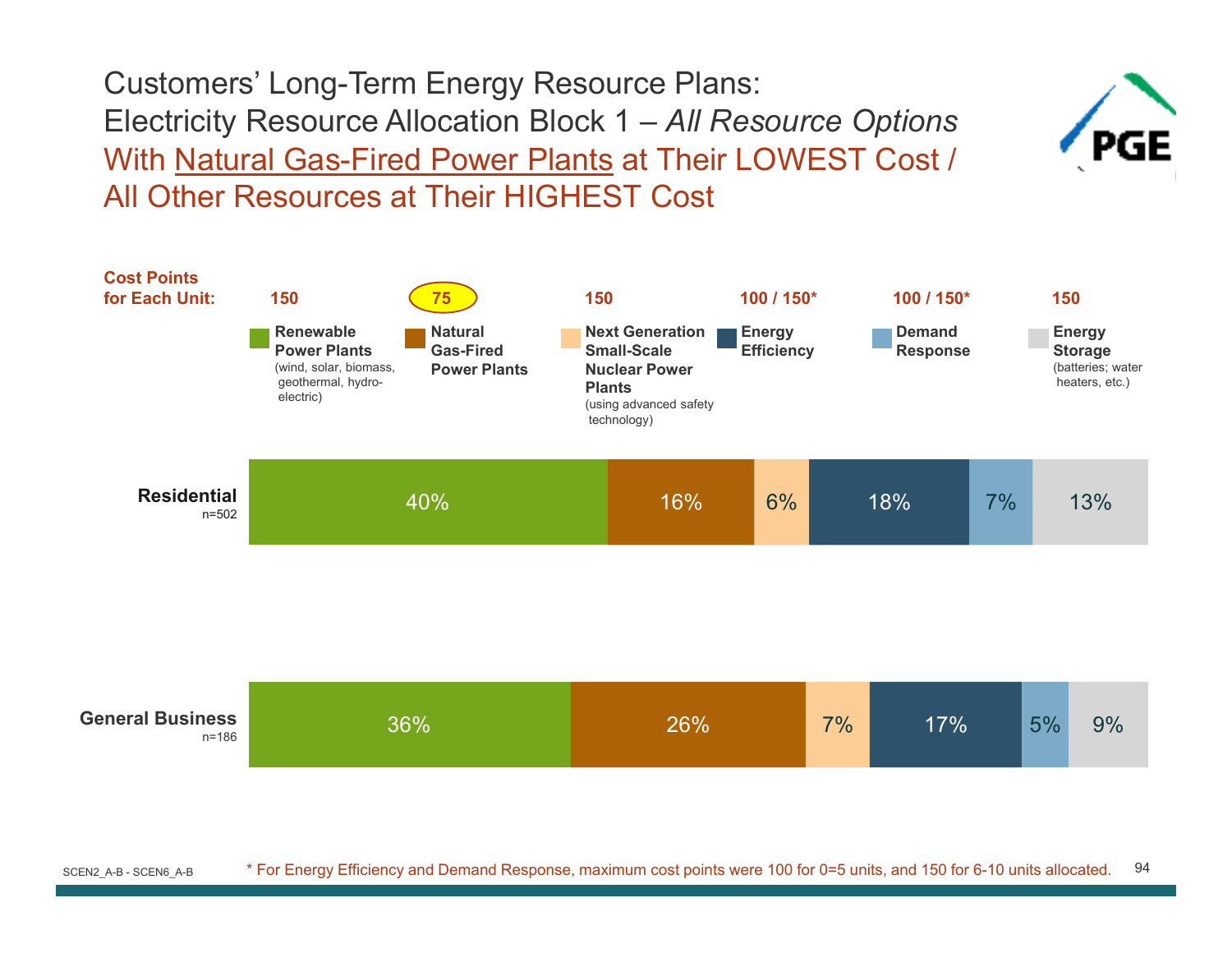#### Key Takeaways





Both residential and business customers desire an increaseof renewable sources in the PGE energy mix.



Customers support the effort to increase the use of renewables even if it costs them more.

Customers expect PGE to transition to renewable energy sources quickly.



Customers are not exclusively concerned about cost factors when considering energy resources, weighing *environmental impact* and *resource reliability* more heavily than *cost* and *price stability*.



Environmental issues are important to customers, with *climate change* increasing in priority as a global concern among residential customers.



Low preference for *Demand Response*, relative to other energy sources, may be due to incomplete customer knowledge about the programs.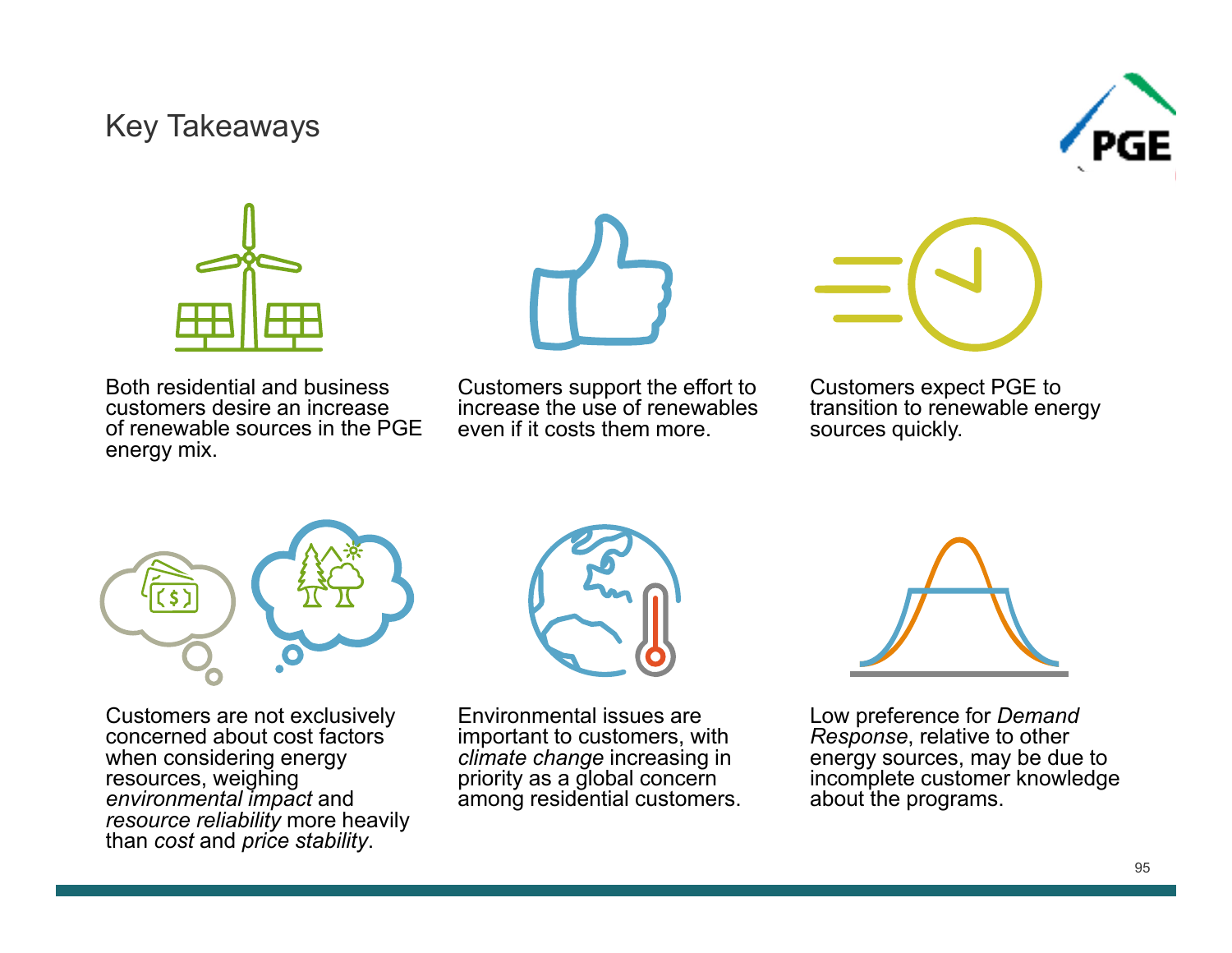## **Contacts**

**Ron Newheiser**Senior Director | Research & Consulting 503-416-8573Ron.Newheiser@marketstrategies.com

**James Kandell** Lead Analyst, Energy 503-416-8544James.Kandell@marketstrategies.com

**Kevin Dixon**Senior Analyst, Energy 503-416-8520Kevin Dixon@marketstrategies.com

Marketstrategies.com FreshMR.com

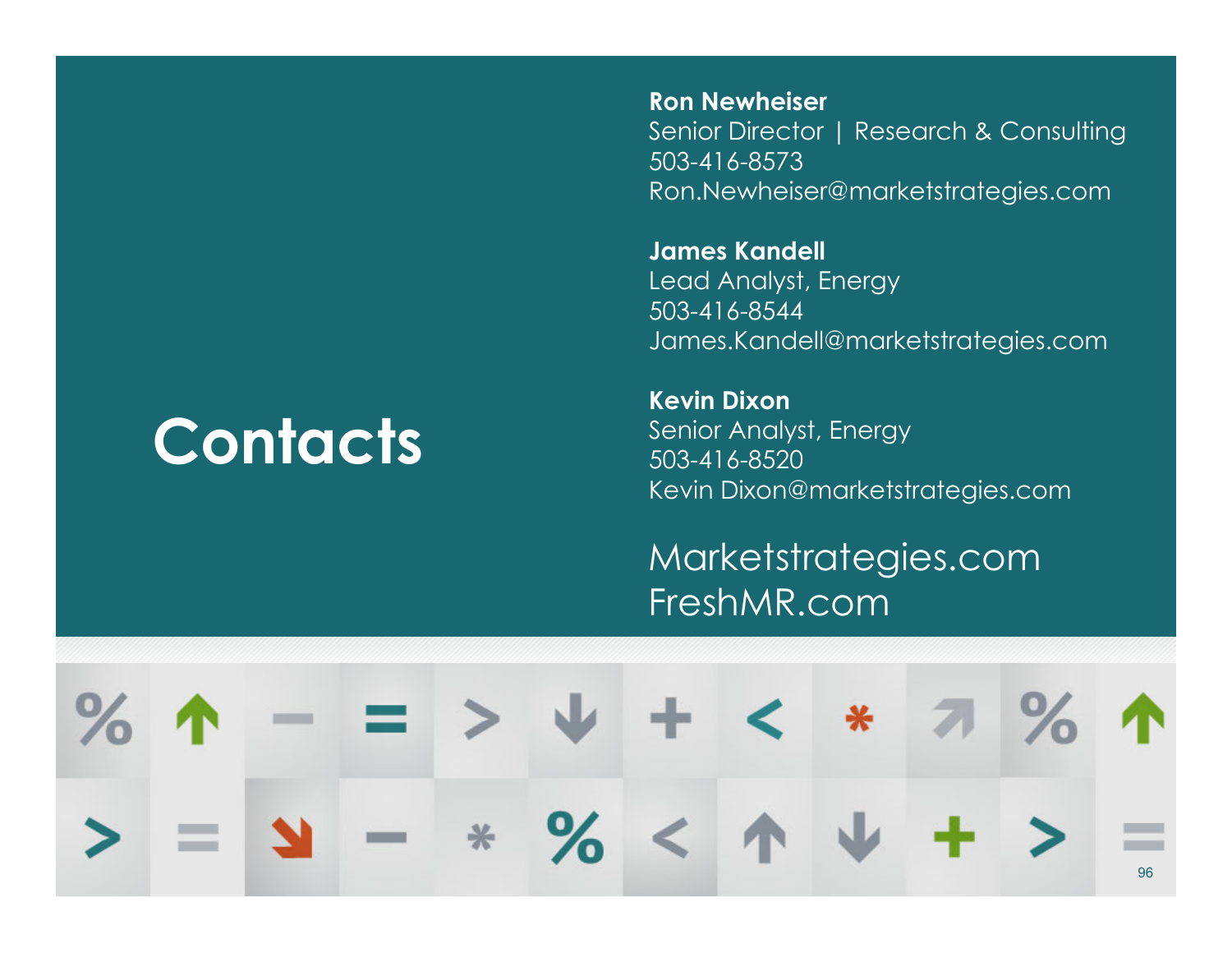#### **Appendices**

Appendix A: Detailed Methodology, Resource Definitions, Allocation Exercise Design Appendix B: Knowledge of Current Resources Used for PGE's Power Supply Appendix C: Additional Resource Allocation Exercise Results Appendix D: Selected Results Broken Out Among Low-Income Residential Customers Appendix E: Respondent Profiles

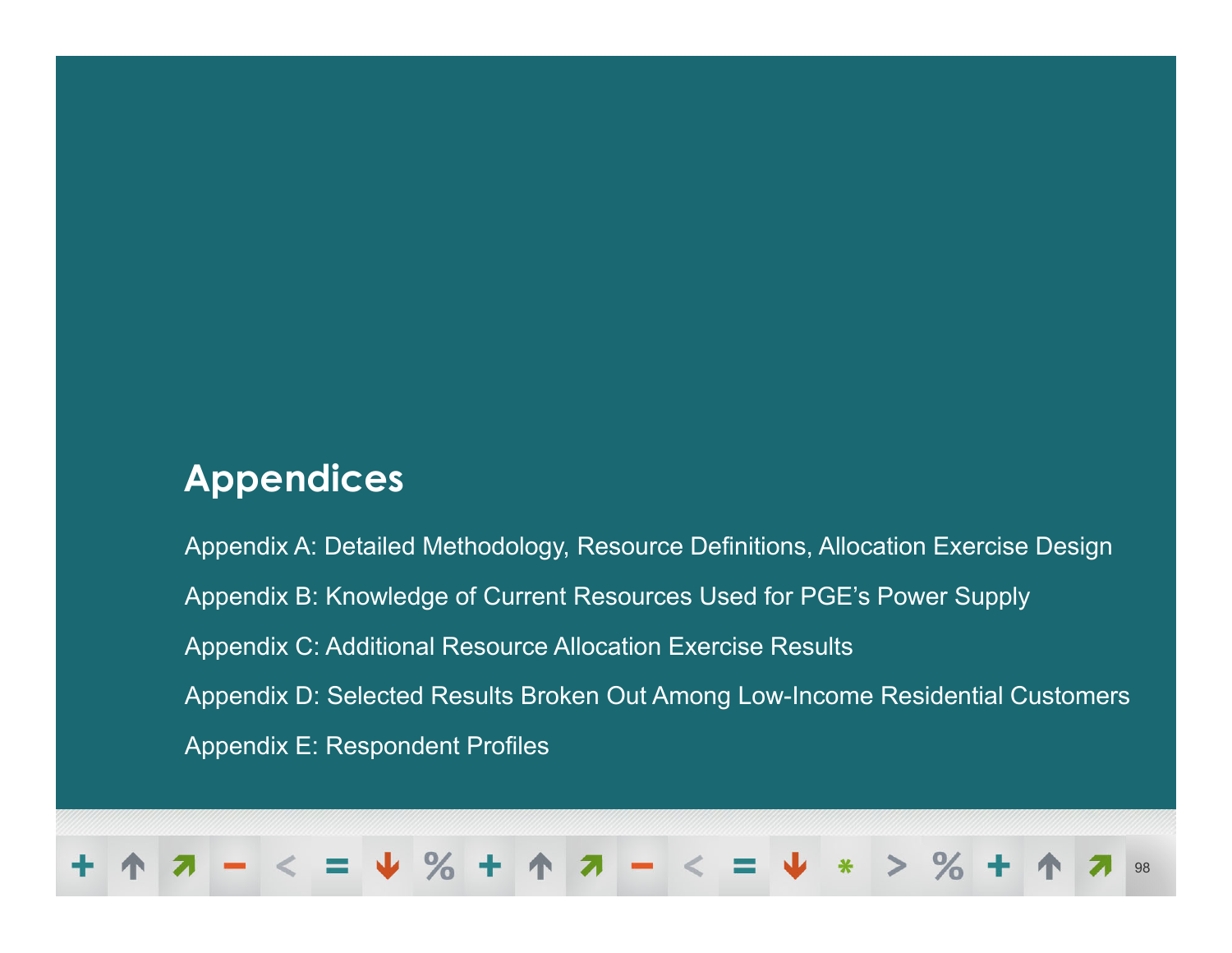

## **Appendix A: Detailed Methodology, Resource Definitions, Allocation Exercise Design**

Data collection methodology

Energy resource definitions

Resource allocation exercise design

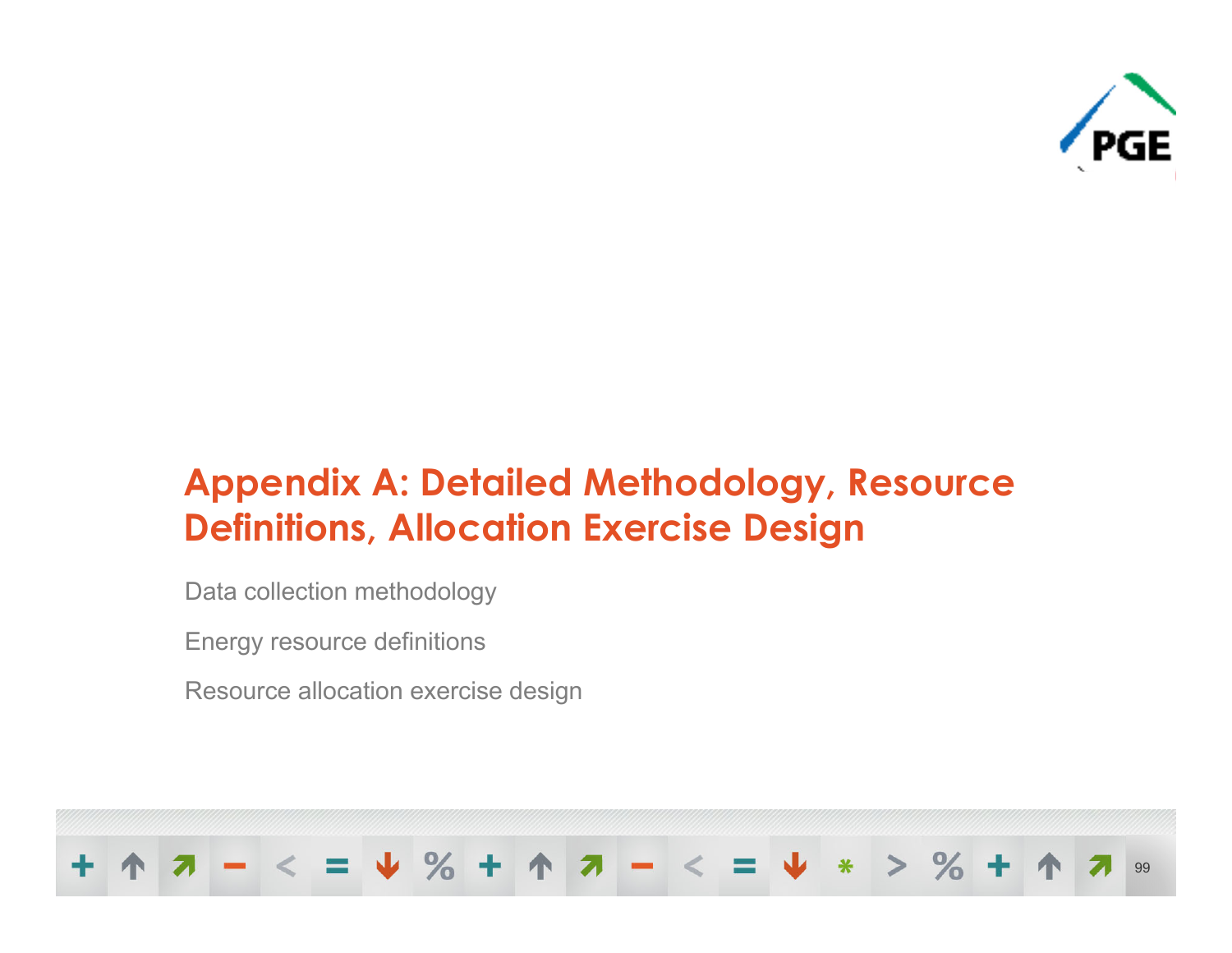#### 2017 IRP Survey Data Collection Methodology



| 2017 IRP Survey Data Collection Methodology Overview                  |                                                                                  |                                                                                                                                             |                                                                                  |  |  |  |  |  |
|-----------------------------------------------------------------------|----------------------------------------------------------------------------------|---------------------------------------------------------------------------------------------------------------------------------------------|----------------------------------------------------------------------------------|--|--|--|--|--|
|                                                                       | <b>Residential</b>                                                               | <b>General Business</b>                                                                                                                     | <b>Key Accounts</b>                                                              |  |  |  |  |  |
| <b>Overall Quotas</b>                                                 | 502 completed surveys                                                            | 186 completed surveys                                                                                                                       | 16 completed surveys                                                             |  |  |  |  |  |
| <b>Additional Quotas and</b><br>Weighting                             | Data weighted by gender,<br>age, county, and PGE<br><b>Residential Segments.</b> | Medium (\$6K - \$24.9K annual PGE revenue): 135<br>Large (\$25K+ annual PGE revenue): 51<br>Data weighted by revenue segment.               | No additional quotas or weights<br>applied.                                      |  |  |  |  |  |
| <b>Qualified Respondent</b>                                           | Adult, energy decision-maker for<br>HH, industry screen                          | Responsible for making energy-related<br>decisions for their company                                                                        | Main contact identified in PGE's<br>Key Business Customer database               |  |  |  |  |  |
| <b>Screening and</b><br><b>Recruiting</b>                             | Web-based screening and<br>recruitment                                           | Web-based screening and recruitment,<br>supplemented with phone screening and<br>recruitment                                                | Web-based screening and<br>recruitment                                           |  |  |  |  |  |
| <b>Screener Incentives</b>                                            |                                                                                  | A drawing incentive for participating in the web Screener survey<br>(chance to win one \$500 grand prize, or one of five \$100 cash prizes) | No Screener incentive;<br>Pre-survey email from PGE<br>encouraging participation |  |  |  |  |  |
| <b>Main IRP Survey</b>                                                |                                                                                  | Web survey (restricted to PCs, Macs, and large tablets due to survey layout – no mobile phones)                                             |                                                                                  |  |  |  |  |  |
| <b>Main IRP Survey</b><br><b>Incentives</b><br>(for completed survey) | \$25 check                                                                       | \$40 check                                                                                                                                  | \$100 check                                                                      |  |  |  |  |  |
| <b>Survey Length</b>                                                  |                                                                                  | Screener: 5 - 7 minutes / Main IRP Survey: 35+ minutes                                                                                      |                                                                                  |  |  |  |  |  |
| <b>Survey Sample</b>                                                  |                                                                                  | Randomly selected customer records from PGE's customer database                                                                             | All available Key Business<br>Customer records (<100 provided)                   |  |  |  |  |  |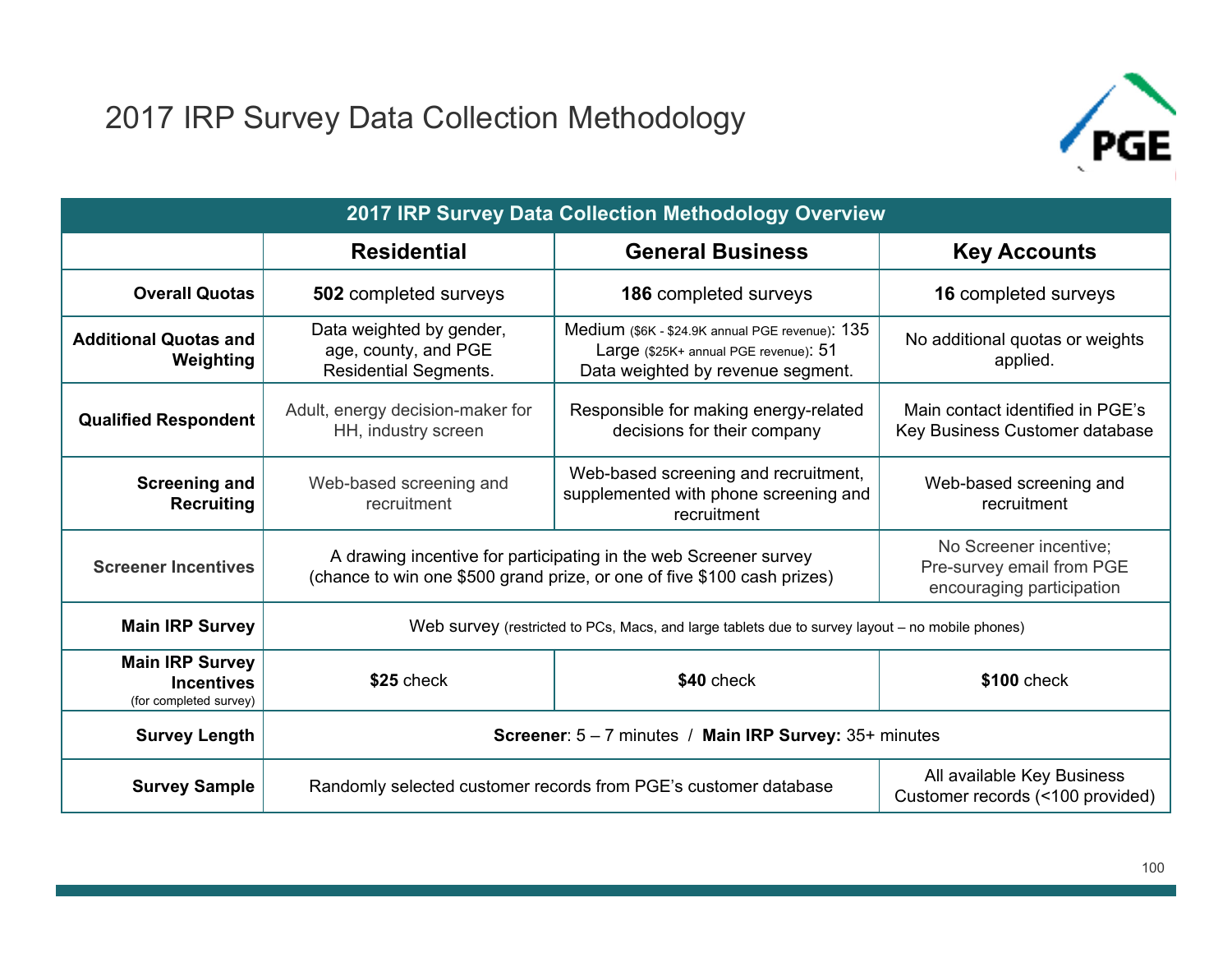#### Survey Screening: Initial Electricity Resource Prioritization



*Now, please think about the resources PGE might use to meet the demand for power in Oregon. Which of the following would be your [first / second / third / least preferred] choice for how PGE meets this demand for power?*

**Renewable Power Plants** (including Wind, Solar, Biomass, Geothermal, and Hydro-electric power plants)

**Natural Gas Power Plants**

#### **Next Generation Small-scale Nuclear Power Plants using Advanced Safety Technology**

**Energy Efficiency** (installation of energy efficient appliances, lighting, and weatherization)

**Demand Response** (asking customers to shift time of electricity use or reduce use via behaviors such as turning off lights and appliances)

**Energy Storage** (battery systems that store excess electricity generation, such as power produced by solar arrays during daytime hours, for use when needed)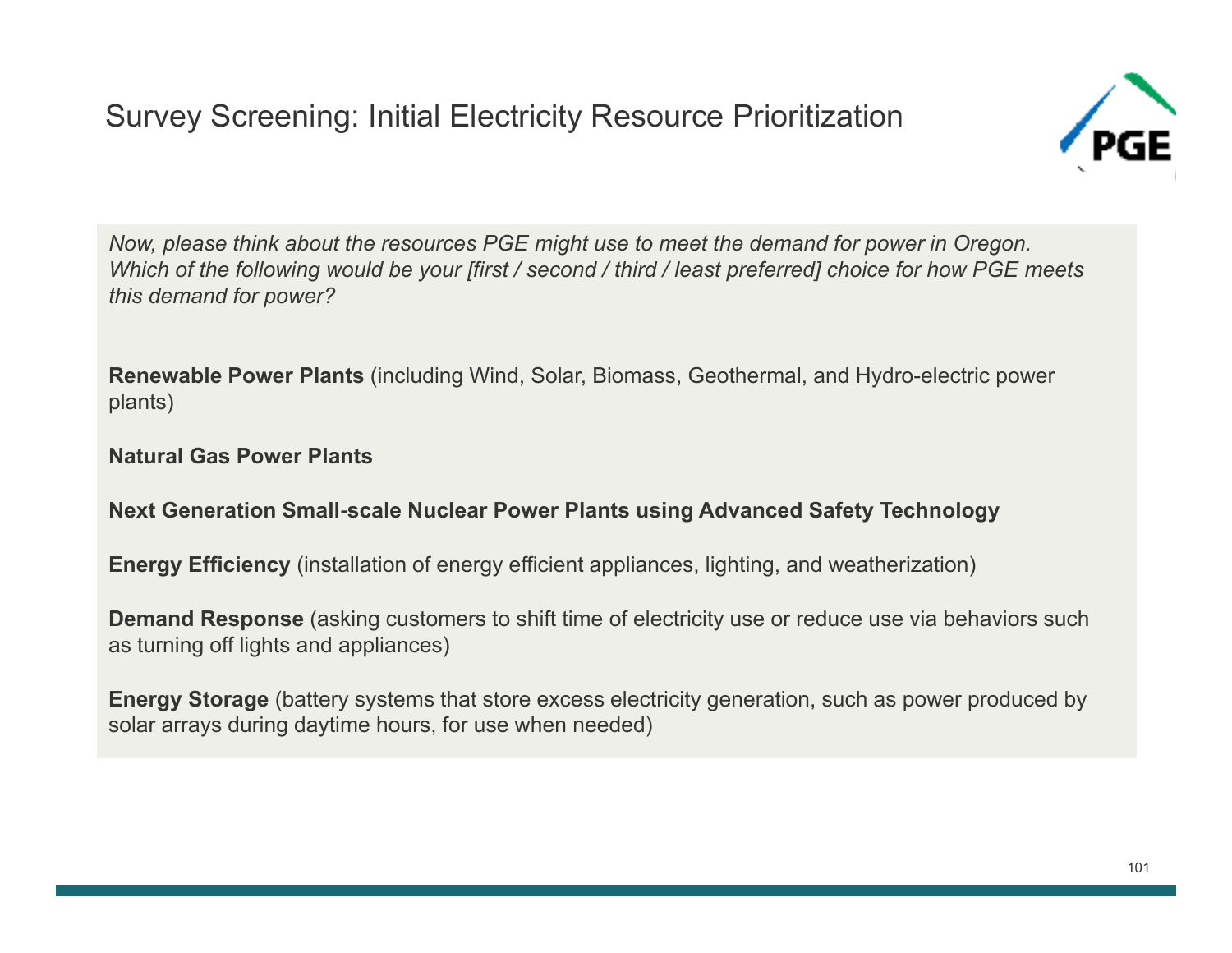## Descriptions of Energy Resource Options for Initial Survey **Questions**

> More detailed descriptions of selected electricity resource options were provided later in the survey, preceding the resource allocation exercises.

**Natural Gas-Fired Power Plants**

**Conventional Coal Power Plants**

**Next Generation Coal Power Plants with Reduced Emissions**

**Next Generation Small-scale Nuclear Power Plants using Advanced Safety Technology**

**Wind Power Plants**

**Solar Power Plants**

**Biomass Power Plants** (using plant-derived material)

**Geothermal Power Plants** (using naturally occurring heat in the earth to generate energy)

**Hydro-electric Power Plants**

**Energy Efficiency** (installation of energy efficient appliances, lighting, and weatherization)

**Demand Response** (asking customers to shift time of electricity use or reduce use via behaviors such as turning off lights and appliances)

**Distributed Generation** (small-scale generation located at point of consumption. e.g. solar, microhydro, fuel cells, small wind)

**Energy Storage** (battery systems that store excess electricity generation, such as power produced by solar arrays during daytime hours, for use when needed)

**Smart Grid** (investments in new technologies and infrastructure to support more efficient management of electricity supplies)

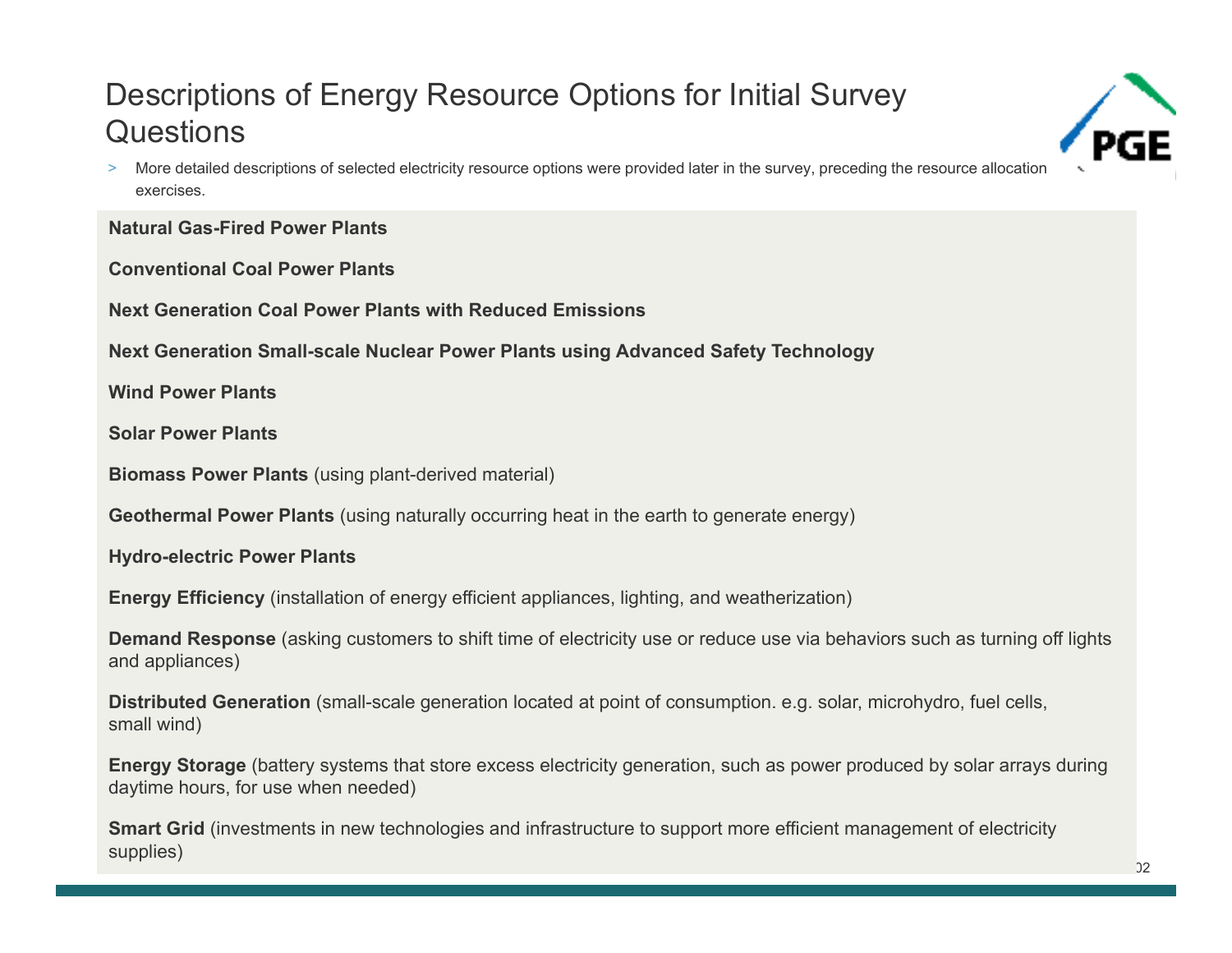#### Electricity Resource Allocation Exercises

- > After being presented detailed information about each electricity resource, respondents were asked to complete several "resource allocation exercises" in which they allocated points across several potential resources to create their own long-term energy supply plans.
	- •*First, they completed an initial "baseline" resource allocation with no cost factors introduced.*
	- • *Then, they completed several additional resource allocation exercises with three different sets of resource options, and price factors for each resource which varied across the exercises.*
- > *An example of one of the resource allocation exercises respondents completed is shown below.*

The table below provides several electricity resource options that are available to you to build an energy plan. It also tells you the cost "points" associated with each unit of electricity resource you select.

#### **To complete this exercise you must:**

- Select 10 units of electricity resource in total
- Select only one type of resource or a mix of resources
- Include only the resources you want in your plan

Please note: **The cost points associated with each type of resource may or may not reflect the actual costs that would be associated with acquiring each resource in the marketplace.** For the purposes of this exercise, however, please make your energy planning decisions assuming the relative costs reflected in the resource cost points indicated.

#### **Creating a plan that totals 1000 costs points will result in no increase in PGE customers' bills. However, you DO NOT have to spend exactly 1000 cost points:**

- For every 250 points your plan EXCEEDS 1000 cost points, the bills for ALL PGE customers will go up by 5%
- For every 250 points your plan costs LESS than 1000 cost points, the bills for ALL PGE customers will go down by 5%
- Please enter the number of units of each resource to be included in your plan in the table below. When you have selected the 10 units of electricity resource you want – recognizing the total cost impact of those resource selections – you are done.

| <b>Resource</b>                                                                                | Maximum<br>Units of<br>Each<br>Resource<br>Available | <b>Cost Points for</b><br>Each Unit<br>(including cost<br>to build, operate<br>& cost of fuel)      | <b>Enter Number of Units</b><br>of Each Resource<br><b>Included in Your</b><br><b>Resource Plan</b> | <b>Cost for Units of</b><br><b>Electricity Selected for</b><br><b>Each Resource</b> |
|------------------------------------------------------------------------------------------------|------------------------------------------------------|-----------------------------------------------------------------------------------------------------|-----------------------------------------------------------------------------------------------------|-------------------------------------------------------------------------------------|
| Renewable Power Plants<br>(wind, solar, biomass,<br>geothermal, hydro-electric)                | 10                                                   | $(75-150)$                                                                                          | [RECORD UNITS 0-10]                                                                                 | <b>[DISPLAY TOTAL FOR</b><br><b>RENEWABLEST</b>                                     |
| Natural Gas Power Plants                                                                       | 10                                                   | $(75-125)$                                                                                          | [RECORD UNITS 0-10]                                                                                 | <b>[DISPLAY TOTAL FOR</b><br><b>NATURAL GAS1</b>                                    |
| Next Generation Small-scale<br>Nuclear Power Plants using<br><b>Advanced Safety Technology</b> | 10                                                   | $(125-150)$                                                                                         | [RECORD UNITS 0-10]                                                                                 | <b>[DISPLAY TOTAL FOR</b><br><b>NUCLEARI</b>                                        |
| <b>Energy Efficiency</b>                                                                       | 10                                                   | (75-100 for 0-5<br>units; 125-150<br>for 6-10 units)                                                | [RECORD UNITS 0-10]                                                                                 | [DISPLAY TOTAL FOR EE]                                                              |
| Demand Response                                                                                | 10                                                   | (75-100 for 0-5<br>units; 125-150<br>for 6-10 units)                                                | [RECORD UNITS 0-10]                                                                                 | <b>[DISPLAY TOTAL FOR</b><br><b>DEMAND RESPONSEI</b>                                |
| Energy Storage (batteries,<br>water heaters, etc.)                                             | 10                                                   | $[100-150]$                                                                                         | [RECORD UNITS 0-10]                                                                                 | <b>[DISPLAY TOTAL FOR</b><br><b>ENERGY STORAGE1</b>                                 |
|                                                                                                |                                                      | <b>Total Number of</b><br>Units of<br>Electricity<br><b>Selected Must</b><br>Equal 10 $\rightarrow$ | <b>Click Here for Total</b><br><b>IDISPLAY TOTAL</b><br><b>NUMBER OF UNITS</b><br><b>SELECTED1</b>  | <b>Click Here for Total Cost</b><br>of Energy Plan [DISPLAY<br><b>TOTAL COSTI</b>   |

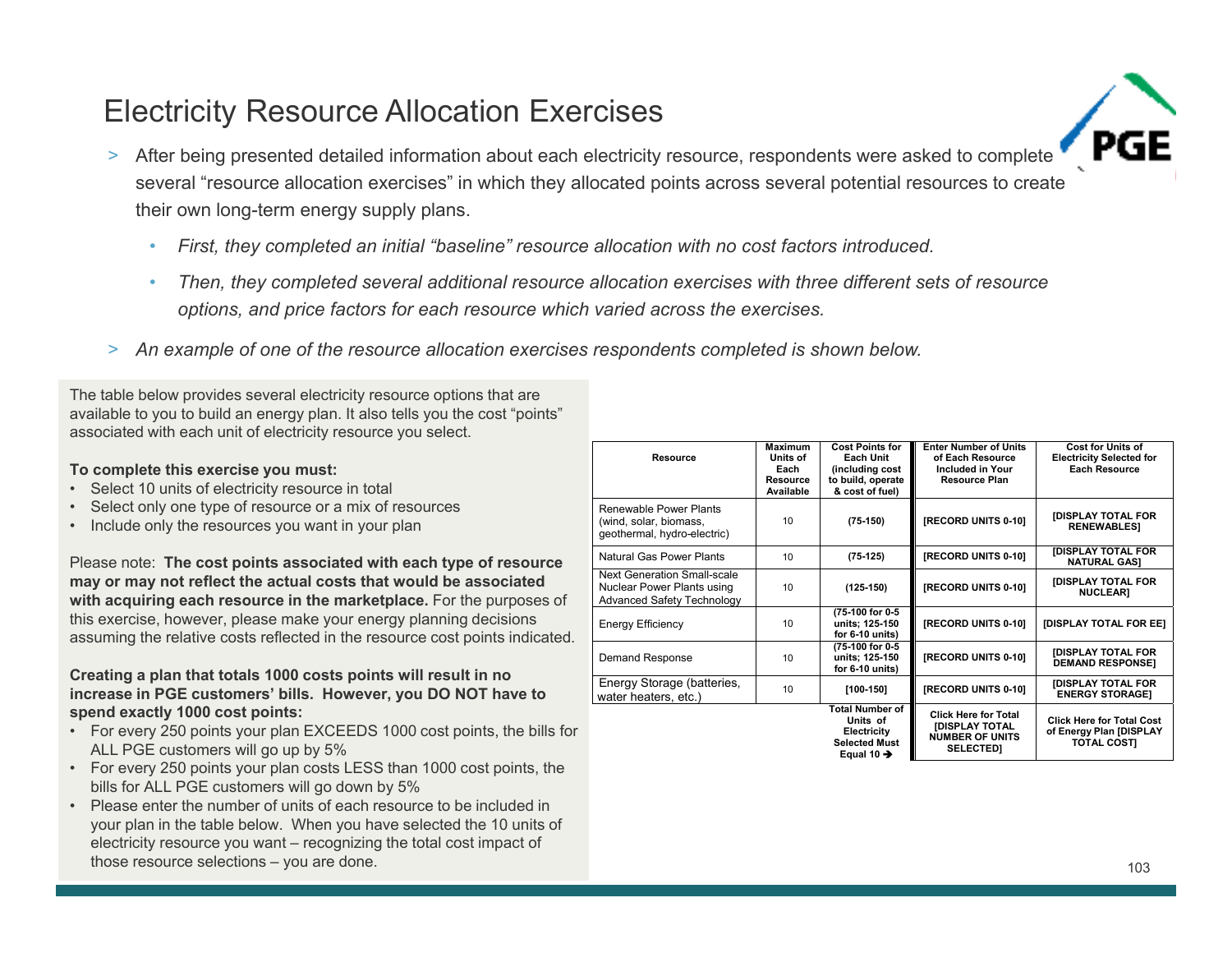# $\sqrt{C}$

#### Summary of Resource Option Cost Scenarios

| Resource<br>Option                    | Energy<br>Efficiency         | Demand<br>Response                  | Energy<br>Storage | Natural<br>Gas | Next<br>Gen<br>Nuclear | Renewables | Wind   | Solar  | <b>Biomass</b> | Geothermal | Hydro   |
|---------------------------------------|------------------------------|-------------------------------------|-------------------|----------------|------------------------|------------|--------|--------|----------------|------------|---------|
| COST<br><b>POINTS</b><br><b>RANGE</b> | 75-150                       | 75-150                              | 100-150           | 75-125         | 125-150                | 75-150     | 75-125 | 75-150 | 100-150        | 100-150    | 100-150 |
|                                       |                              | BASELINE SCENARIO (no cost factors) |                   |                |                        |            |        |        |                |            |         |
| Scenario 1<br>(Baseline)              |                              |                                     |                   |                |                        |            |        |        |                |            |         |
|                                       |                              | <b>SCENARIOS FOR BLOCK 1</b>        |                   |                |                        |            |        |        |                |            |         |
| Scenario 2                            |                              |                                     |                   |                |                        |            |        |        |                |            |         |
| Scenario 3                            |                              |                                     |                   |                |                        |            |        |        |                |            |         |
| Scenario 4                            |                              |                                     |                   |                |                        |            |        |        |                |            |         |
| Scenario 5                            |                              |                                     |                   |                |                        |            |        |        |                |            |         |
| Scenario 6                            |                              |                                     |                   |                |                        |            |        |        |                |            |         |
|                                       | <b>SCENARIOS FOR BLOCK 2</b> |                                     |                   |                |                        |            |        |        |                |            |         |
|                                       |                              |                                     |                   |                |                        |            |        |        |                |            |         |
| Scenario 7                            |                              |                                     |                   |                |                        |            |        |        |                |            |         |
| Scenario 8                            |                              |                                     |                   |                |                        |            |        |        |                |            |         |
| Scenario 9                            |                              |                                     |                   |                |                        |            |        |        |                |            |         |
| Scenario 10                           |                              |                                     |                   |                |                        |            |        |        |                |            |         |
| Scenario 11                           |                              |                                     |                   |                |                        |            |        |        |                |            |         |
|                                       |                              | <b>SCENARIOS FOR BLOCK 3</b>        |                   |                |                        |            |        |        |                |            |         |
| Scenario 12                           |                              |                                     |                   |                |                        |            |        |        |                |            |         |
| Scenario 13                           |                              |                                     |                   |                |                        |            |        |        |                |            |         |
| Scenario 14                           |                              |                                     |                   |                |                        |            |        |        |                |            |         |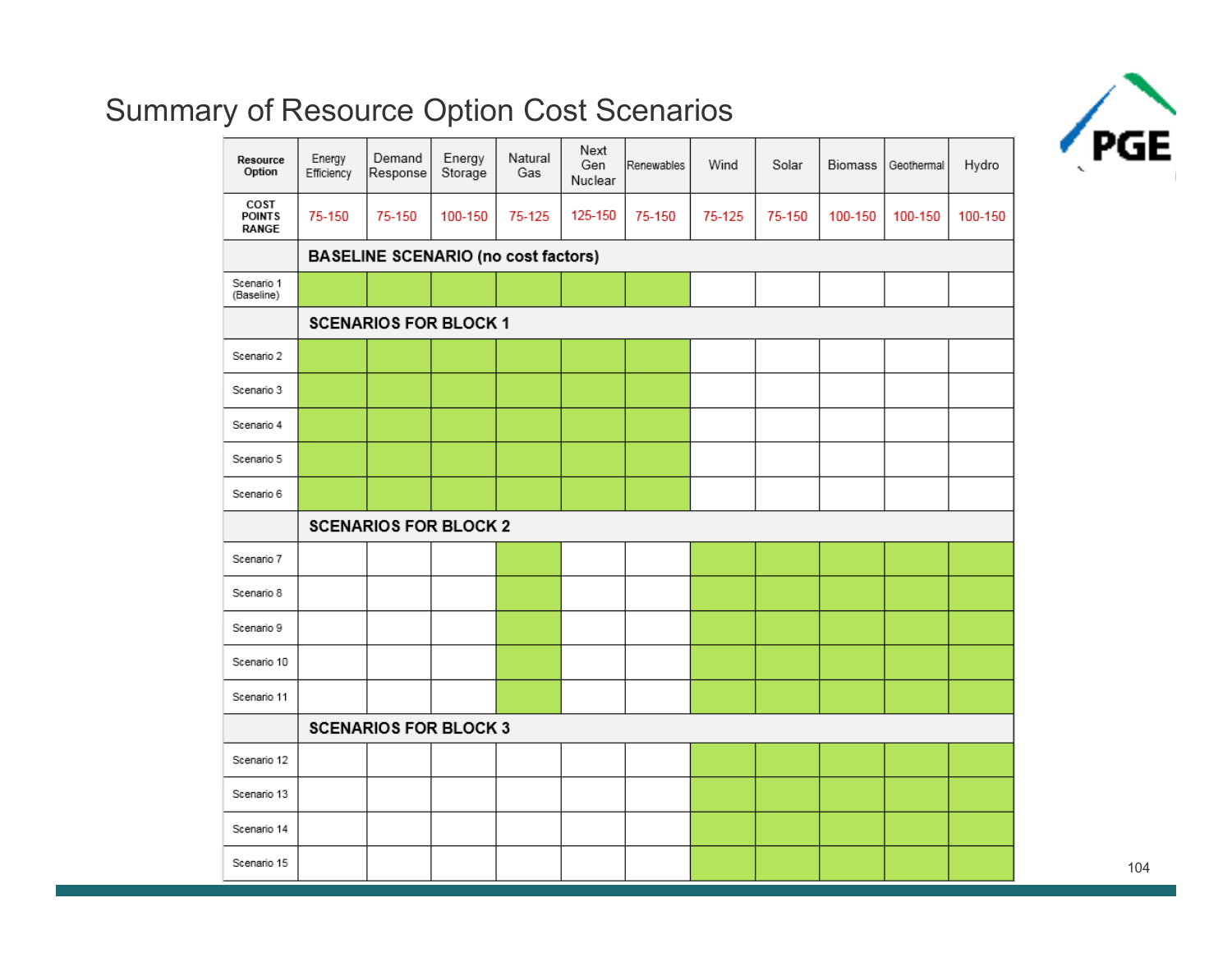

## **Appendix B: Knowledge of Current Resources Used for PGE's Power Supply**

Familiarity with electricity resource options

Knowledge of resources used for PGE's power supply

Awareness that electricity received from PGE is generated from renewable resources

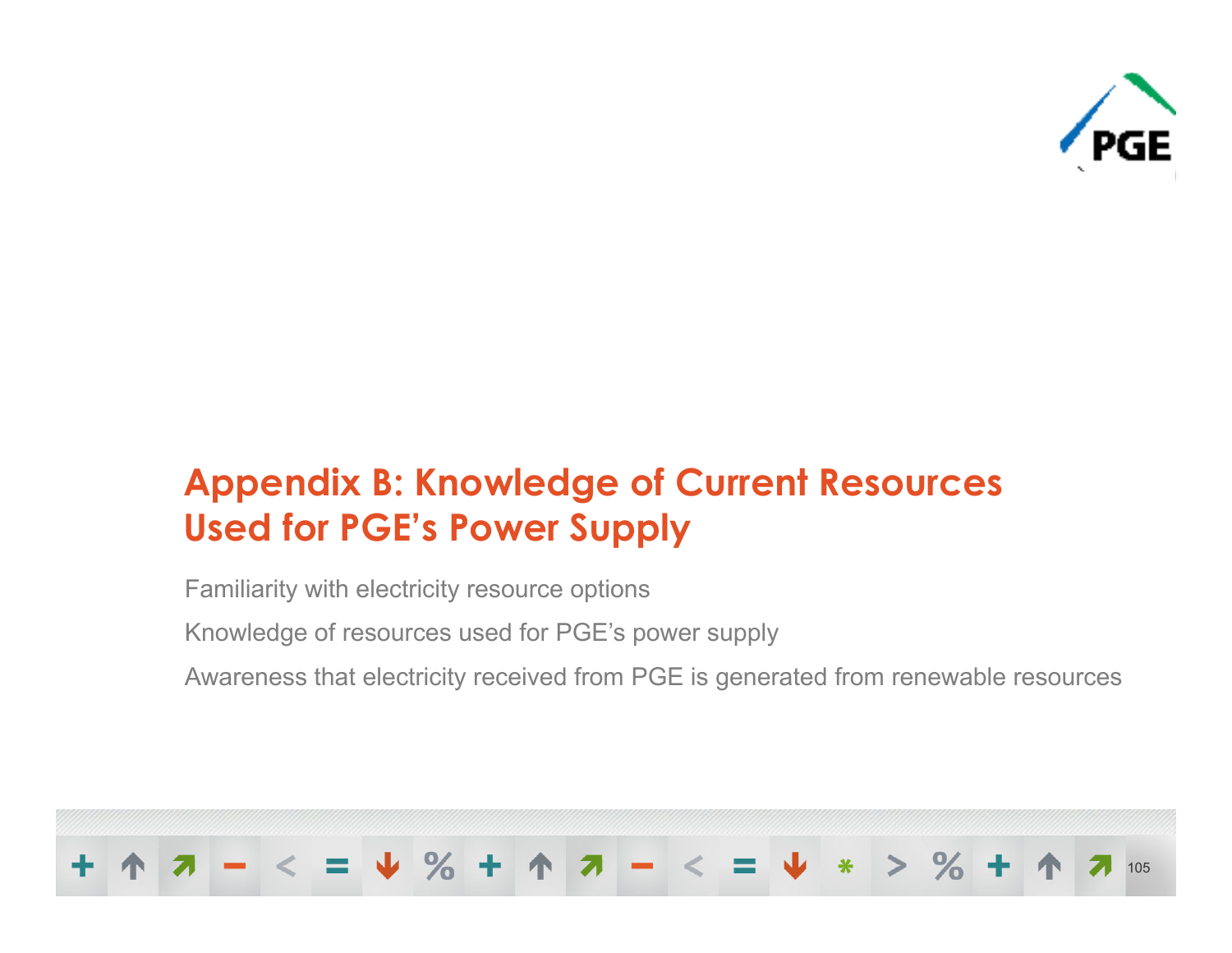## Familiarity with Electric Resource Options – *Residential*

*n=502*

- $\,>$  Residential customers report being most familiar with Energy Efficiency, with more than eight in ten (86%) saying they are familiar with this energy resource option. Roughly two in three customers say they are familiar with Demand Response, Wind Power, Hydro-Electric, and Solar Power (64-68%).
- $\,>$  Familiarity is lowest with Biomass Power, Next Generation Coal, and Next Generation Small-scale Nuclear with approximately one in four customers reporting they are familiar with these options.

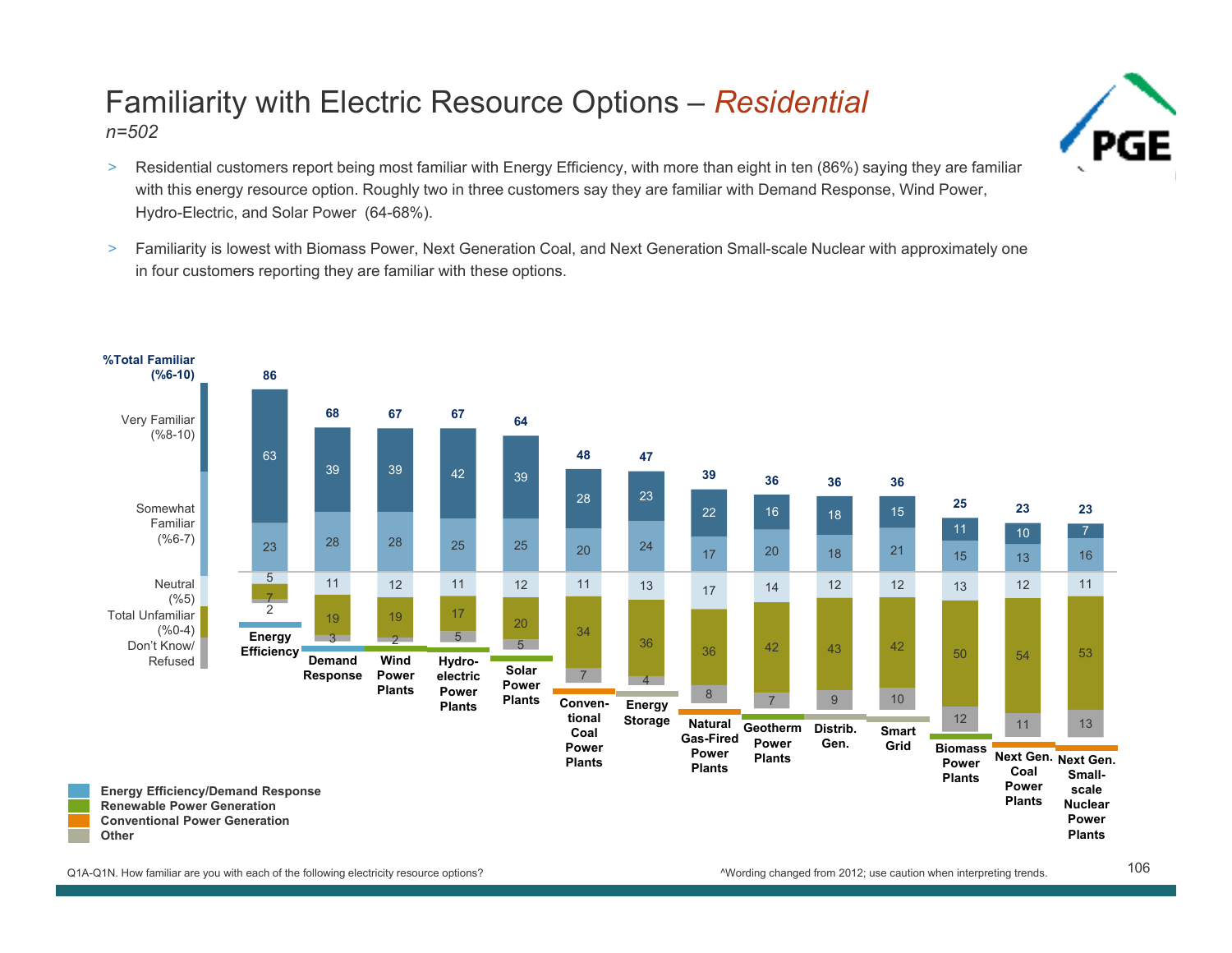#### Familiarity with Electric Resource Options – *General Business n=186*

- > Similar to Residential customers, General Business customers report being most familiar with Energy Efficiency, with nearly nine in ten (89%) saying they are familiar with this energy resource option. More than six in ten customers say they are familiar with Hydro-Electric Power, Wind Power, Solar, and Demand Response (63-74%).
- $\,>$  Familiarity is lowest with Next Generation Coal, the Smart Grid, Biomass Power, and Next Generation Small-scale Nuclear with approximately one in four customers reporting they are familiar with these options (25%-29%).



Q1A-Q1N. How familiar are you with each of the following electricity resource options?

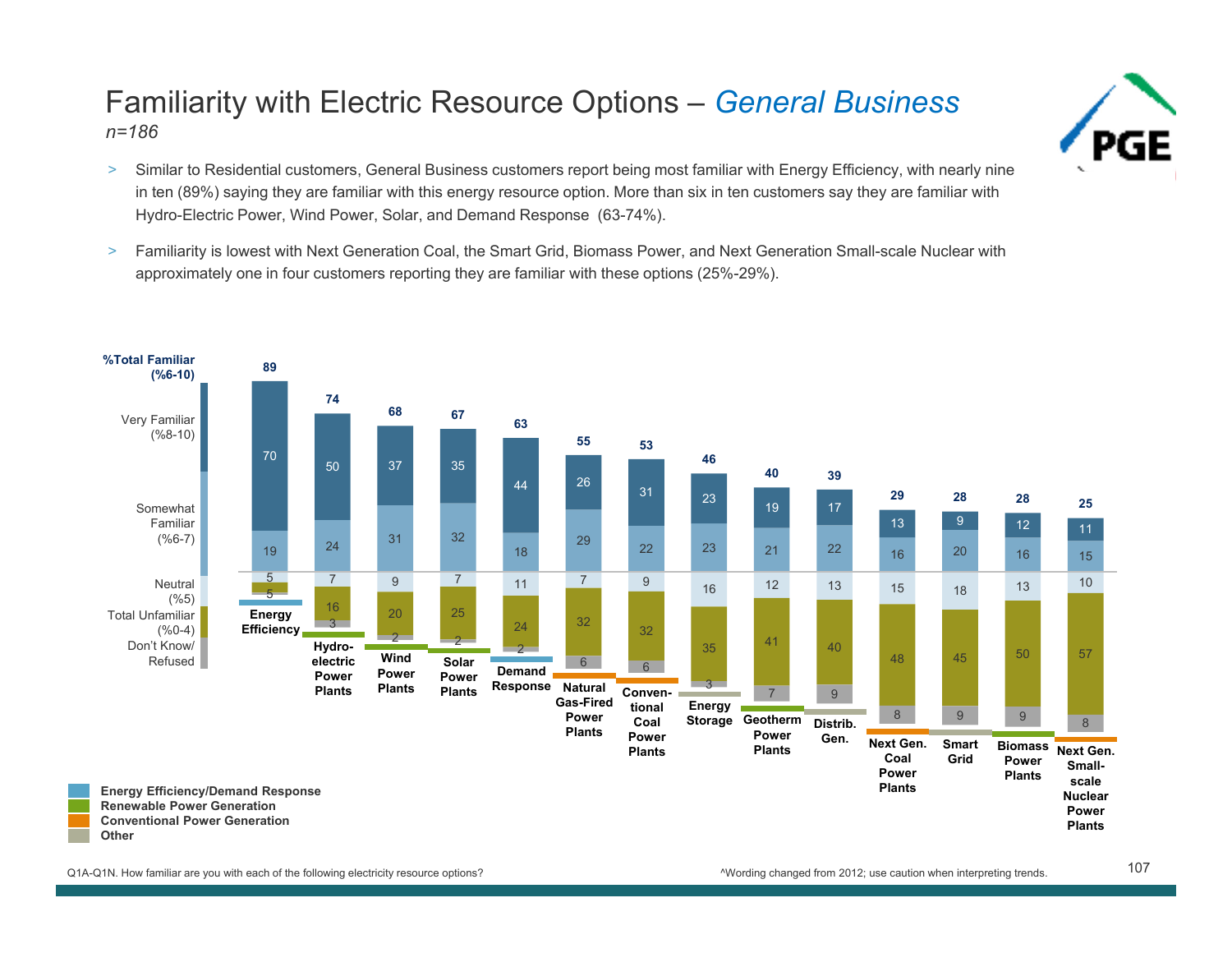#### Knowledge of Resources Currently Used for PGE's Power Supply *Among Residential Customers n=502*



- > A majority of Residential customers identify Hydro-electric Power (63%) as one of the top two resources PGE uses to supply electricity, followed by Natural Gas (39%), Conventional Coal (29%) and Wind Power (17%).
- > No other resource is believed to among the top two resources currently used for PGE's electricity supply by more than 7% of Residential customers.



Q5-Q6. Which one of these resources do you think currently accounts for the greatest / second greatest proportion of PGE's power supply?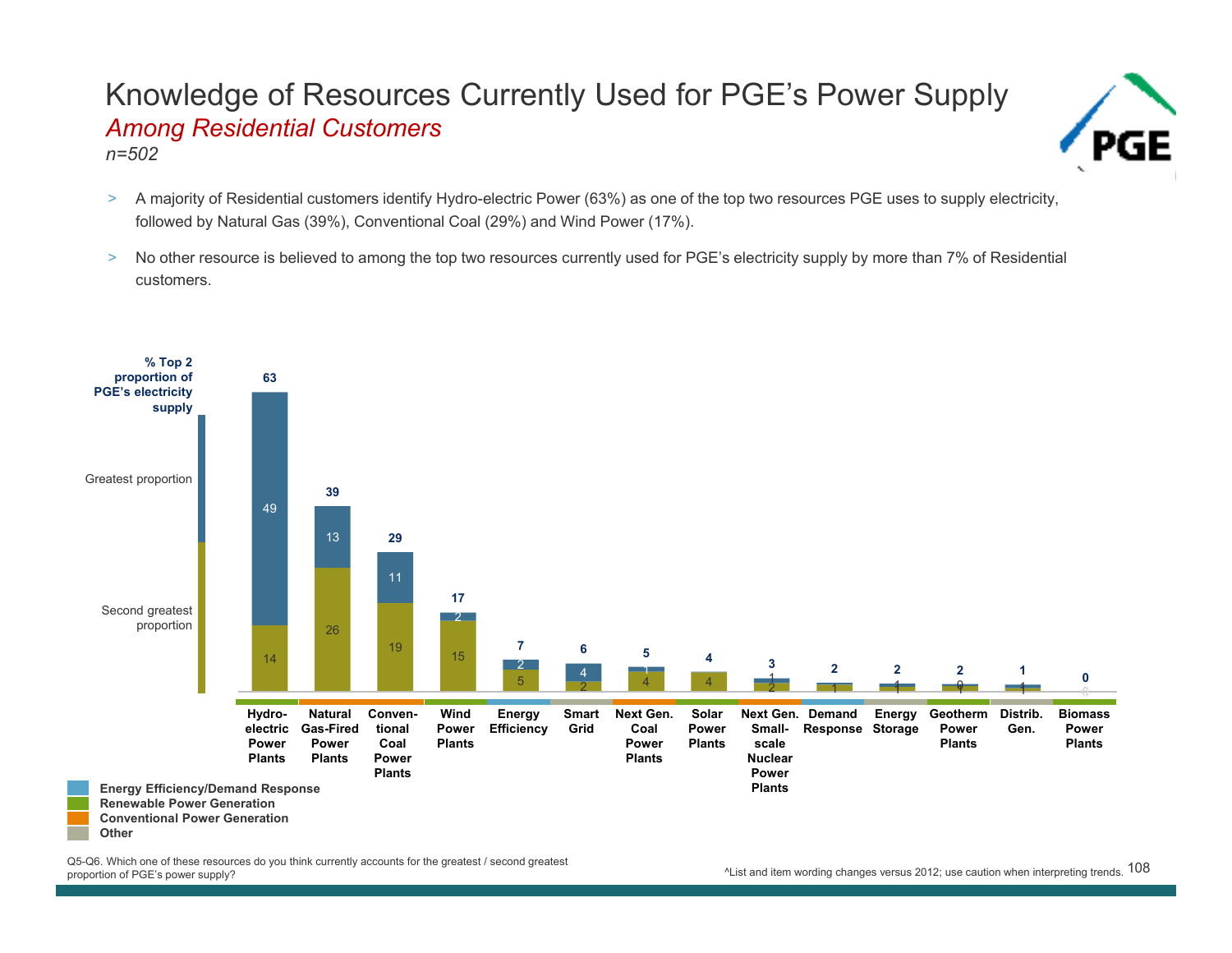#### Knowledge of Resources Currently Used for PGE's Power Supply *Among General Business Customers n=186*



- > A majority of General Business customers identify Hydro-electric Power (74%) as one of the top two resources PGE uses to supply electricity, followed by Natural Gas (40%), Conventional Coal (25%) and Wind Power (14%).
- $\, >$  No other resource is believed to among the top two resources currently used for PGE's electricity supply by more than 5% of General Business customers.



يرة. Which one or these resources do you think currently accounts for the greatest? second greatest and the control of PGE's power supply? Accounts in the greatest? second greatest and the control of PGE's power supply? Q5-Q6. Which one of these resources do you think currently accounts for the greatest / second greatest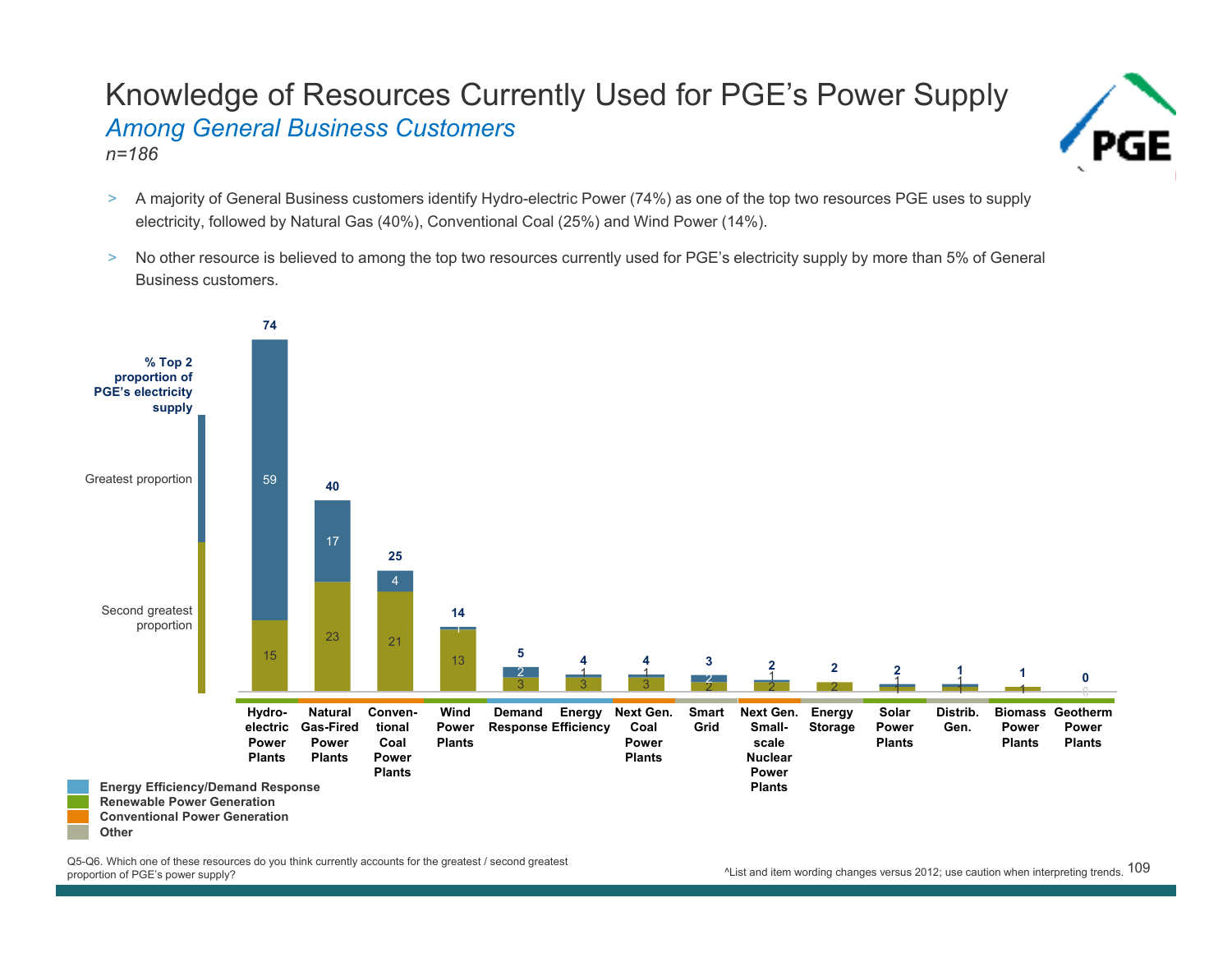#### Awareness That Electricity Received from PGE is Generated from Renewable Resources (such as Wind, Solar, Biomass, Geothermal, or Hydro-electric)



- > Two-thirds of Residential Customers believe that some portion of the power they receive from PGE is generated using renewable resources (66%).
- >The proportion of General Business customers that believe their facility receives energy from renewable resources is much lower at 38%.

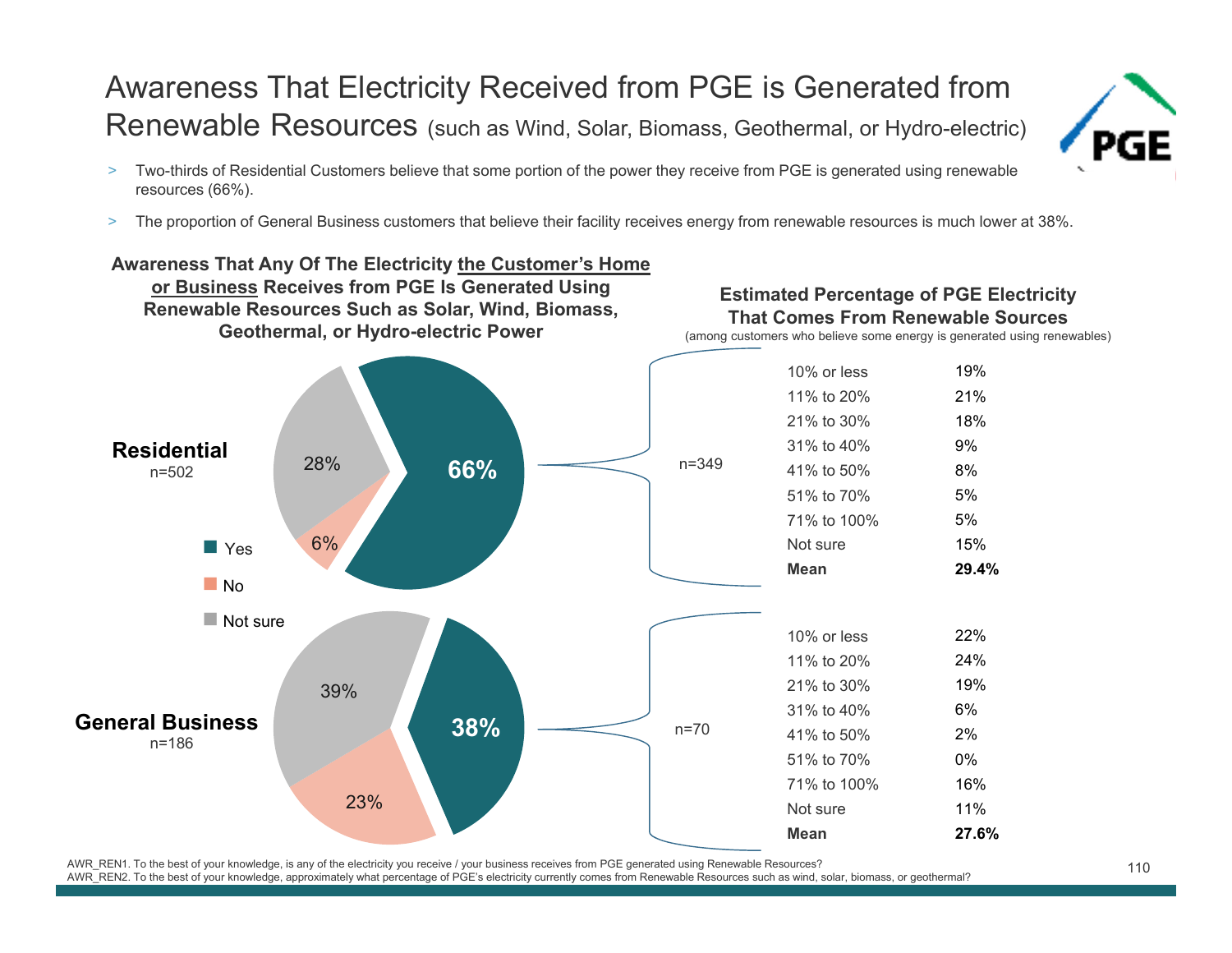

## **Appendix C: Additional Resource Allocation Exercise Results**

Electricity Resource Allocation Block 2 – *Natural Gas and Specific Renewables*

Electricity Resource Allocation Block 3 – *Renewables Only*

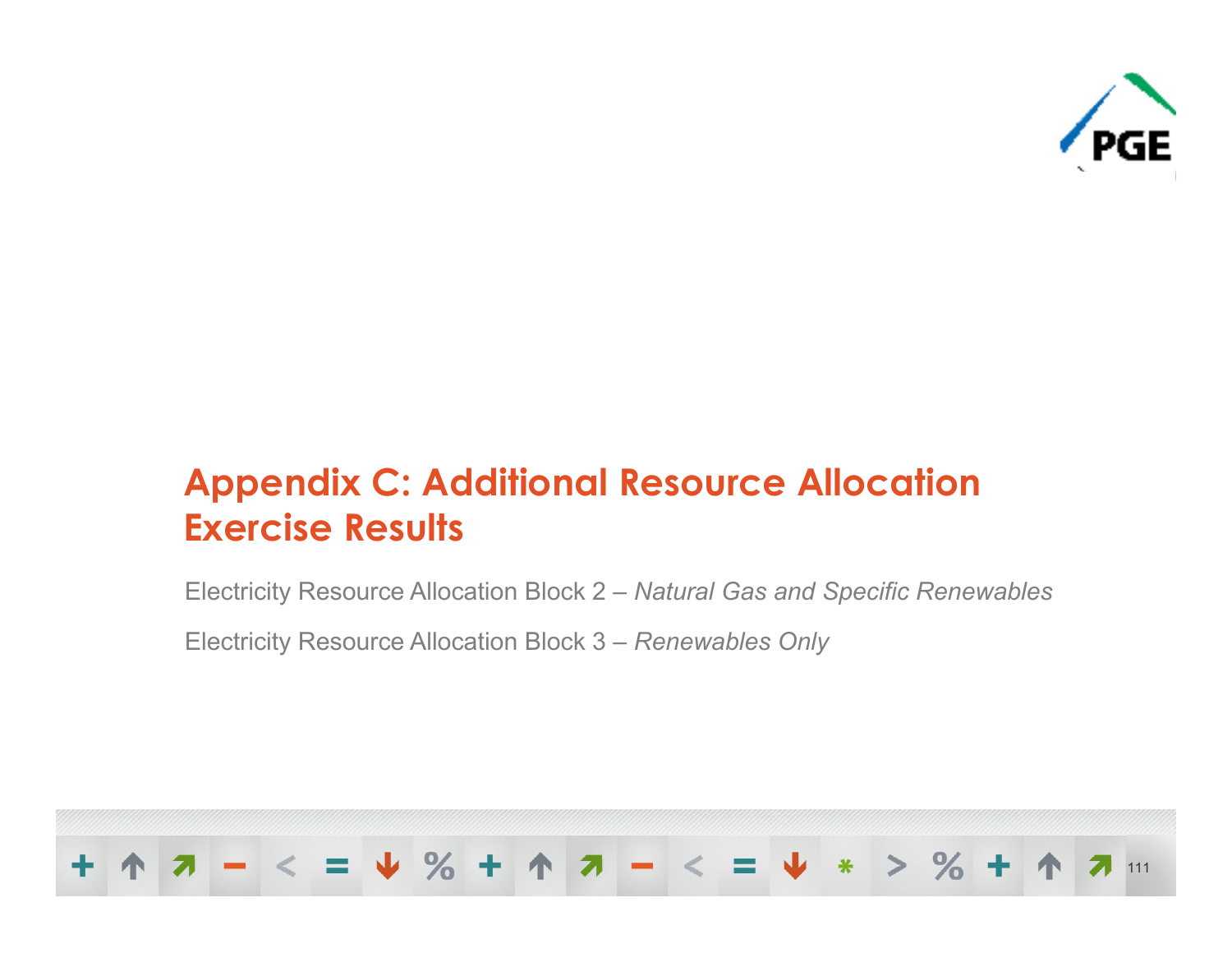#### Customers' Long-Term Energy Resource Plans: Electricity Resource Allocation Block 2 – *Natural Gas and Specific Renewables*



> When presented with a menu of electricity resources consisting of Natural Gas Power Plants and five specific types of Renewable Power Plants, customers overwhelmingly prefer a mix dominated by renewable resources, even when Natural Gas is the least expensive option.



|                                  | Baseline: All Costs Equal (Cost Points=100) |     |     |    |     |     |  |  |  |  |
|----------------------------------|---------------------------------------------|-----|-----|----|-----|-----|--|--|--|--|
| <b>General Business</b><br>n=186 | 21%                                         | 17% | 20% | 6% | 17% | 19% |  |  |  |  |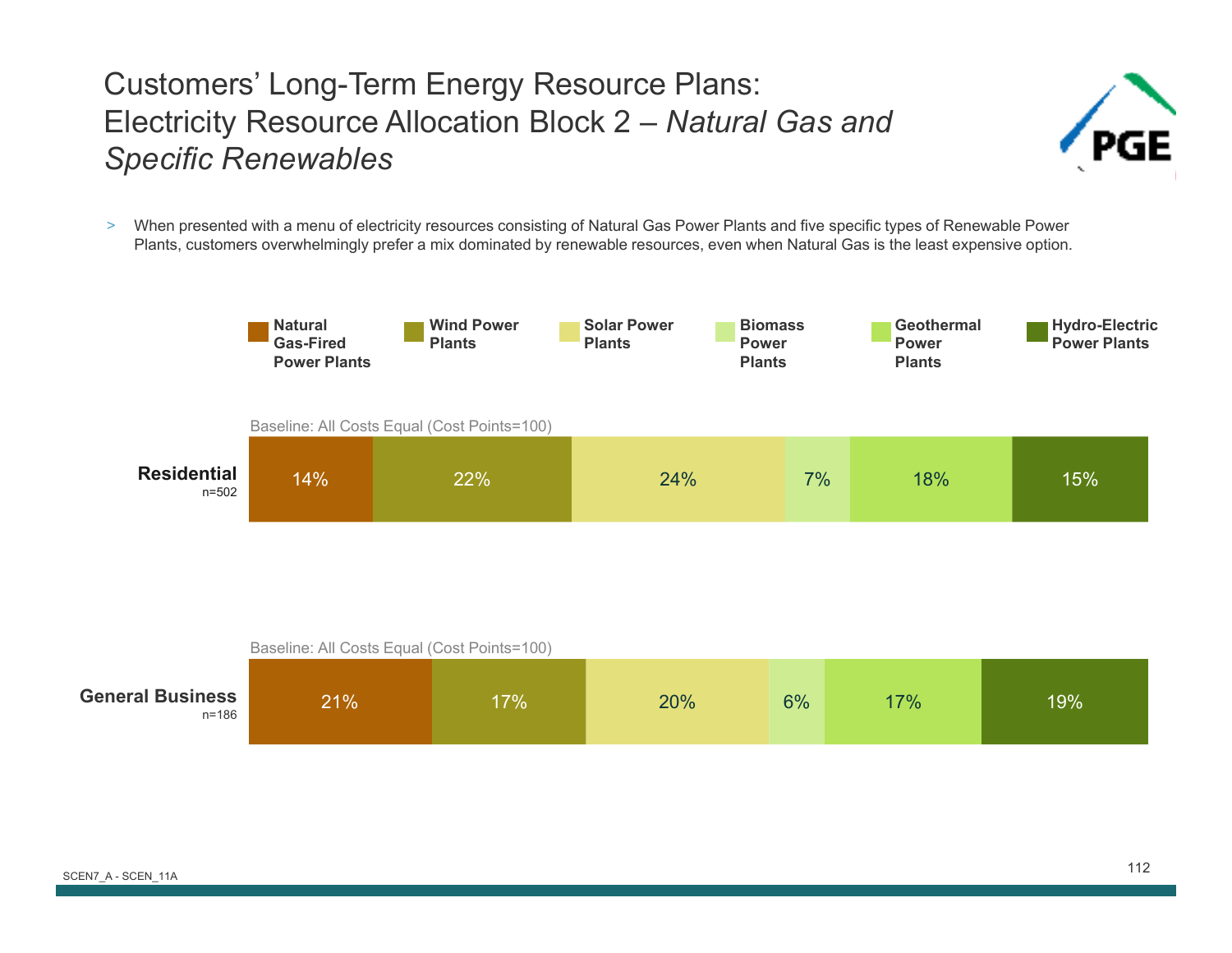#### Customers' Long-Term Energy Resource Plans: Electricity Resource Allocation Block 3 – *Renewables Only*



- > When presented with five specific Renewable Power Plant options only and all costs are equal, Residential customers allocate the most of their long-term power plan to Solar Power Plants (28%), while General Business customers give Hydro-Electric Power Plants their highest allocation (27%).
- $\geq$ Biomass is the least popular resource option among both segments in this scenario.



|                                  | Baseline: All Costs Equal (Cost Points=100) |     |    |     |     |  |  |  |  |  |
|----------------------------------|---------------------------------------------|-----|----|-----|-----|--|--|--|--|--|
| <b>General Business</b><br>n=186 | 21%                                         | 22% | 9% | 21% | 27% |  |  |  |  |  |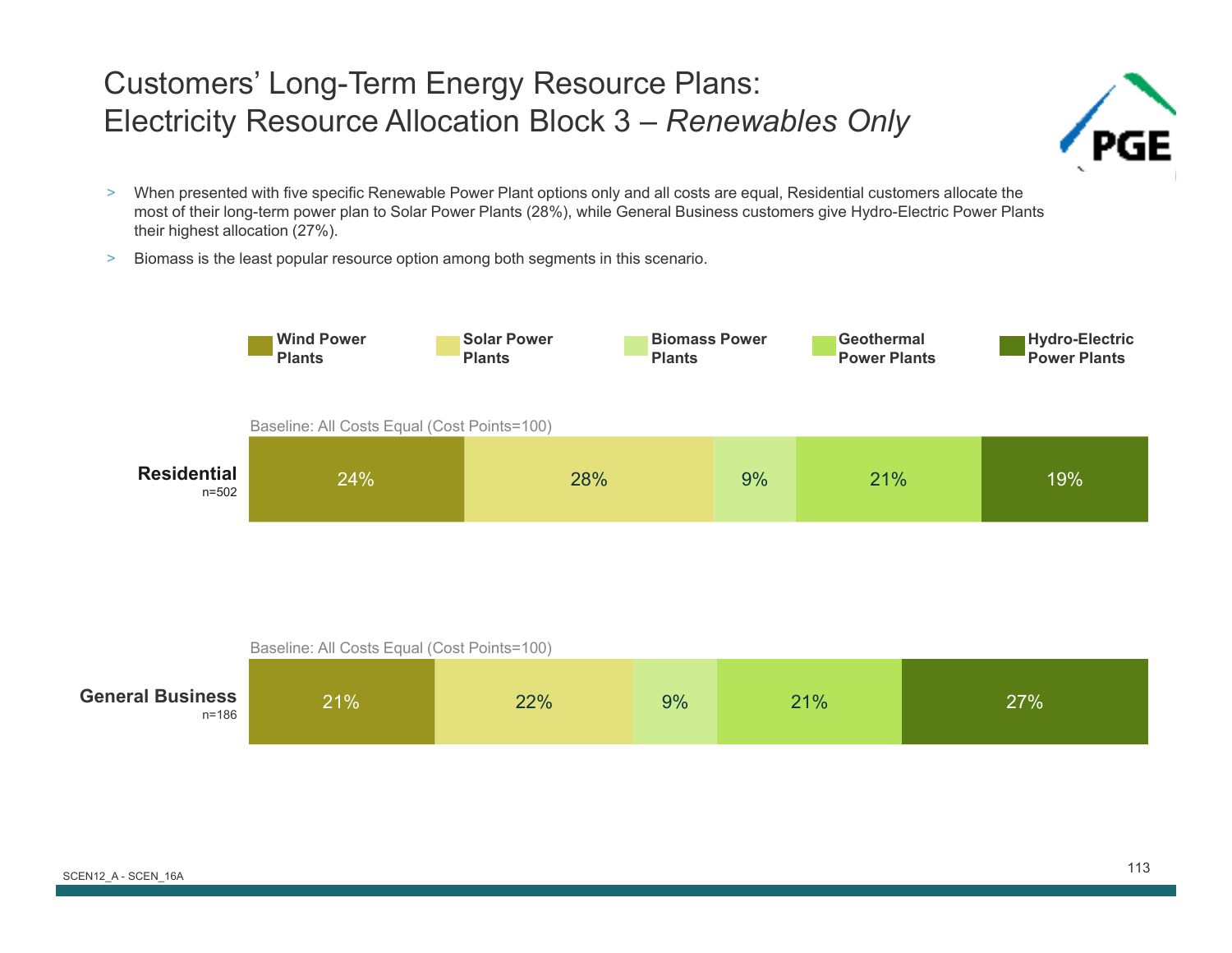

## **Appendix D: Selected Results Broken Out Among Low-Income Residential Customers**

Support for Use of More Renewable Resources Resources to Include / Exclude in PGE's Future Electricity Supply Customers' Long-Term Energy Resource Plans: Electricity Resource Allocation Block 1

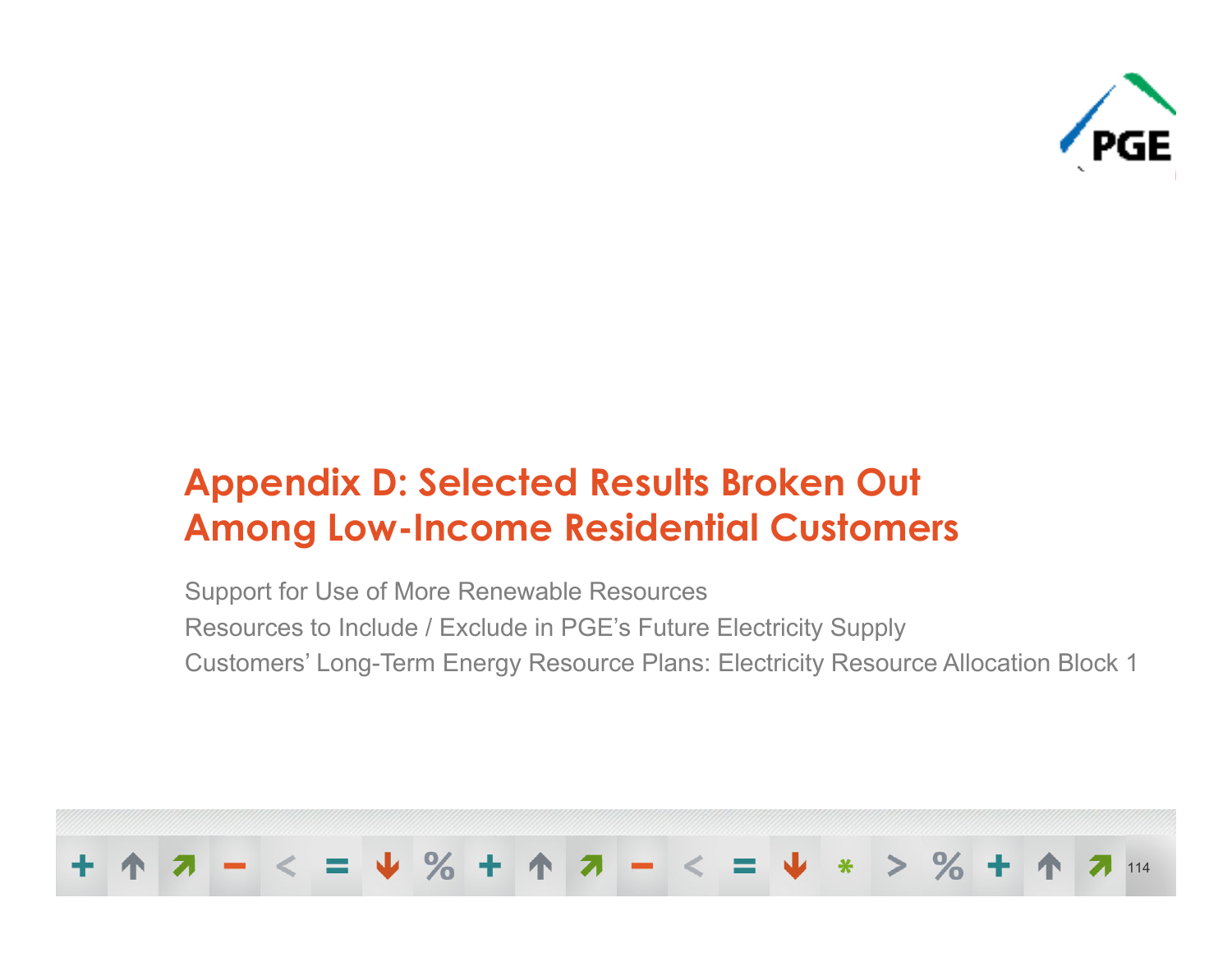Support for Use of More Renewable Resources Even if All PGE Customers Would Need to Pay More for Electricity *Among Residential Customers, by Household Income, Average Monthly Bill Amount*



**Do you think that PGE should use more renewable resources even if this meant that all PGE customers would need to pay more for electricity?**

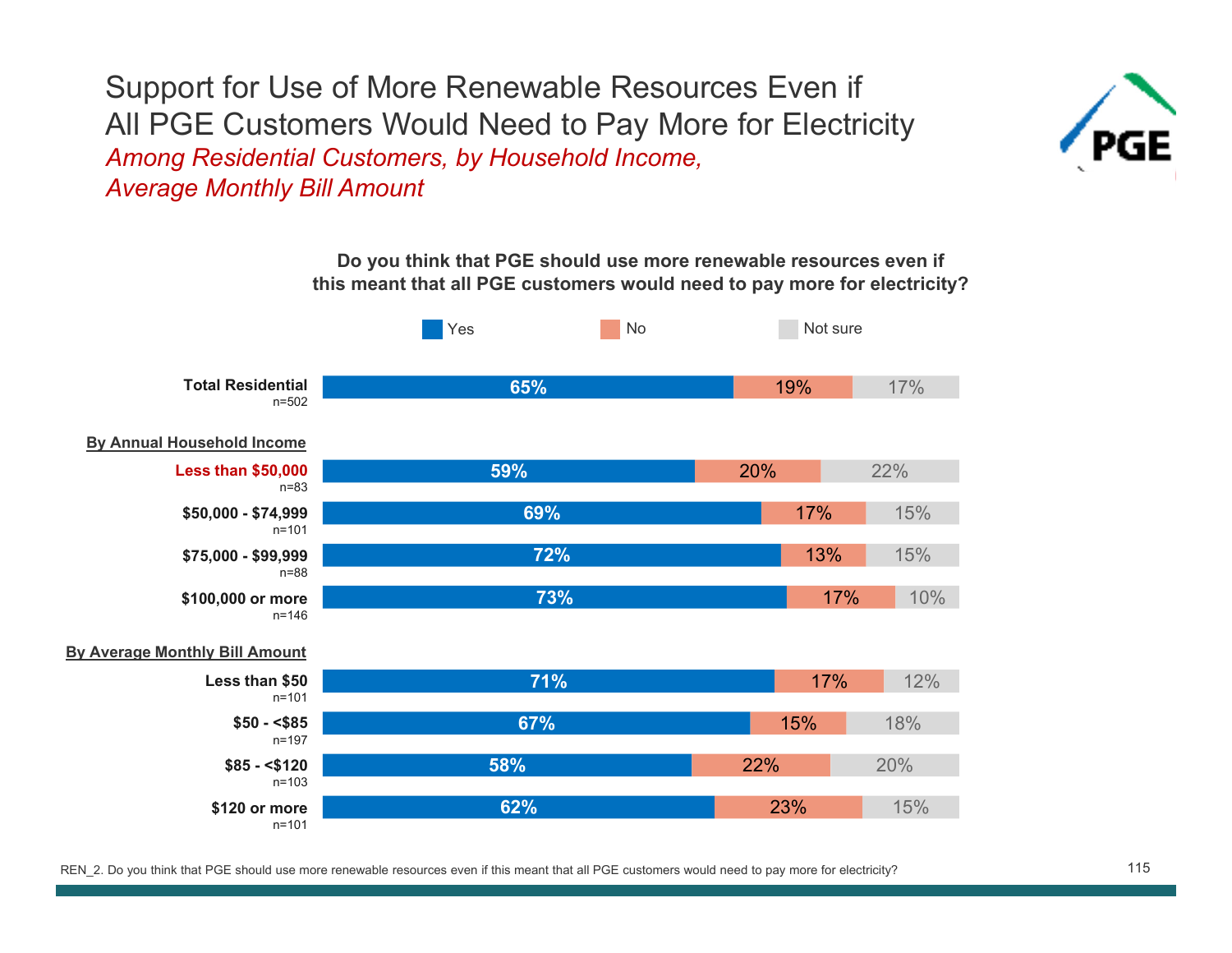#### Resources to Include / Exclude in PGE's Future Electricity Supply Regardless of Price *Among Residential Customers with Annual Household Income of Less than \$50,000 (versus All Residential Customers)*





DEF\_INCL. Which of these resources would you definitely want PGE to include in a future electricity supply plan regardless of how expensive it was relative to other options?<br>NOT\_INCL. Which of these resources would you def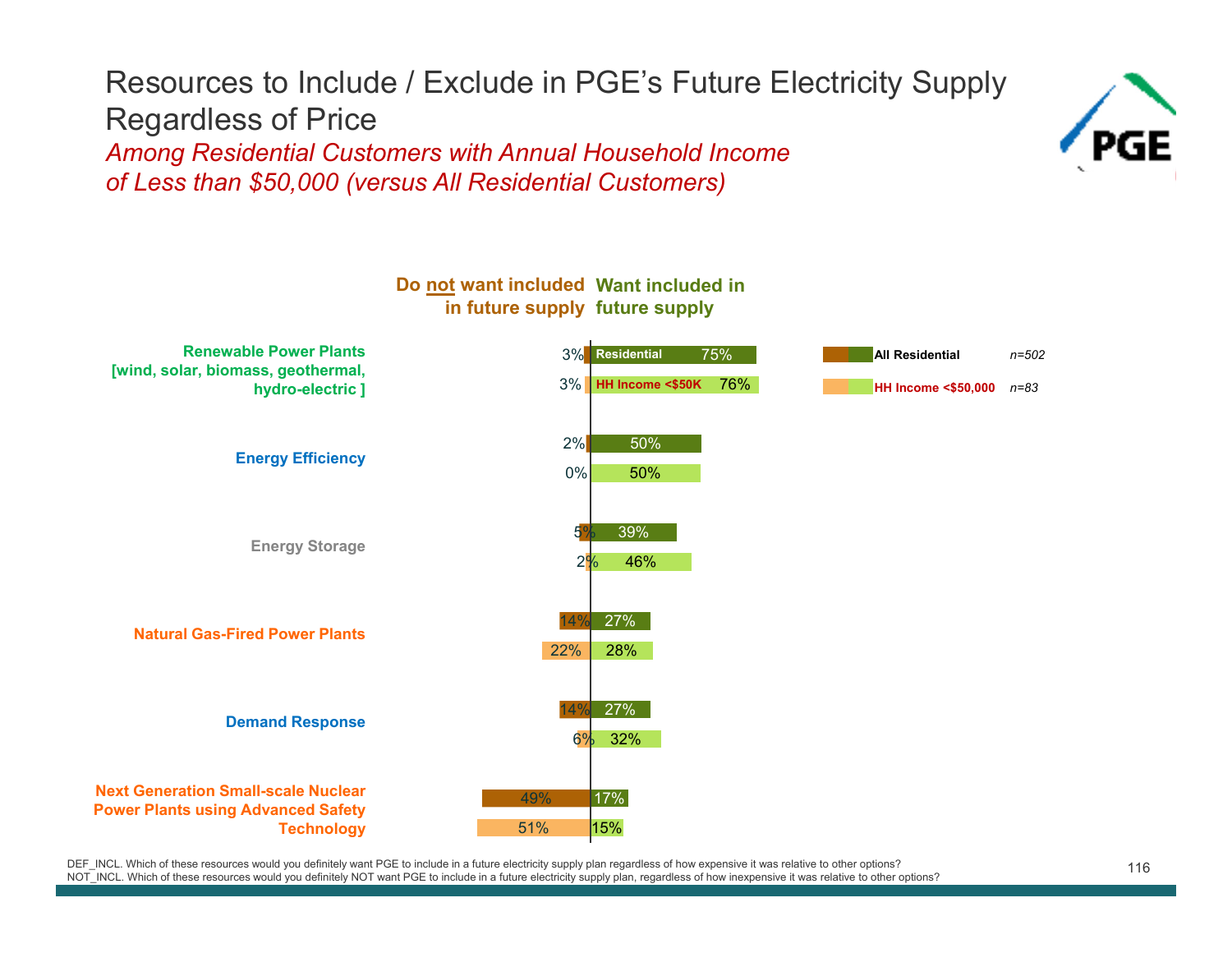#### Customers' Long-Term Energy Resource Plans: Electricity Resource Allocation Block 1 – *All Resource Options Among Residential Customers with Annual Household Income of Less than \$50,000 (versus All Residential Customers)*





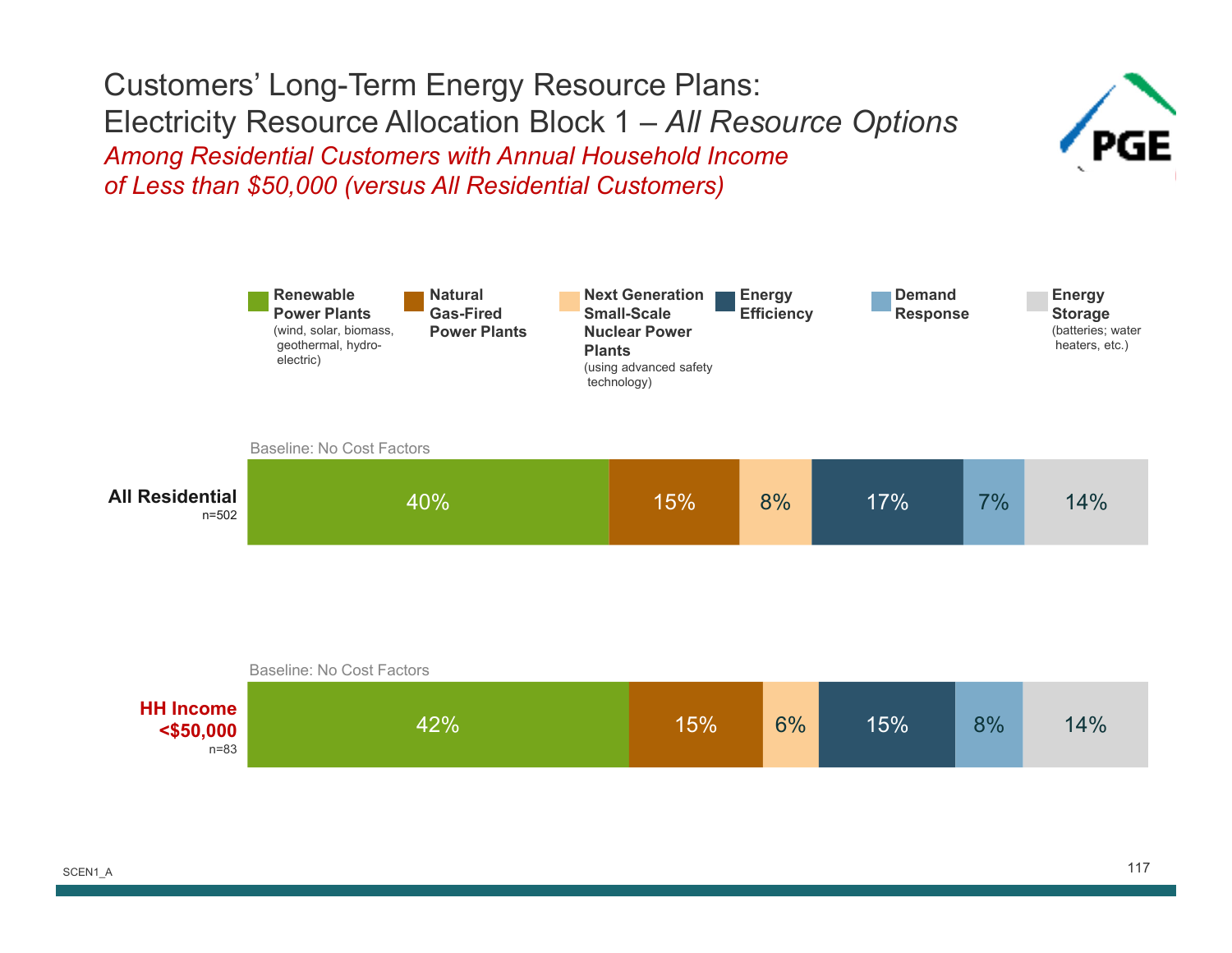

## **Appendix E: Respondent Profiles**

Residential Demographics

General Business and Key Accounts Firmographics

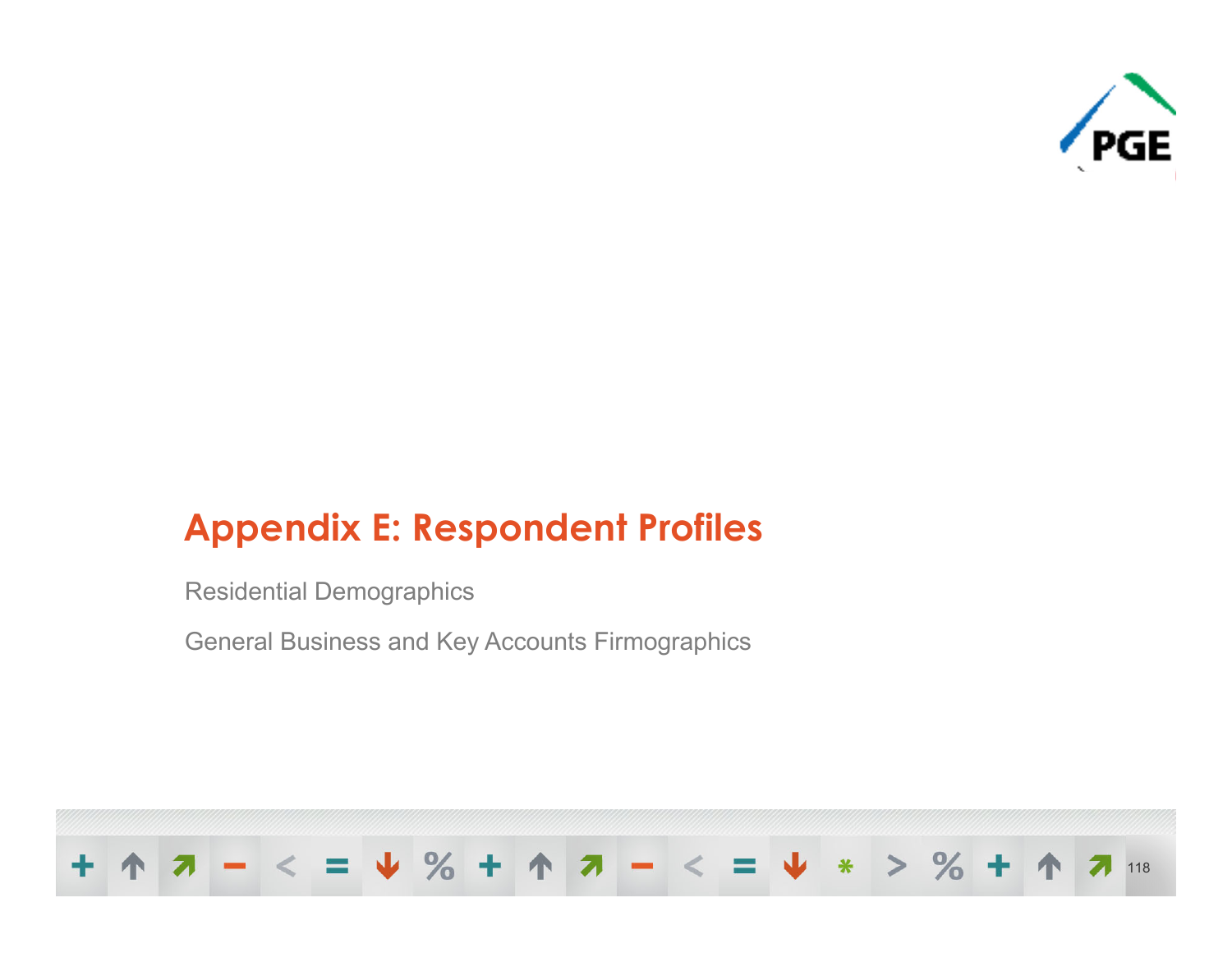#### Demographics by segment



|                                 | <b>Total</b> | <b>Simply</b><br><b>Service</b><br>(A) | <b>Totally</b><br><b>Tech</b><br>(B) | Innovative<br>Investors<br>(C) | <b>Continually</b><br><b>Connected</b><br>(D) | <b>Sensible</b><br><b>Savers</b><br>(E) |
|---------------------------------|--------------|----------------------------------------|--------------------------------------|--------------------------------|-----------------------------------------------|-----------------------------------------|
| $n=$                            | 502          | 37                                     | 172                                  | 199                            | 34                                            | 60                                      |
| Gender                          | $\%$         |                                        |                                      |                                |                                               |                                         |
| Male                            | 47%          | 48%                                    | 53%                                  | 50%                            | 35%                                           | 41%                                     |
| Female                          | 53%          | 52%                                    | 47%                                  | 50%                            | 65%                                           | 59%                                     |
| <b>Homeowner or Renter</b>      |              |                                        |                                      |                                |                                               |                                         |
| Homeowner                       | 63%          | 29%                                    | <b>71% ADE</b>                       | <b>91% ABDE</b>                | 34%                                           | 56% AD                                  |
| Renter                          | 36%          | <b>71% BCD</b>                         | 29% C                                | 8%                             | 63% BC                                        | 44% BC                                  |
| <b>Education</b>                |              |                                        |                                      |                                |                                               |                                         |
| H. S. or less                   | 3%           | 4%                                     | 3%                                   | 2%                             | 2%                                            | 6%                                      |
| Some college Voc./Tech. Sch.    | 33%          | 29%                                    | 29%                                  | 23%                            | 47% C                                         | 47% BC                                  |
| College graduate/ post graduate | 63%          | 67% E                                  | 67%E                                 | 73% DE                         | 51%                                           | 46%                                     |
| <b>Income</b>                   |              |                                        |                                      |                                |                                               |                                         |
| Less than \$25k                 | 7%           | 11%C                                   | 5% C                                 | 1%                             | <b>23% BCE</b>                                | 4%                                      |
| \$25K-\$50K                     | 14%          | 15%                                    | 12% C                                | 6%                             | 28% вс                                        | 15%C                                    |
| \$50K-\$75K                     | 21%          | 33% C                                  | 21%                                  | 17%                            | 14%                                           | 23%                                     |
| $$75K+$                         | 58%          | 41%                                    | 62% AD                               | <b>76% ABDE</b>                | 34%                                           | 57%D                                    |
| Age                             |              |                                        |                                      |                                |                                               |                                         |
| 18-24                           | 4%           | 12% <sub>C</sub>                       | $6\%$ C                              | 0%                             | 5%                                            | 1%                                      |
| 25-34                           | 17%          | 31% CD                                 | 26% CD                               | 6%                             | 15%                                           | 11%                                     |
| 35-44                           | 20%          | 20%                                    | 26% CD                               | 16%                            | 23%                                           | 11%                                     |
| 45-54                           | 19%          | 14%                                    | 16%                                  | 22%                            | 26%                                           | 16%                                     |
| 55-64                           | 22%          | 14%                                    | 16%                                  | 25%B                           | 21%                                           | 31%B                                    |
| 65 or over                      | 18%          | 9%                                     | 10%                                  | 30% ABD                        | 9%                                            | <b>29% ABD</b>                          |
| <b>Average Monthly Bill</b>     |              |                                        |                                      |                                |                                               |                                         |
| Less than \$50                  | 18%          | 19%                                    | 27% CD                               | 16%                            | 10%                                           | 18%                                     |
| \$50 to \$64.99                 | 18%          | 32% CE                                 | 20%                                  | 14%                            | 14%                                           | 14%                                     |
| \$65 to \$84.99                 | 20%          | 19%                                    | 25%                                  | 19%                            | 19%                                           | 17%                                     |
| $$85+$                          | 43%          | 30%                                    | 28%                                  | 51% AB                         | 57% AB                                        | 51%B                                    |
| Mean bill amount in dollars     | \$89.5       | \$72.4                                 | \$79.8                               | \$97.2                         | \$94.9                                        | \$99.7                                  |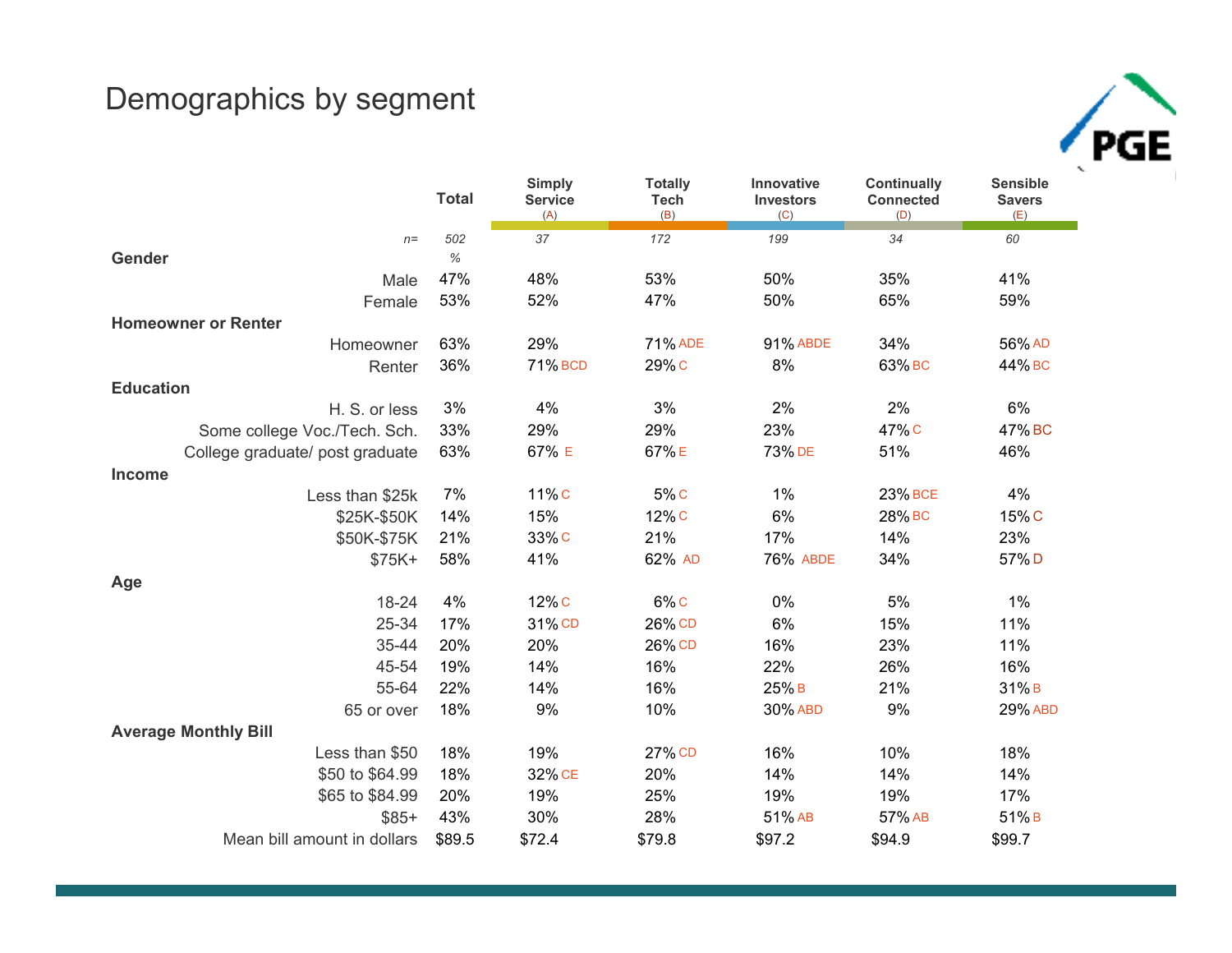#### Firmographics by Segment



|                                           | <b>General</b><br><b>Business</b> | <b>Medium</b><br><b>Business</b><br>(A) | Large<br><b>Business</b><br>(B) |
|-------------------------------------------|-----------------------------------|-----------------------------------------|---------------------------------|
| $n=$                                      | 186                               | 135                                     | 51                              |
| <b>Length of Current Employment</b>       | $\frac{9}{6}$                     |                                         |                                 |
| Less than 6 months                        | 3%                                | 3%                                      | 2%                              |
| 6 months to less than 1 year              | 1%                                | 1%                                      | 4%                              |
| 1 year to less than 5 years               | 24%                               | 25%                                     | 20%                             |
| 5 years or more                           | 70%                               | 68%                                     | 75%                             |
| <b>Proportion of Operating Costs</b>      |                                   |                                         |                                 |
| <b>Accounted for by Electricity Costs</b> |                                   |                                         |                                 |
| Less than 1%                              | 11%                               | 12%                                     | 10%                             |
| 1% to less than 5%                        | 36%                               | 34%                                     | 43%                             |
| 5% to less than 10%                       | 23%                               | 22%                                     | 25%                             |
| 10% to less than 20%                      | 13%                               | 13%                                     | 12%                             |
| 20% or more                               | 6%                                | 7%                                      | 2%                              |
| <b>Number of Locations Served by PGE</b>  |                                   |                                         |                                 |
| 1                                         | 35%                               | 36%                                     | 31%                             |
| $\overline{2}$                            | 23%                               | 24%                                     | 18%                             |
| 3                                         | 13%                               | 14%                                     | 8%                              |
| 4                                         | 23%                               | 19%                                     | 33%A                            |
| <b>Number of Years as Customer</b>        |                                   |                                         |                                 |
| Less than 5 years                         | 6%                                | 6%                                      | 8%                              |
| 5 to less than 10 years                   | 10%                               | 11%                                     | 6%                              |
| 10 or more years                          | 81%                               | 80%                                     | 82%                             |